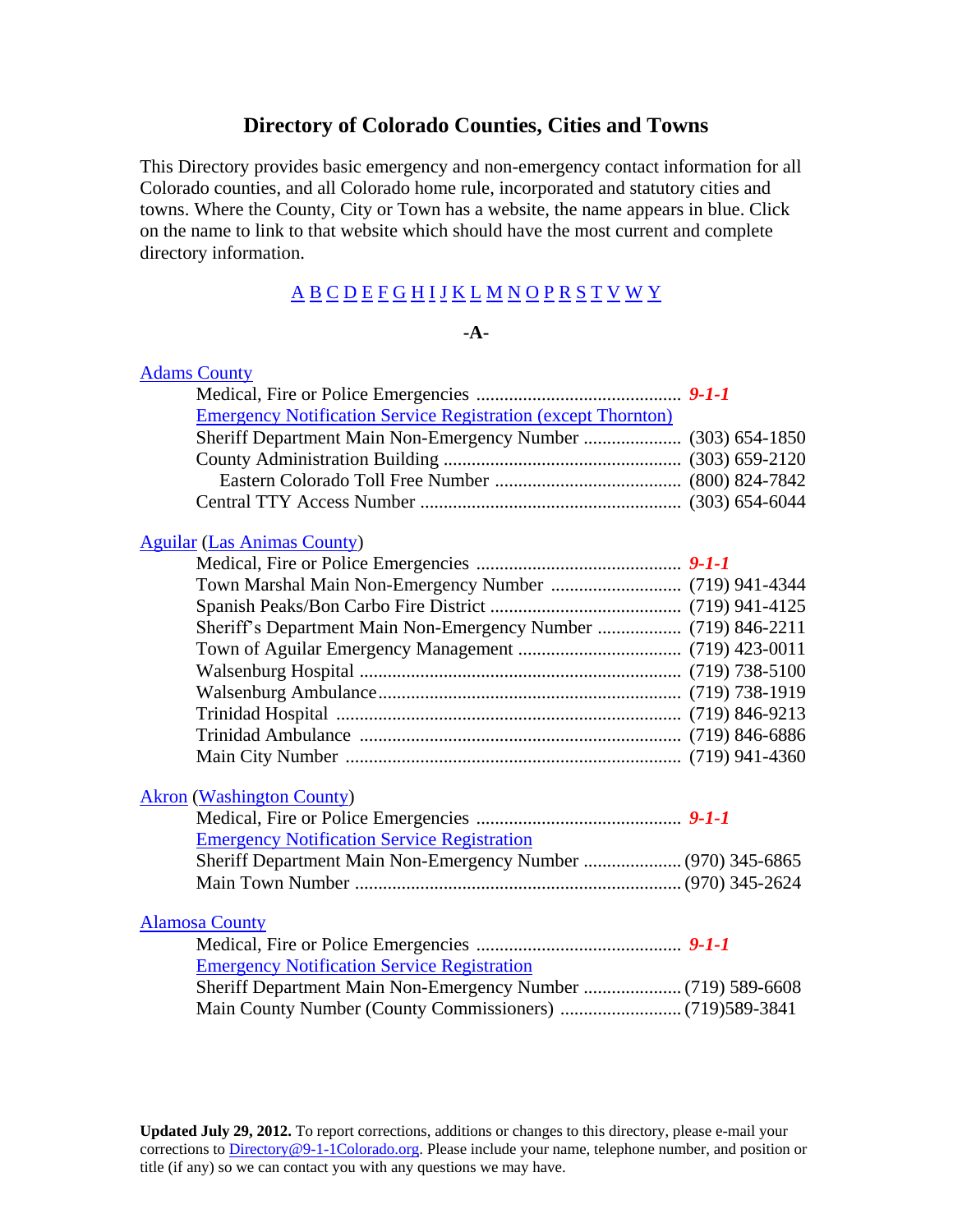<span id="page-1-1"></span><span id="page-1-0"></span>

| Alamosa (Alamosa County)                                       |  |
|----------------------------------------------------------------|--|
|                                                                |  |
| <b>Emergency Notification Service Registration</b>             |  |
| Police Department Main Non-Emergency Number  (719) 589-2548    |  |
| Sheriff Department Main Non-Emergency Number  (719) 589-6608   |  |
|                                                                |  |
|                                                                |  |
| <b>Alma (Park County)</b>                                      |  |
|                                                                |  |
| <b>Emergency Notification Service Registration</b>             |  |
| Park County Sheriff Main Non-Emergency Number  (303) 838-4441  |  |
|                                                                |  |
|                                                                |  |
| <b>Antonito</b> (Conejos County)                               |  |
|                                                                |  |
| <b>Emergency Notification Service Registration</b>             |  |
| Sheriff's Department Main Non-Emergency Number  (719) 376-2196 |  |
| <b>Arapahoe County</b>                                         |  |
|                                                                |  |
| <b>Emergency Notification Service Registration</b>             |  |
|                                                                |  |
| Sheriff's Department Main Non-Emergency Number  (303) 795-4711 |  |
|                                                                |  |
|                                                                |  |
| <b>Archuleta County</b>                                        |  |
|                                                                |  |
| <b>Emergency Notification Service Registration</b>             |  |
| <b>Archuleta Alert Center</b>                                  |  |
| <b>Archuleta Twitter Feed</b>                                  |  |
| <b>Archuleta Backcountry Emergency Twitter Feed</b>            |  |
| <b>Archuleta Emergency Information Web Page</b>                |  |
| <b>Archuleta Emergency Conditions E-Notify</b>                 |  |
|                                                                |  |
| Sheriff's Department Main Non-Emergency Number  (970) 264-8430 |  |
|                                                                |  |
| <b>Arriba</b> (Lincoln County)                                 |  |
|                                                                |  |
| <b>Emergency Notification Service Registration</b>             |  |
| Sheriff's Department Main Non-Emergency Number  (719) 743-2426 |  |
|                                                                |  |
|                                                                |  |
|                                                                |  |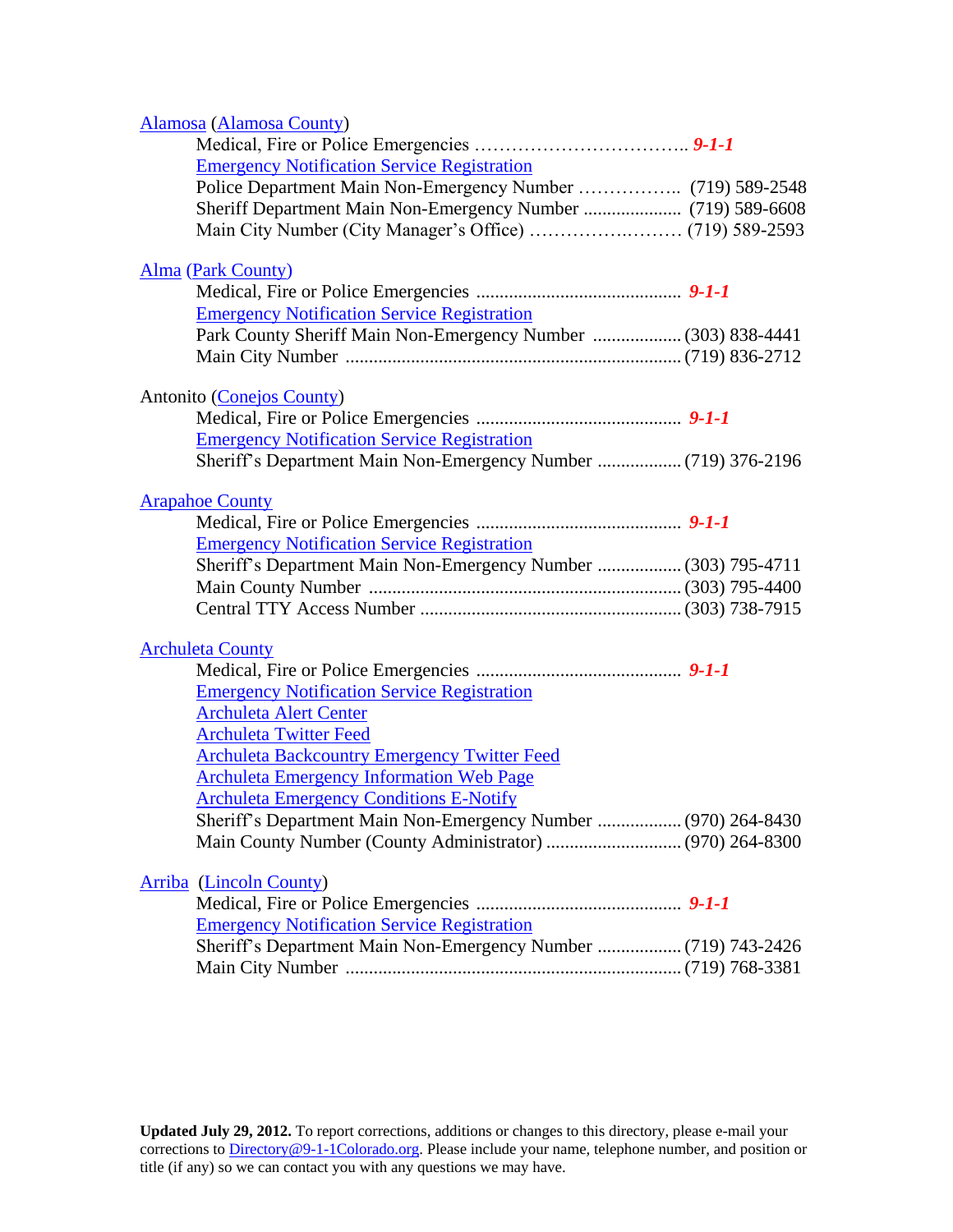| <b>Arvada</b> (Jefferson County, Adams County)                                                                    |  |
|-------------------------------------------------------------------------------------------------------------------|--|
|                                                                                                                   |  |
| <b>Emergency Notification Service Registration</b>                                                                |  |
|                                                                                                                   |  |
| Sheriff's Department Main Non-Emergency Number  (303) 277-0211                                                    |  |
|                                                                                                                   |  |
|                                                                                                                   |  |
| <b>Aspen (Pitkin County)</b>                                                                                      |  |
|                                                                                                                   |  |
| <b>Emergency Notification Service Registration</b>                                                                |  |
|                                                                                                                   |  |
| Sheriff's Department Main Non-Emergency Number  (970) 920-5300                                                    |  |
|                                                                                                                   |  |
| <b>Ault (Weld County)</b>                                                                                         |  |
|                                                                                                                   |  |
| <b>Emergency Notification Service Registration</b>                                                                |  |
| Police Department Main Non-Emergency Number  (970) 834-1336                                                       |  |
| Sheriff's Department Non-Emergency Number (Greeley) (970) 356-4015                                                |  |
| Sheriff's Department Non-Emergency Number (Greeley) (800) 436-9276                                                |  |
|                                                                                                                   |  |
|                                                                                                                   |  |
| Aurora (Arapahoe County, Adams County, Douglas County)                                                            |  |
|                                                                                                                   |  |
| <b>Emergency Notification Service Registration</b>                                                                |  |
| Police Department Main Non-Emergency Number  (303) 627-3100                                                       |  |
|                                                                                                                   |  |
|                                                                                                                   |  |
| <b>Avon</b> (Eagle County)                                                                                        |  |
|                                                                                                                   |  |
| <b>Emergency Notification Service Registration</b><br>Police Department Main Non-Emergency Number  (970) 748-4040 |  |
|                                                                                                                   |  |
| Sheriff's Department Main Non-Emergency Number  (970) 328-8500                                                    |  |
|                                                                                                                   |  |
|                                                                                                                   |  |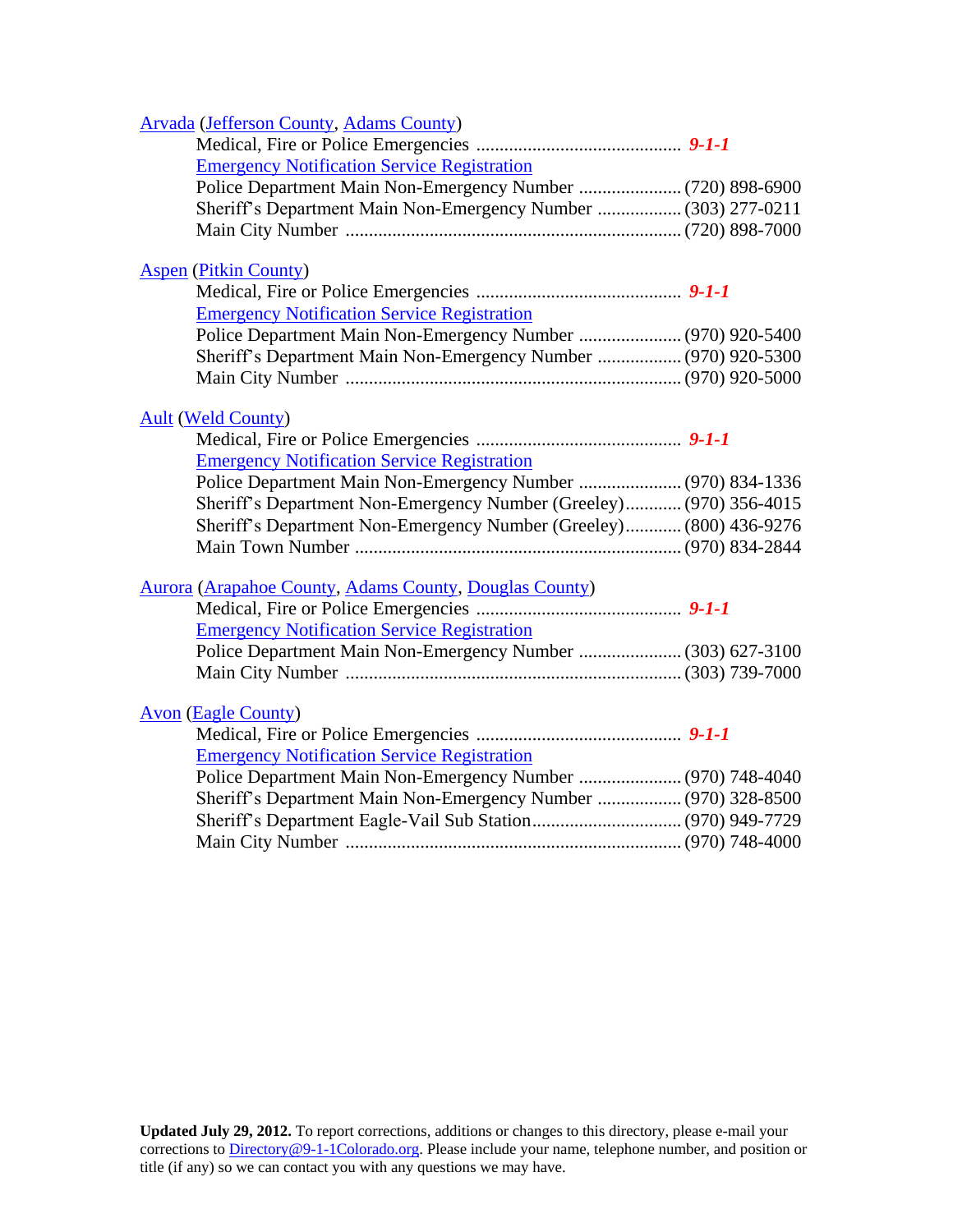<span id="page-3-2"></span><span id="page-3-1"></span><span id="page-3-0"></span>

| <b>Baca County</b>                                                          |  |
|-----------------------------------------------------------------------------|--|
|                                                                             |  |
| <b>Emergency Notification Service Registration</b>                          |  |
| Sheriff's Department Main Non-Emergency Number  (719) 523-4121              |  |
|                                                                             |  |
|                                                                             |  |
| <b>Basalt (Eagle County, Pitkin County)</b>                                 |  |
|                                                                             |  |
| <b>Pitkin County Alerts</b>                                                 |  |
| <b>Eagle County Alerts</b>                                                  |  |
| <b>Garfield County Alerts</b>                                               |  |
| Police Department Main Non-Emergency Number  (970) 927-4316                 |  |
| Eagle County Sheriff's Department Non-Emergency Number  (970) 328-8500      |  |
|                                                                             |  |
| Pitkin County Sheriff's Department Non-Emergency Number (970) 920-5300      |  |
| Basalt & Rural Fire Protection District Non-Emergency Number (970) 704-0675 |  |
|                                                                             |  |
|                                                                             |  |
| <b>Bayfield (La Plata County)</b>                                           |  |
|                                                                             |  |
| <b>Emergency Notification Service Registration</b>                          |  |
| Marshal's Department Main Non-Emergency Number  (970) 884-9636              |  |
| Sheriff's Department Main Non-Emergency Number  (970) 247-1157              |  |
|                                                                             |  |
|                                                                             |  |
| <b>Bennett (Adams County, Arapahoe County)</b>                              |  |
|                                                                             |  |
| <b>Adams County Emergency Notification Service Registration</b>             |  |
| <b>Arapahoe County Emergency Notification Service Registration</b>          |  |
|                                                                             |  |
|                                                                             |  |
|                                                                             |  |
|                                                                             |  |
|                                                                             |  |
| <b>Bent County</b>                                                          |  |
|                                                                             |  |
| <b>Emergency Notification Service Registration</b>                          |  |
|                                                                             |  |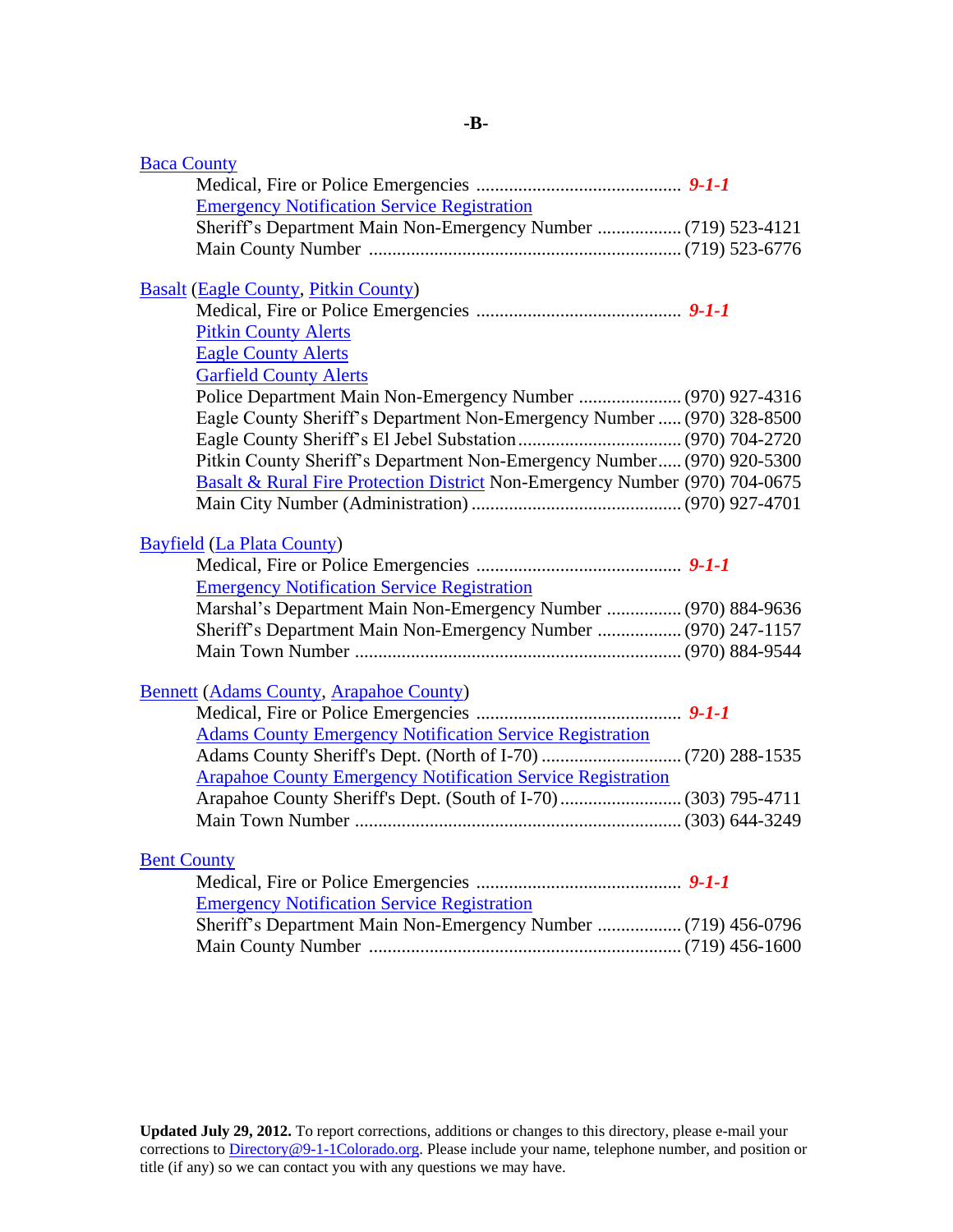<span id="page-4-0"></span>

| <b>Berthoud (Larimer County, Weld County)</b>                             |          |
|---------------------------------------------------------------------------|----------|
|                                                                           |          |
| <b>Emergency Notification Service Registration</b>                        |          |
| Police Department Main Non-Emergency Number  (970) 532-2611               |          |
| Larimer County Sheriff's Dept. Main Non-Emergency Number . (970) 498-5100 |          |
| Weld County Sheriff's Dept. Main Non-Emergency Number  (970) 356-4015     |          |
|                                                                           |          |
| Bethune (Kit Carson County)                                               |          |
|                                                                           |          |
| <b>Emergency Notification Service Registration</b>                        |          |
| Sheriff's Department Main Non-Emergency Number  (719) 346-8652            |          |
|                                                                           |          |
| <b>Black Hawk (Gilpin County)</b>                                         |          |
|                                                                           |          |
| <b>Emergency Notification Service Registration</b>                        |          |
|                                                                           |          |
|                                                                           |          |
| Sheriff's Department Main Non-Emergency Number  (303) 582-1060            |          |
|                                                                           |          |
| <b>Blanca</b> (Costilla County)                                           |          |
|                                                                           |          |
| <b>Emergency Notification Service Registration</b>                        |          |
|                                                                           |          |
| Sheriff's Department Main Non-Emergency Number  (719) 672-3302            |          |
|                                                                           |          |
| <b>Blue River (Summit County)</b>                                         |          |
|                                                                           |          |
| <b>Emergency Notification Service Registration</b>                        |          |
|                                                                           |          |
|                                                                           | Ext. 360 |
|                                                                           |          |
| <b>Bonanza City Saguache County</b>                                       |          |
|                                                                           |          |
| <b>Emergency Notification Service Registration</b>                        |          |
| Sheriff's Department Main Non-Emergency Number  (719) 655-2544            |          |
| <b>Boone</b> (Pueblo County)                                              |          |
|                                                                           |          |
| <b>Emergency Notification Service Registration</b>                        |          |
| Sheriff's Department Main Non-Emergency Number  (719) 583-6125            |          |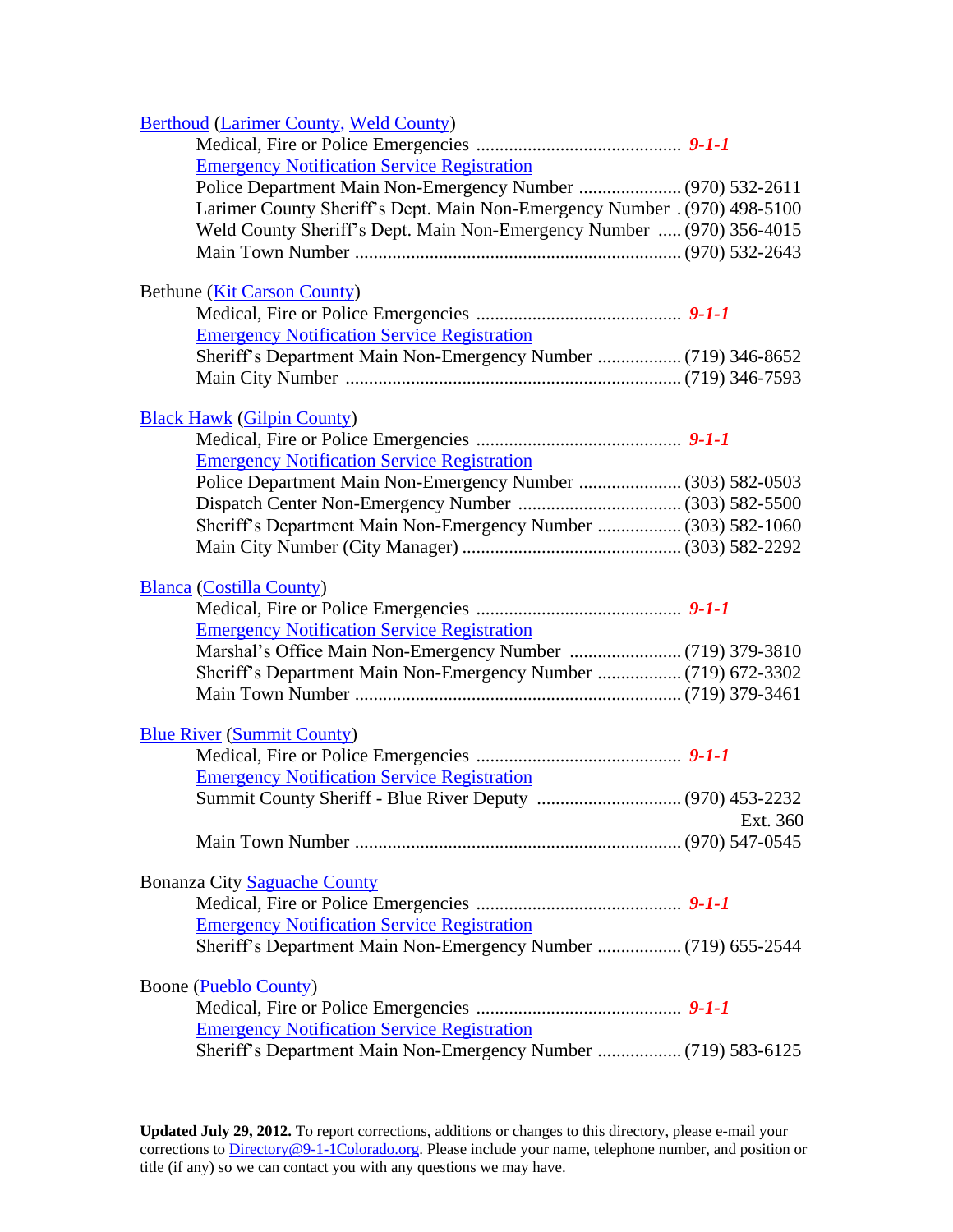| <b>Boulder County</b>                                          |  |
|----------------------------------------------------------------|--|
|                                                                |  |
| <b>Emergency Notification Service Registration</b>             |  |
| Sheriff Department Main Non-Emergency Number  (303) 441-4444   |  |
|                                                                |  |
|                                                                |  |
| <b>Boulder (Boulder County)</b>                                |  |
|                                                                |  |
| <b>Emergency Notification Service Registration</b>             |  |
|                                                                |  |
| Sheriff Department Main Non-Emergency Number (303) 441-4444    |  |
|                                                                |  |
| <b>Bow Mar (Arapahoe County, Jefferson County)</b>             |  |
|                                                                |  |
| <b>Notification Service Registration</b>                       |  |
|                                                                |  |
| Arapahoe Sheriff Main Non-Emergency Number  (303) 795-4711     |  |
|                                                                |  |
| Branson (Las Animas County)                                    |  |
|                                                                |  |
| Sheriff's Department Main Non-Emergency Number  (719) 846-2211 |  |
| <b>Breckenridge (Summit County)</b>                            |  |
|                                                                |  |
| <b>Emergency Notification Service Registration</b>             |  |
| Sheriff's Department Main Non-Emergency Number  (970) 453-2232 |  |
| Police Department Main Non-Emergency Number  (970) 453-2941    |  |
|                                                                |  |
|                                                                |  |
| <b>Brighton (Adams County, Weld County)</b>                    |  |
|                                                                |  |
| Police Department Main Non-Emergency Number  (303) 655-2300    |  |
| <b>Emergency Notification Service Registration</b>             |  |
| Sheriff Department Main Non-Emergency Number  (303) 654-1850   |  |
|                                                                |  |
| <b>Brookside</b> ( <i>Fremont County</i> )                     |  |
|                                                                |  |
| <b>Emergency Notification Service Registration</b>             |  |
| Sheriff's Department Main Non-Emergency Number  (719) 276-5555 |  |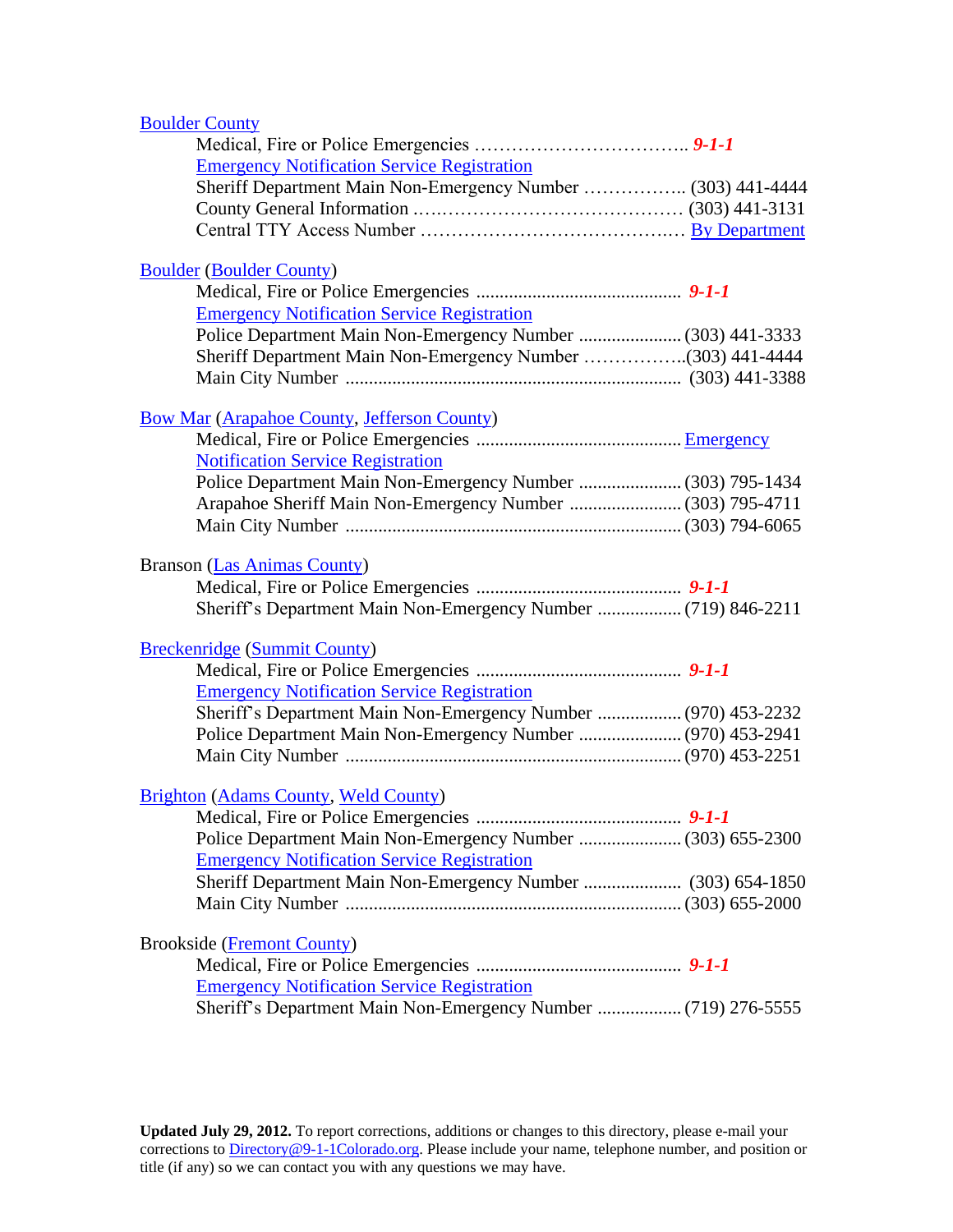## [Broomfield \(City and County\)](http://www.broomfield.org/)

| <b>Emergency Notification Service Registration</b>             |  |
|----------------------------------------------------------------|--|
|                                                                |  |
|                                                                |  |
|                                                                |  |
| <b>Brush (Morgan County)</b>                                   |  |
|                                                                |  |
| <b>Emergency Notification Service Registration</b>             |  |
|                                                                |  |
| Sheriff's Department Main Non-Emergency Number  (970) 542-3445 |  |
|                                                                |  |
|                                                                |  |
| <b>Buena Vista (Chaffee County)</b>                            |  |
|                                                                |  |
| <b>Emergency Notification Service Registration</b>             |  |
| Sheriff's Department Main Non-Emergency Number  (719) 539-2596 |  |
|                                                                |  |
|                                                                |  |
| <b>Burlington (Kit Carson County)</b>                          |  |
|                                                                |  |
| <b>Emergency Notification Service Registration</b>             |  |
| Sheriff's Department Main Non-Emergency Number  (719) 346-8652 |  |
|                                                                |  |
|                                                                |  |
|                                                                |  |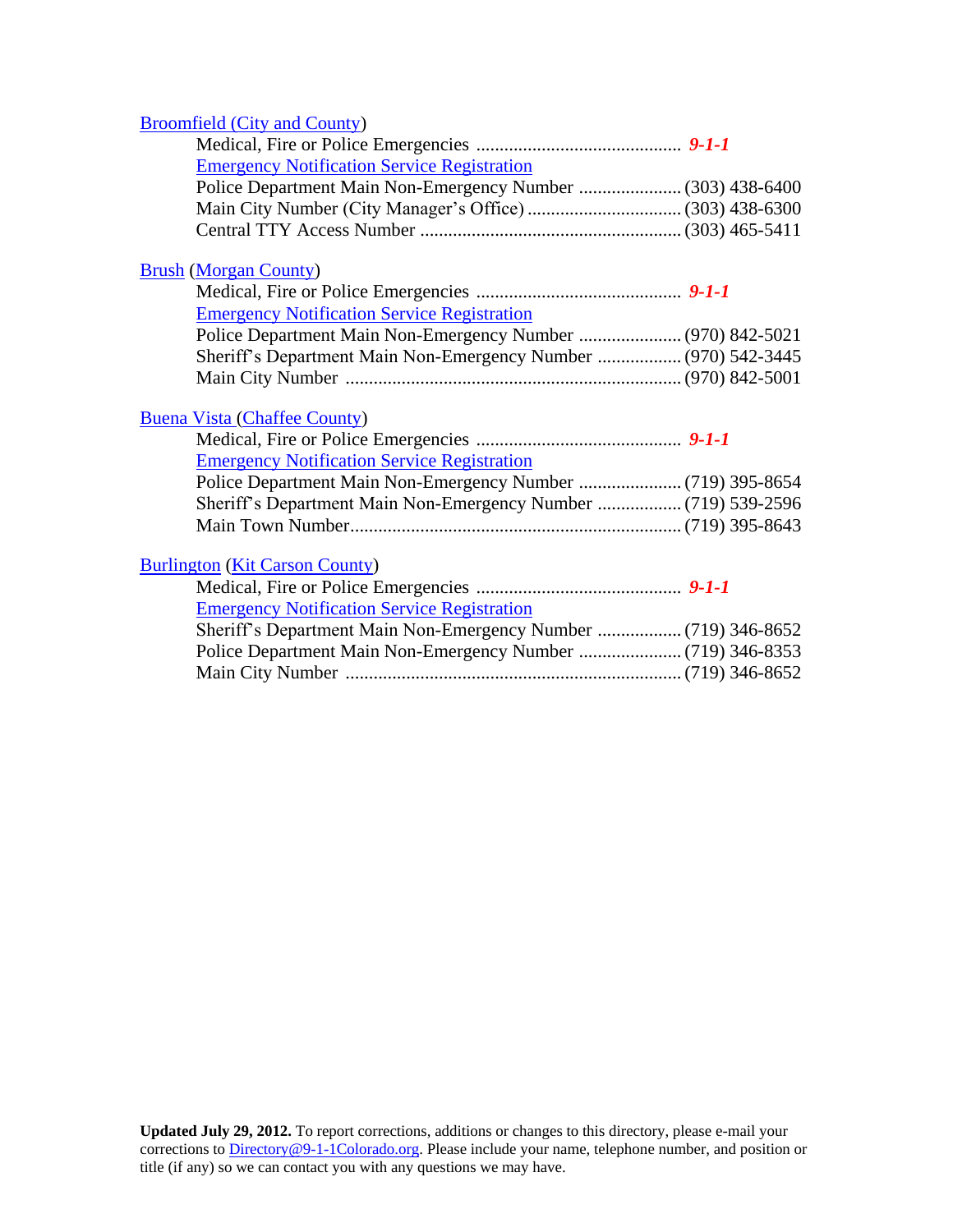<span id="page-7-0"></span>

| Calhan (El Paso County)                                              |  |
|----------------------------------------------------------------------|--|
|                                                                      |  |
| <b>Emergency Notification Service Registration</b>                   |  |
|                                                                      |  |
| Sheriff's Department Main Non-Emergency Number  (719) 390-5555       |  |
|                                                                      |  |
| Campo (Baca County)                                                  |  |
|                                                                      |  |
| <b>Emergency Notification Service Registration</b>                   |  |
| Sheriff's Department Main Non-Emergency Number  (719) 523-4121       |  |
|                                                                      |  |
| <b>Canon City (Fremont County)</b>                                   |  |
| <b>Emergency Notification Service Registration</b>                   |  |
|                                                                      |  |
| Sheriff's Department Main Non-Emergency Number  (719) 276-5555       |  |
|                                                                      |  |
|                                                                      |  |
| <b>Carbondale (Garfield County)</b>                                  |  |
|                                                                      |  |
| <b>Emergency Notification Service Registration</b>                   |  |
| Police Department Main Non-Emergency Number  (970) 963-2662          |  |
| Sheriff's Department Main Non-Emergency Number  (970) 945-0453       |  |
|                                                                      |  |
|                                                                      |  |
| <b>Castle Pines North (Douglas County)</b>                           |  |
|                                                                      |  |
| <b>Emergency Notification Service Registration</b>                   |  |
| Sheriff's Department Main Non-Emergency Number  (303) 660-7505       |  |
|                                                                      |  |
| <b>Castle Rock (Douglas County)</b>                                  |  |
|                                                                      |  |
| <b>Emergency Notification Service Registration</b>                   |  |
| Police Department Main Non-Emergency Number  (303) 663-6100          |  |
| Sheriff's Department Main Non-Emergency Number  (303) 660-7505       |  |
|                                                                      |  |
|                                                                      |  |
| <b>Cedaredge</b> (Delta County)                                      |  |
|                                                                      |  |
| <b>Emergency Notification Service Registration</b>                   |  |
|                                                                      |  |
| Sheriff's \Department Main Non-Emergency Number  (970) 874-2000      |  |
| Delta County Ambulance District Non-Emergency Number  (970) 874-7001 |  |
|                                                                      |  |
|                                                                      |  |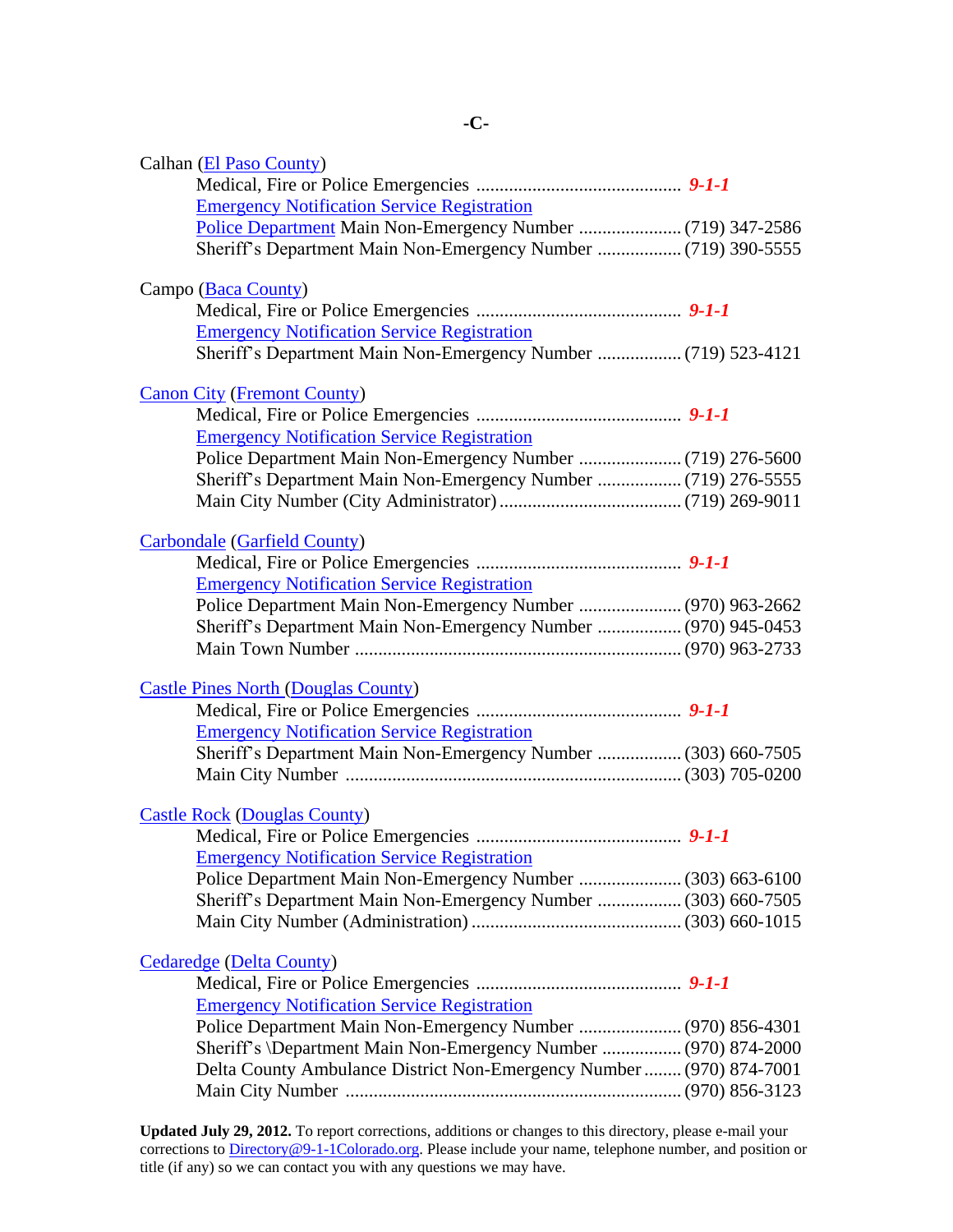<span id="page-8-1"></span><span id="page-8-0"></span>

| <b>Centennial (Arapahoe County)</b>                                    |  |
|------------------------------------------------------------------------|--|
|                                                                        |  |
| <b>Emergency Notification Service Registration</b>                     |  |
| Sheriff's Department Main Non-Emergency Number  (303) 795-4711         |  |
|                                                                        |  |
| Center (Rio Grande County, Saguache County)                            |  |
|                                                                        |  |
| <b>Emergency Notification Service Registration</b>                     |  |
|                                                                        |  |
| Rio Grande County Sheriff's Dept. Non-Emergency Number  (719) 657-4000 |  |
| Saguache County Sheriff's Dept. Non-Emergency Number  (719) 655-2544   |  |
|                                                                        |  |
|                                                                        |  |
| San Luis Valley Regional Medical Center (Alamosa)  (719) 589-2511      |  |
|                                                                        |  |
| <b>Central City (Gilpin County)</b>                                    |  |
|                                                                        |  |
| <b>Emergency Notification Service Registration</b>                     |  |
| Police Department Main Non-Emergency Number  (303) 582-5519            |  |
|                                                                        |  |
| Sheriff's Department Main Non-Emergency Number  (303) 582-1060         |  |
|                                                                        |  |
|                                                                        |  |
|                                                                        |  |
| <b>Chaffee County</b>                                                  |  |
| <b>Emergency Notification Service Registration</b>                     |  |
| Sheriff's Department Main Non-Emergency Number  (719) 539-2596         |  |
|                                                                        |  |
|                                                                        |  |
| <b>Cheraw</b> (Otero County)                                           |  |
|                                                                        |  |
| <b>Emergency Notification Service Registration</b>                     |  |
|                                                                        |  |
| <b>Cherry Hills Village (Arapahoe County)</b>                          |  |
|                                                                        |  |
| <b>Emergency Notification Service Registration</b>                     |  |
| Police Department Main Non-Emergency Number  (303) 761-8711            |  |
| Sheriff's Department Main Non-Emergency Number  (303) 795-4711         |  |
|                                                                        |  |
|                                                                        |  |
| <b>Cheyenne County</b>                                                 |  |
|                                                                        |  |
| <b>Emergency Notification Service Registration</b>                     |  |
| Sheriff's Department Main Non-Emergency Number  (719) 767-5633         |  |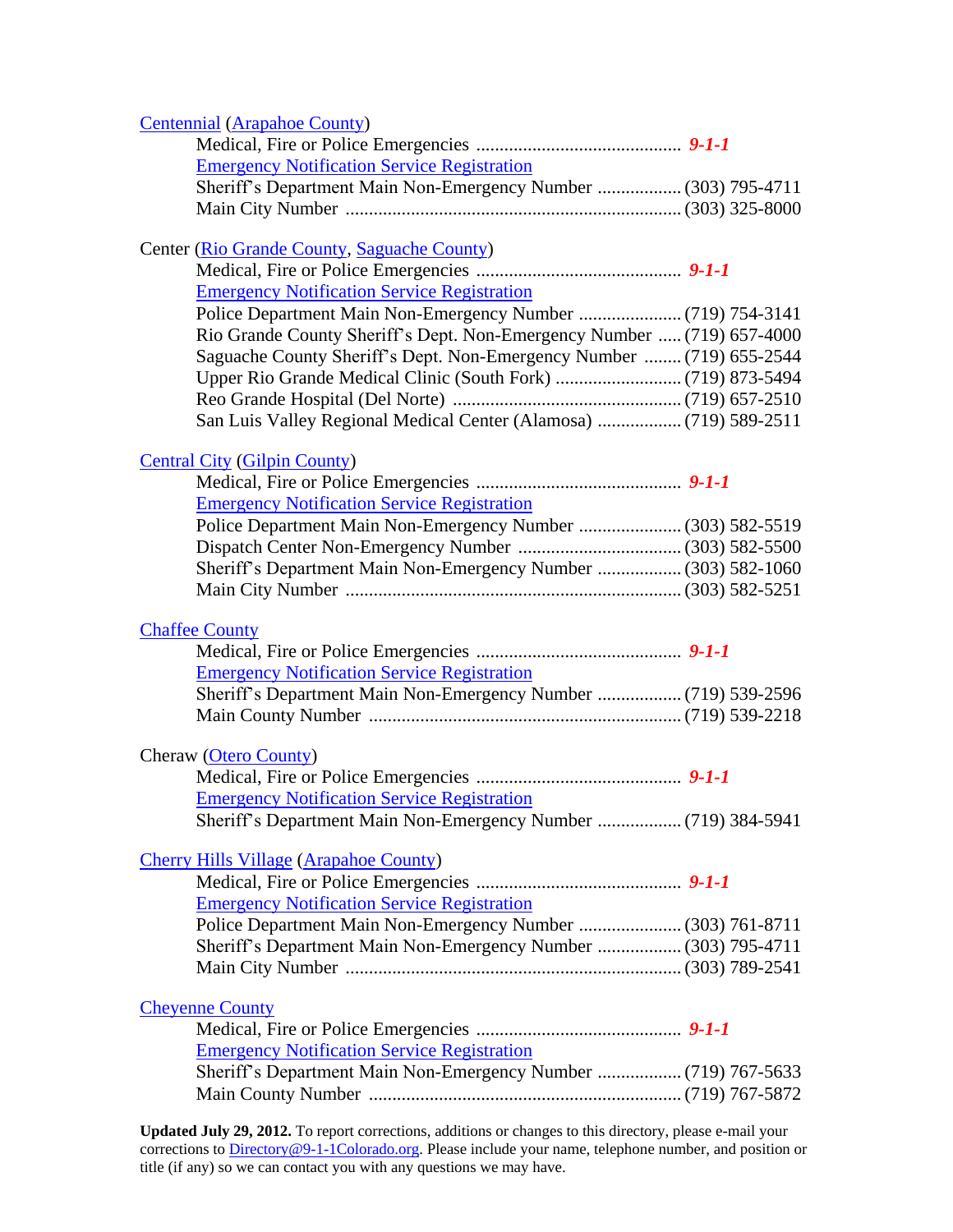<span id="page-9-0"></span>

| <b>Cheyenne Wells (Cheyenne County)</b>                        |  |
|----------------------------------------------------------------|--|
|                                                                |  |
| <b>Emergency Notification Service Registration</b>             |  |
| Sheriff's Department Main Non-Emergency Number  (719) 767-5633 |  |
|                                                                |  |
|                                                                |  |
| <b>Clear Creek County</b>                                      |  |
|                                                                |  |
|                                                                |  |
| Sheriff's Department Main Non-Emergency Number  (303) 679-2376 |  |
|                                                                |  |
|                                                                |  |
| <b>Coal Creek (Fremont County)</b>                             |  |
|                                                                |  |
| <b>Emergency Notification Service Registration</b>             |  |
| Sheriff's Department Main Non-Emergency Number  (719) 276-5555 |  |
|                                                                |  |
| <b>Cokedale (Las Animas County)</b>                            |  |
|                                                                |  |
|                                                                |  |
|                                                                |  |
| <b>Collbran (Mesa County)</b>                                  |  |
|                                                                |  |
|                                                                |  |
|                                                                |  |
| Sheriff's Department Main Non-Emergency Number  (970) 244-3500 |  |
|                                                                |  |
|                                                                |  |
| <b>Colorado Springs (El Paso County)</b>                       |  |
|                                                                |  |
|                                                                |  |
| <b>Emergency Notification Service Registration</b>             |  |
|                                                                |  |
| Sheriff's Department Main Non-Emergency Number  (719) 390-5555 |  |
|                                                                |  |
|                                                                |  |
| <b>Columbine Valley (Arapahoe County)</b>                      |  |
|                                                                |  |
| <b>Emergency Notification Service Registration</b>             |  |
| Police Department Main Non-Emergency Number  (303) 795-1434    |  |
| Sheriff's Department Main Non-Emergency Number  (303) 795-4711 |  |
|                                                                |  |
| <b>Commerce City (Adams County)</b>                            |  |
|                                                                |  |
| Police Department Main Non-Emergency Number  (303) 287-2844    |  |
| <b>Emergency Notification Service Registration</b>             |  |
| Sheriff Department Main Non-Emergency Number  (303) 654-1850   |  |
|                                                                |  |
|                                                                |  |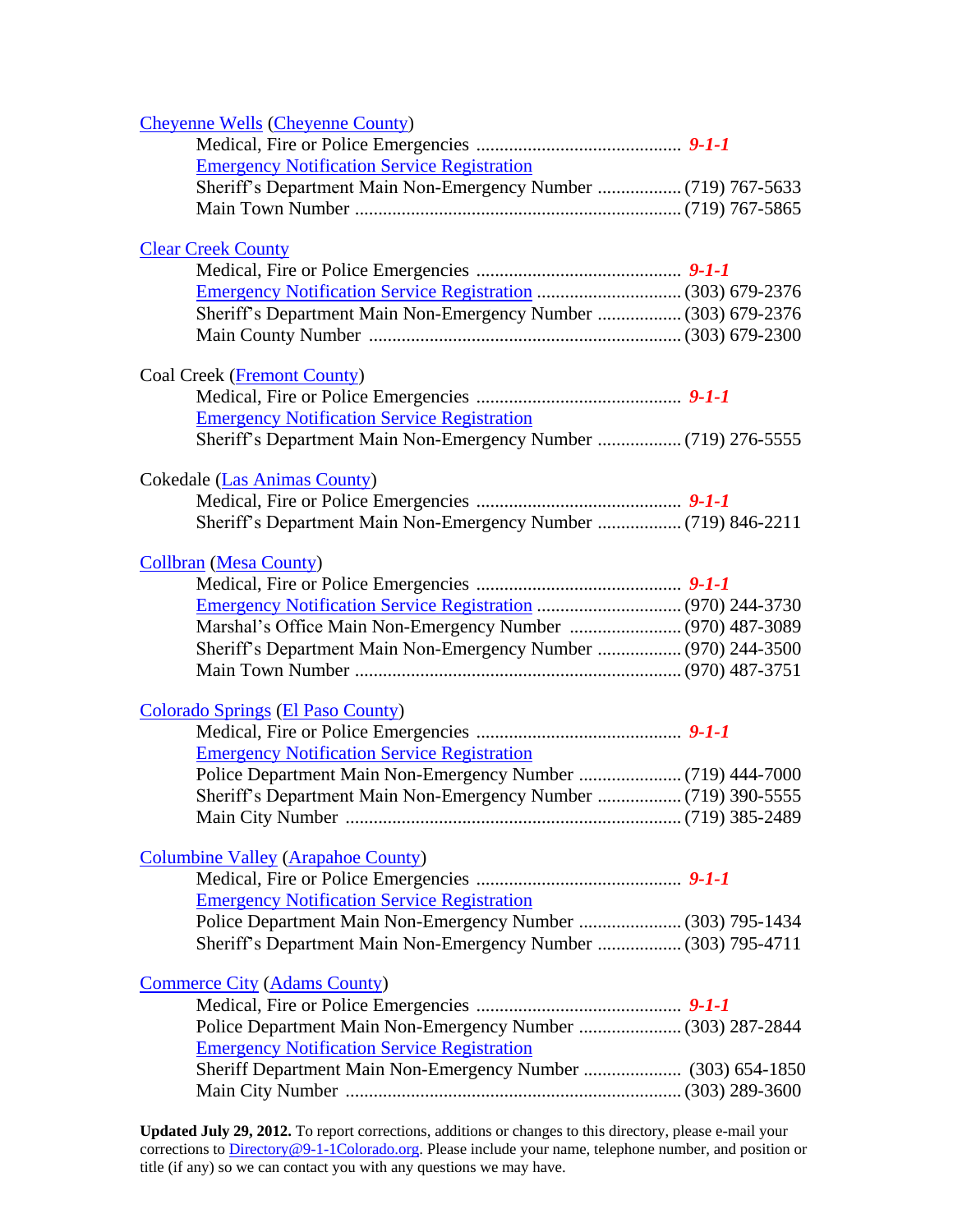<span id="page-10-1"></span><span id="page-10-0"></span>

| <b>Conejos County</b>                                                |  |
|----------------------------------------------------------------------|--|
|                                                                      |  |
| <b>Emergency Notification Service Registration</b>                   |  |
|                                                                      |  |
| <b>Cortez (Montezuma County)</b>                                     |  |
|                                                                      |  |
| Police Department Main Non-Emergency Number  (970) 565-8441          |  |
| Sheriff's Department Main Non-Emergency Number  (970) 565-8452       |  |
|                                                                      |  |
| <b>Costilla County</b>                                               |  |
|                                                                      |  |
| <b>Emergency Notification Service Registration</b>                   |  |
| Sheriff's Department Main Non-Emergency Number  (719) 672-3302       |  |
|                                                                      |  |
| <b>Craig (Moffat County)</b>                                         |  |
|                                                                      |  |
| <b>Emergency Notification Service Registration</b>                   |  |
|                                                                      |  |
| Sheriff's Department Main Non-Emergency Number  (970) 824-4495       |  |
|                                                                      |  |
| Crawford (Delta County)                                              |  |
|                                                                      |  |
| <b>Emergency Notification Service Registration</b>                   |  |
| Sheriff's \Department Main Non-Emergency Number  (970) 874-2000      |  |
| Delta County Ambulance District Non-Emergency Number  (970) 874-7001 |  |
|                                                                      |  |
|                                                                      |  |
| Creede (Mineral County)                                              |  |
|                                                                      |  |
| <b>Emergency Notification Service Registration</b>                   |  |
| Mineral County Sheriff Main Non-Emergency Number  (719) 658-2600     |  |
|                                                                      |  |
| <b>Crested Butte (Gunnison County)</b>                               |  |
|                                                                      |  |
| <b>Emergency Notification Service Registration</b>                   |  |
|                                                                      |  |
| Sheriff's Department Main Non-Emergency Number  (970) 641-1113       |  |
|                                                                      |  |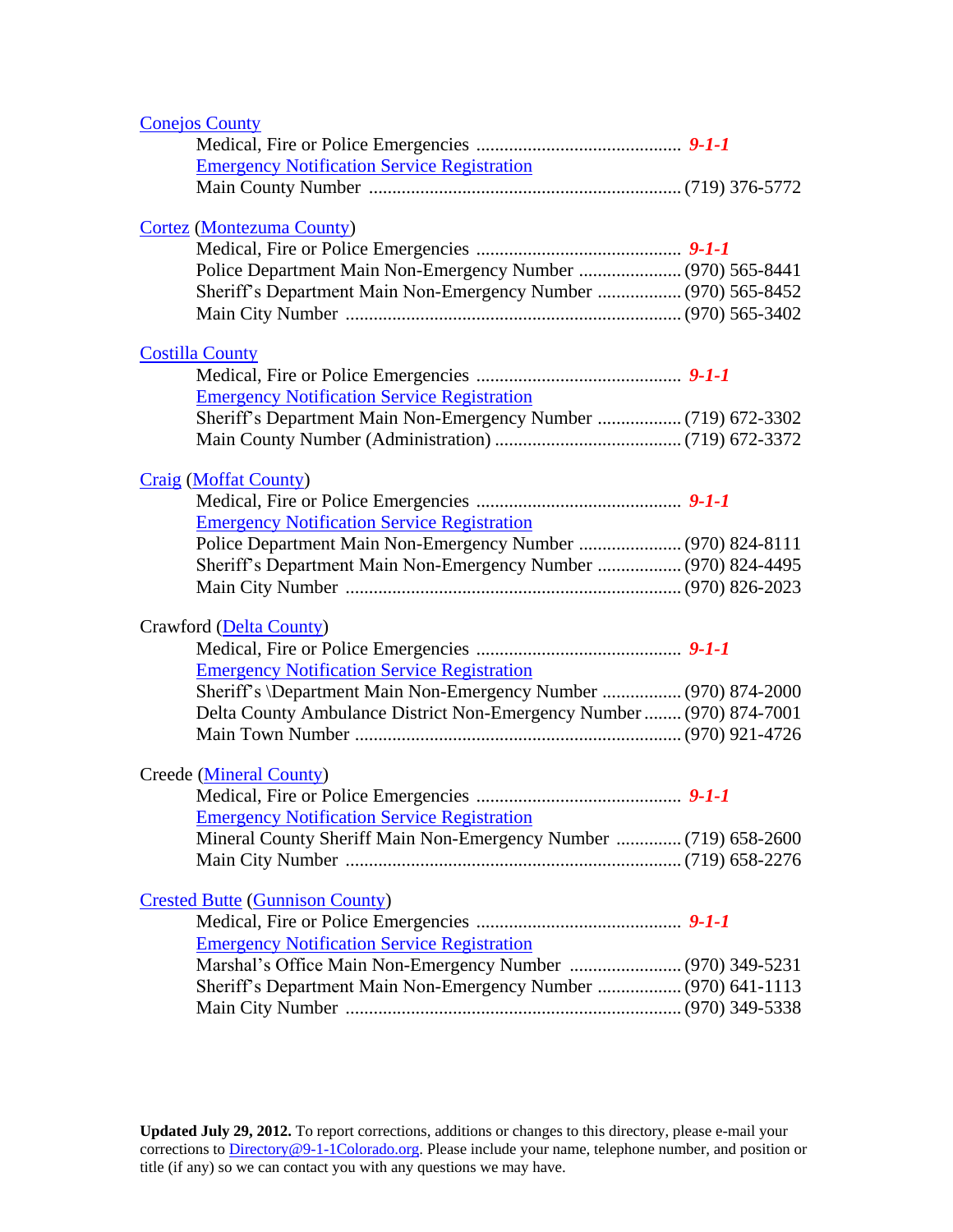<span id="page-11-1"></span><span id="page-11-0"></span>

| <b>Crestone (Saguache County)</b>                                          |        |
|----------------------------------------------------------------------------|--------|
|                                                                            |        |
| <b>Emergency Notification Service Registration</b>                         |        |
| Sheriff's Department Main Non-Emergency Number  (719) 655-2544             |        |
|                                                                            |        |
| <b>Cripple Creek (Teller County)</b>                                       |        |
|                                                                            |        |
| <b>Emergency Notification Service Registration</b>                         |        |
|                                                                            |        |
|                                                                            |        |
|                                                                            |        |
| Crook (Logan County)                                                       |        |
|                                                                            |        |
| <b>Emergency Notification Service Registration</b>                         |        |
| Sheriff's Department Main Non-Emergency Number  (970) 522-2578             |        |
| <b>Crowley County</b>                                                      |        |
|                                                                            |        |
| <b>Emergency Notification Service Registration</b>                         |        |
| Sheriff's Department Main Non-Emergency Number  (719) 267-5555             |        |
|                                                                            |        |
| <b>Crowley (Crowley County)</b>                                            |        |
|                                                                            |        |
| <b>Emergency Notification Service Registration</b>                         |        |
| Sheriff's Department Main Non-Emergency Number  (719) 267-5555             | Ext. 1 |
|                                                                            |        |
|                                                                            |        |
| <b>Custer County</b>                                                       |        |
|                                                                            |        |
| <b>Custer County Alerts Web Page</b>                                       |        |
| <b>Custer County Warning Siren Procedures</b>                              |        |
| Sheriff's Department Main Non-Emergency Number  (719) 783-2270             |        |
|                                                                            |        |
| Wet Mountain Fire Protection District Non-Emergency Number. (719) 783-9245 |        |
|                                                                            |        |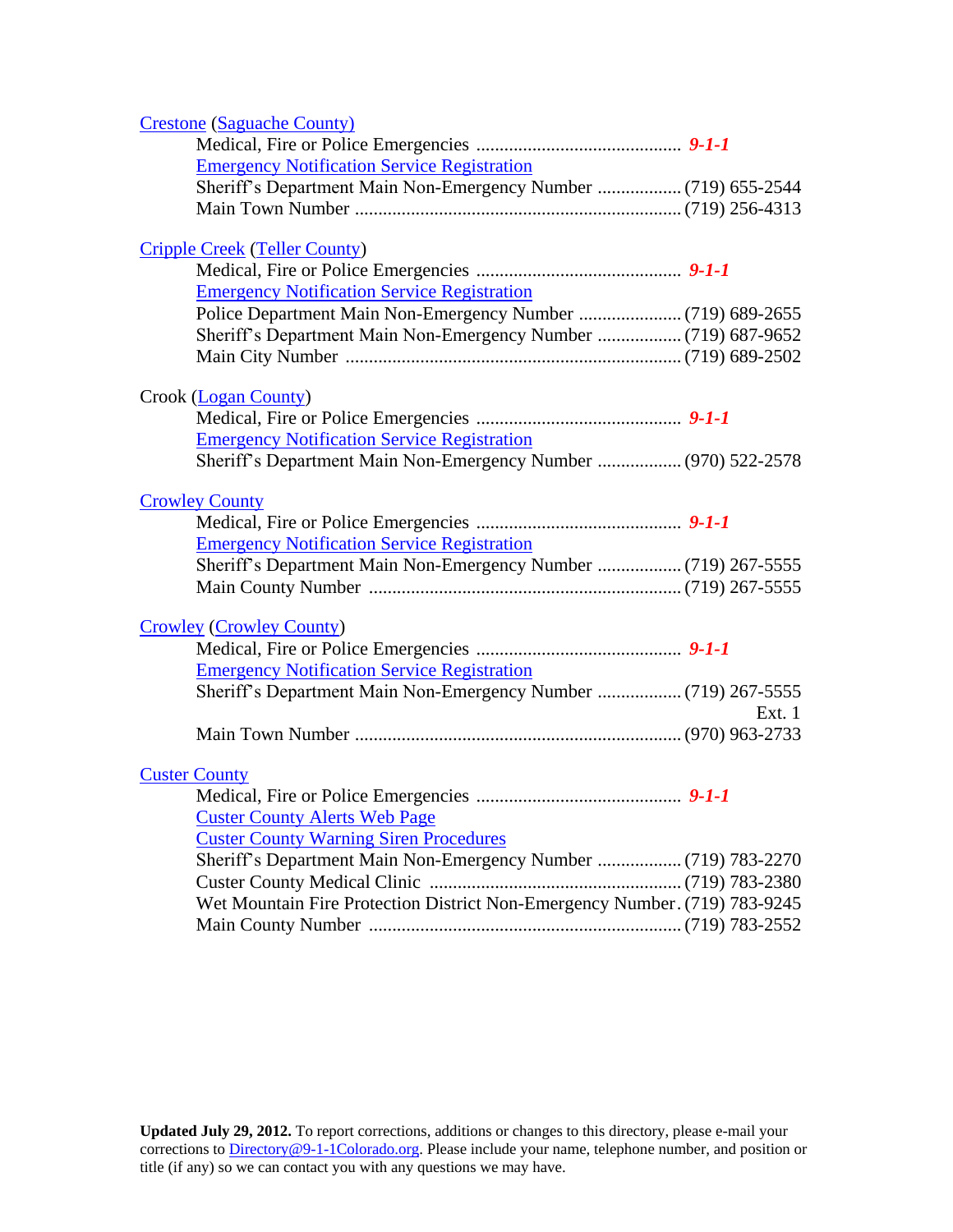<span id="page-12-1"></span><span id="page-12-0"></span>

| Dacono (Weld County)                                                  |  |
|-----------------------------------------------------------------------|--|
|                                                                       |  |
| <b>Emergency Notification Service Registration</b>                    |  |
| Police Department Main Non-Emergency Number  (303) 833-3095           |  |
| Sheriff's Department Non-Emergency Number (Ft. Lupton) (303) 857-2465 |  |
| Sheriff's Department Non-Emergency Number (Greeley) (970) 356-4015    |  |
| Sheriff's Department Non-Emergency Number (Greeley) (800) 436-9276    |  |
|                                                                       |  |
|                                                                       |  |
| De Beque (Mesa County)                                                |  |
|                                                                       |  |
|                                                                       |  |
|                                                                       |  |
| Sheriff's Department Main Non-Emergency Number  (970) 244-3500        |  |
|                                                                       |  |
|                                                                       |  |
| Deer Trail (Arapahoe County)                                          |  |
| <b>Emergency Notification Service Registration</b>                    |  |
|                                                                       |  |
|                                                                       |  |
| Del Norte (Rio Grande County)                                         |  |
|                                                                       |  |
| <b>Emergency Notification Service Registration</b>                    |  |
|                                                                       |  |
|                                                                       |  |
|                                                                       |  |
|                                                                       |  |
| San Luis Valley Regional Medical Center (Alamosa)  (719) 589-2511     |  |
|                                                                       |  |
|                                                                       |  |
| <b>Delta County</b>                                                   |  |
|                                                                       |  |
| <b>Emergency Notification Service Registration</b>                    |  |
| Sheriff's \Department Main Non-Emergency Number  (970) 874-2000       |  |
| Delta County Ambulance District Non-Emergency Number  (970) 874-7001  |  |
|                                                                       |  |
|                                                                       |  |
| Delta (Delta County)                                                  |  |
|                                                                       |  |
| <b>Emergency Notification Service Registration</b>                    |  |
|                                                                       |  |
| Sheriff's \Department Main Non-Emergency Number  (970) 874-2000       |  |
| Delta County Ambulance District Non-Emergency Number  (970) 874-7001  |  |
|                                                                       |  |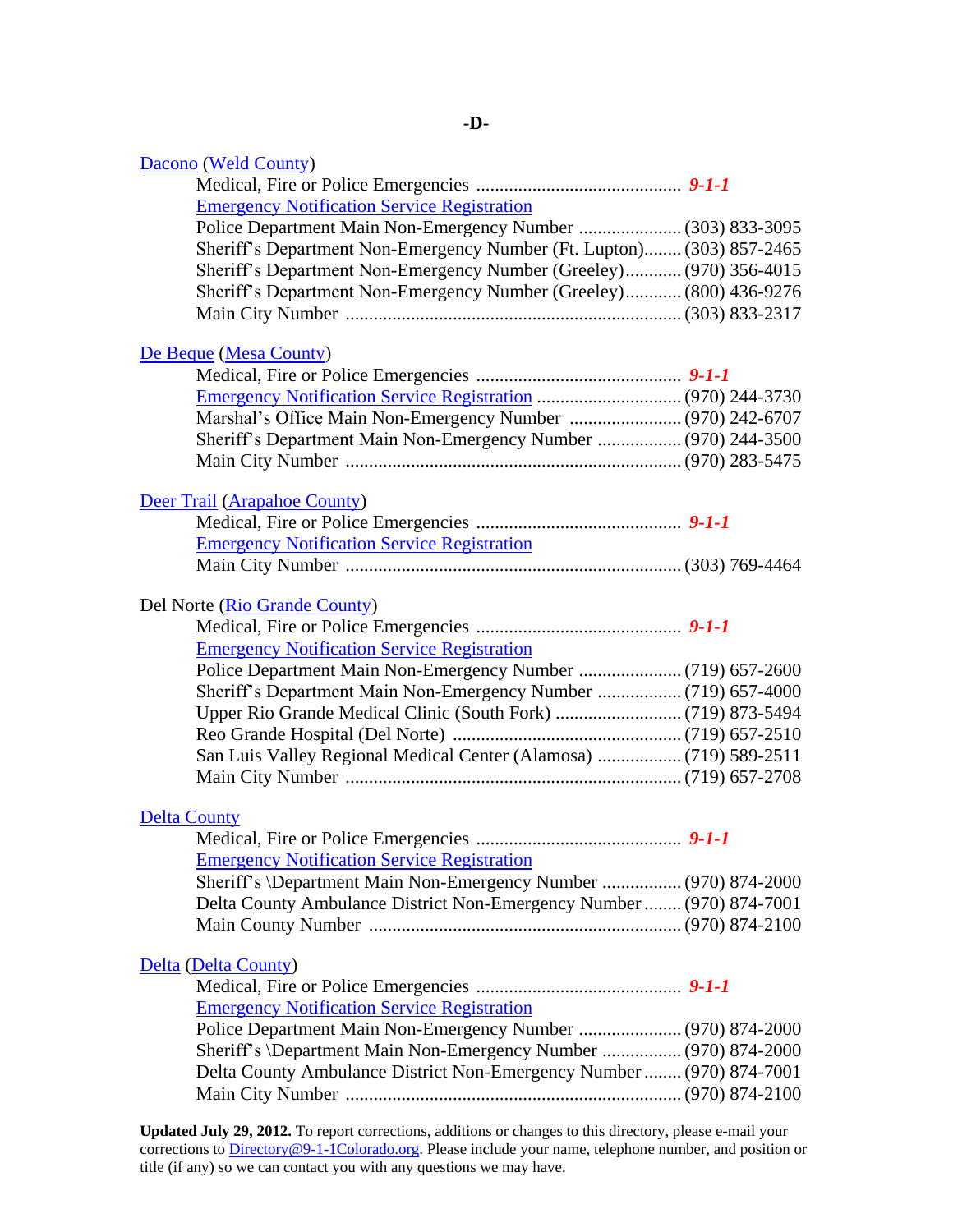<span id="page-13-1"></span><span id="page-13-0"></span>

| Denver (City And County)                                         |  |
|------------------------------------------------------------------|--|
|                                                                  |  |
| <b>Emergency Notification Service Registration</b>               |  |
|                                                                  |  |
|                                                                  |  |
|                                                                  |  |
| <b>Dillon</b> (Summit County)                                    |  |
|                                                                  |  |
| <b>Emergency Notification Service Registration</b>               |  |
|                                                                  |  |
| Sheriff's Department Main Non-Emergency Number  (970) 453-2232   |  |
|                                                                  |  |
|                                                                  |  |
| Dinosaur (Moffat County)                                         |  |
|                                                                  |  |
| <b>Emergency Notification Service Registration</b>               |  |
| Sheriff's Department Main Non-Emergency Number  (970) 824-4495   |  |
|                                                                  |  |
| <b>Dolores County</b>                                            |  |
|                                                                  |  |
| Sheriff's Department Main Non-Emergency Number  (970) 677-2257   |  |
|                                                                  |  |
|                                                                  |  |
| Dolores (Montezuma County)                                       |  |
|                                                                  |  |
| Sheriff's Department Main Non-Emergency Number  (970) 565-8452   |  |
| <b>Douglas County</b>                                            |  |
|                                                                  |  |
| <b>Emergency Notification Service Registration</b>               |  |
|                                                                  |  |
|                                                                  |  |
| Sheriff's Department Main Non-Emergency Number  (303) 660-7505   |  |
|                                                                  |  |
|                                                                  |  |
| Dove Creek (Dolores County)                                      |  |
|                                                                  |  |
| Dolores County Sheriff Main Non-Emergency Number  (970) 677-2257 |  |
|                                                                  |  |
|                                                                  |  |
| Durango (La Plata County)                                        |  |
|                                                                  |  |
| <b>Emergency Notification Service Registration</b>               |  |
| Police Department Main Non-Emergency Number  (970) 385-2900      |  |
| Sheriff's Department Main Non-Emergency Number  (970) 247-1157   |  |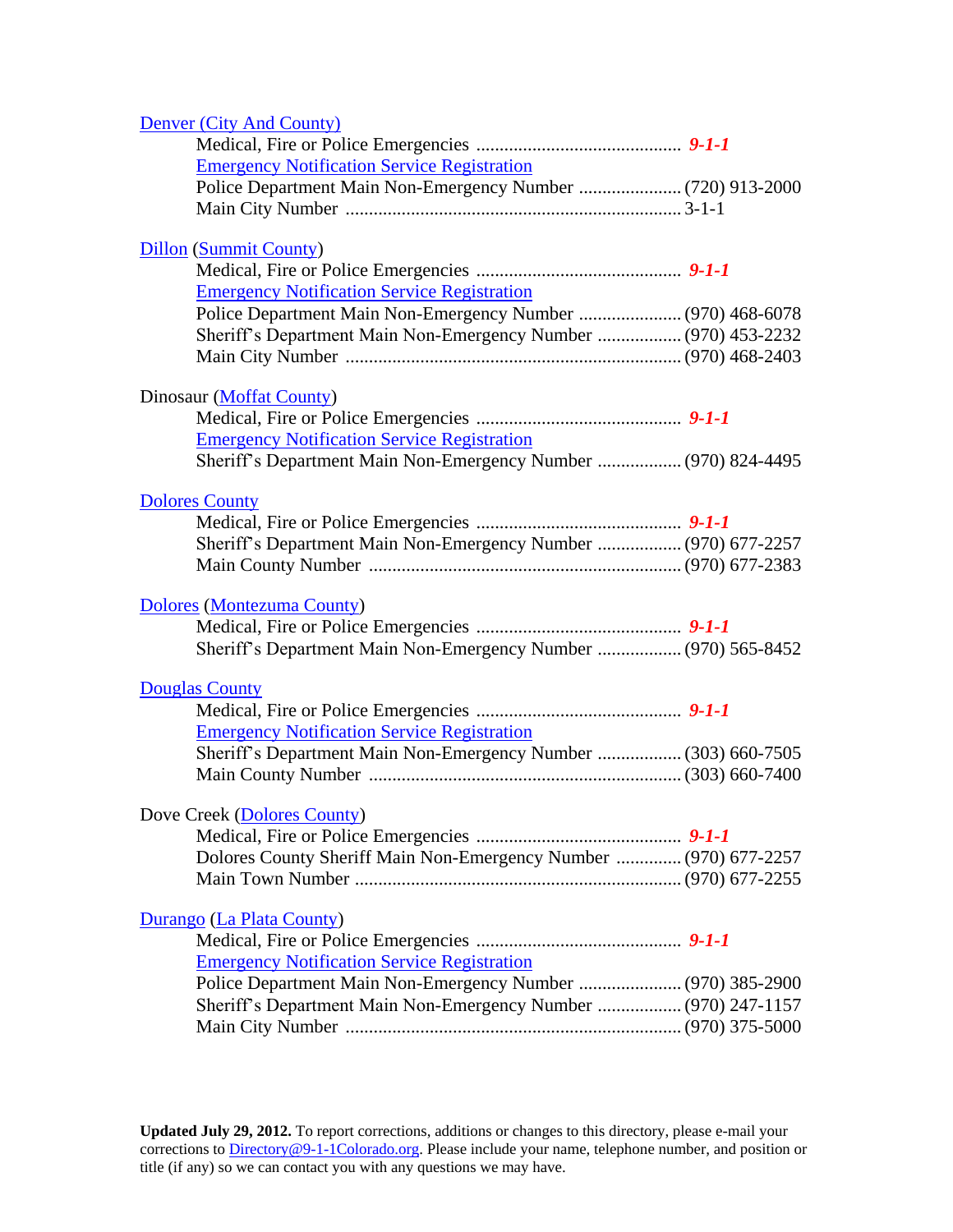<span id="page-14-2"></span><span id="page-14-1"></span><span id="page-14-0"></span>

| <b>Eads (Kiowa County)</b>                                         |  |
|--------------------------------------------------------------------|--|
|                                                                    |  |
| <b>Emergency Notification Service Registration</b>                 |  |
|                                                                    |  |
| Sheriff's Department Main Non-Emergency Number  (719) 438-5411     |  |
|                                                                    |  |
|                                                                    |  |
| <b>Eagle County</b>                                                |  |
| <b>Emergency Notification Service Registration</b>                 |  |
| Sheriff's Department Main Non-Emergency Number  (970) 328-8500     |  |
|                                                                    |  |
|                                                                    |  |
|                                                                    |  |
|                                                                    |  |
| <b>Eagle (Eagle County)</b>                                        |  |
|                                                                    |  |
| <b>Emergency Notification Service Registration</b>                 |  |
|                                                                    |  |
| Sheriff's Department Main Non-Emergency Number  (970) 328-8500     |  |
|                                                                    |  |
|                                                                    |  |
|                                                                    |  |
| <b>Eaton (Weld County)</b>                                         |  |
| <b>Emergency Notification Service Registration</b>                 |  |
|                                                                    |  |
| Police Department Main Non-Emergency Number  (970) 454-2212        |  |
| Sheriff's Department Non-Emergency Number (Greeley) (970) 356-4015 |  |
| Sheriff's Department Non-Emergency Number (Greeley) (800) 436-9276 |  |
|                                                                    |  |
| Eckley (Yuma County)                                               |  |
|                                                                    |  |
| <b>Emergency Notification Service Registration</b>                 |  |
| Sheriff's Department Main Non-Emergency Number  (970) 332-4805     |  |
|                                                                    |  |
| <b>Edgewater (Jefferson County)</b>                                |  |
|                                                                    |  |
| <b>Emergency Notification Service Registration</b>                 |  |
| Police Department Main Non-Emergency Number  (303) 235-0500        |  |
| Sheriff's Department Main Non-Emergency Number  (303) 277-0211     |  |
|                                                                    |  |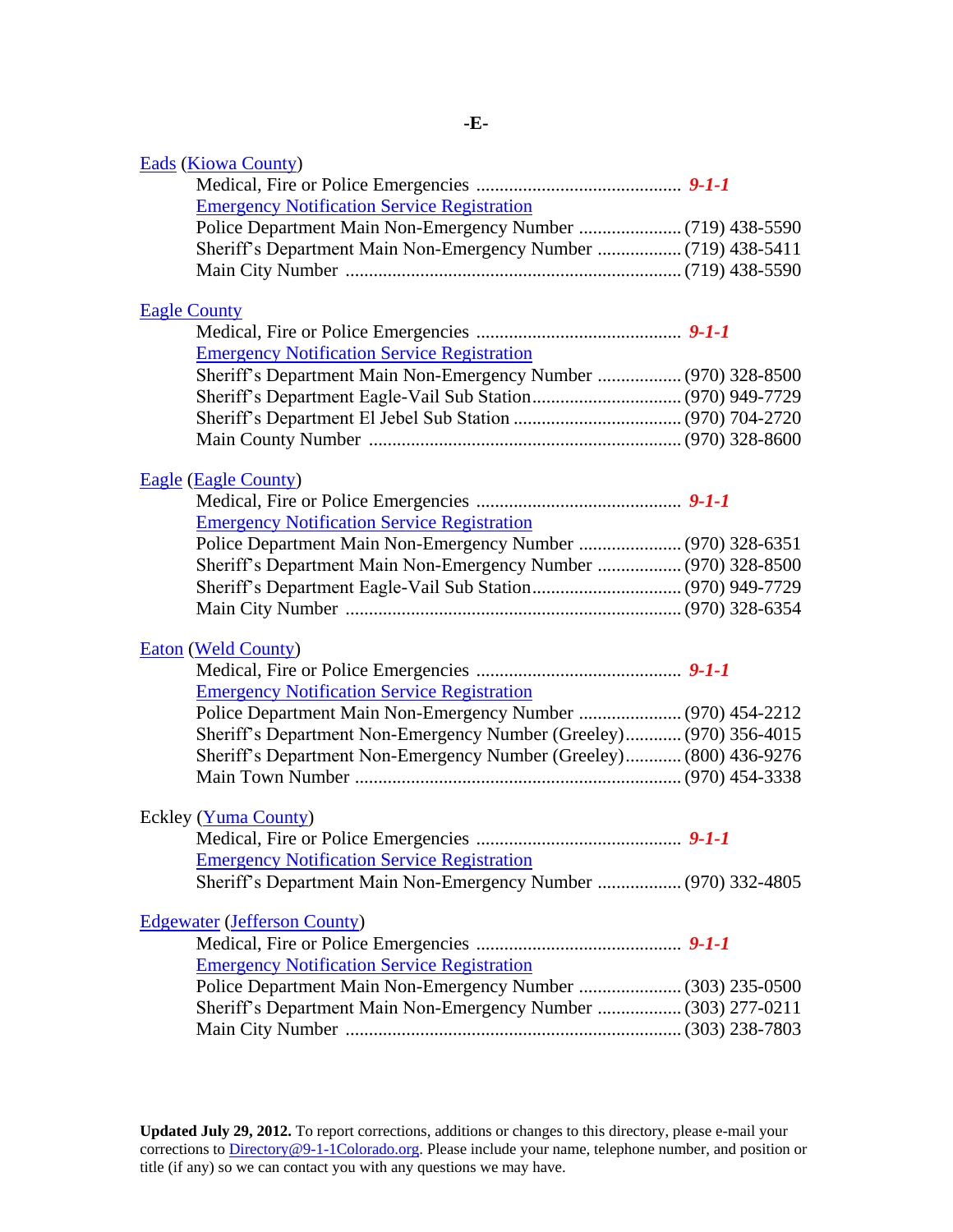<span id="page-15-0"></span>

| <b>El Paso County</b>                                          |  |
|----------------------------------------------------------------|--|
|                                                                |  |
| <b>Emergency Notification Service Registration</b>             |  |
| Sheriff's Department Main Non-Emergency Number  (719) 390-5555 |  |
|                                                                |  |
|                                                                |  |
| <b>Elbert County</b>                                           |  |
|                                                                |  |
| <b>Emergency Notification Service Registration</b>             |  |
| Sheriff's Department Main Non-Emergency Number  (303) 621-2027 |  |
|                                                                |  |
| <b>Elizabeth (Elbert County)</b>                               |  |
|                                                                |  |
| <b>Emergency Notification Service Registration</b>             |  |
| Police Department Main Non-Emergency Number  (303) 646-4664    |  |
| Sheriff's Department Main Non-Emergency Number  (303) 621-2027 |  |
|                                                                |  |
|                                                                |  |
| <b>Empire (Clear Creek County)</b>                             |  |
|                                                                |  |
|                                                                |  |
| Sheriff's Department Main Non-Emergency Number  (303) 679-2376 |  |
|                                                                |  |
| <b>Englewood (Arapahoe County)</b>                             |  |
|                                                                |  |
| <b>Emergency Notification Service Registration</b>             |  |
| Police Department Main Non-Emergency Number  (303) 761-7410    |  |
| Sheriff's Department Main Non-Emergency Number  (303) 795-4711 |  |
|                                                                |  |
|                                                                |  |
| <b>Erie (Boulder County)</b>                                   |  |
|                                                                |  |
| <b>Emergency Notification Service Registration</b>             |  |
| Police Department Main Non-Emergency Number  (303) 926-2800    |  |
|                                                                |  |
|                                                                |  |
| <b>Estes Park (Larimer County)</b>                             |  |
|                                                                |  |
| <b>Emergency Notification Service Registration</b>             |  |
| Police Department Main Non-Emergency Number  (970) 586-4000    |  |
| Sheriff's Department Main Non-Emergency Number  (970) 498-5100 |  |
|                                                                |  |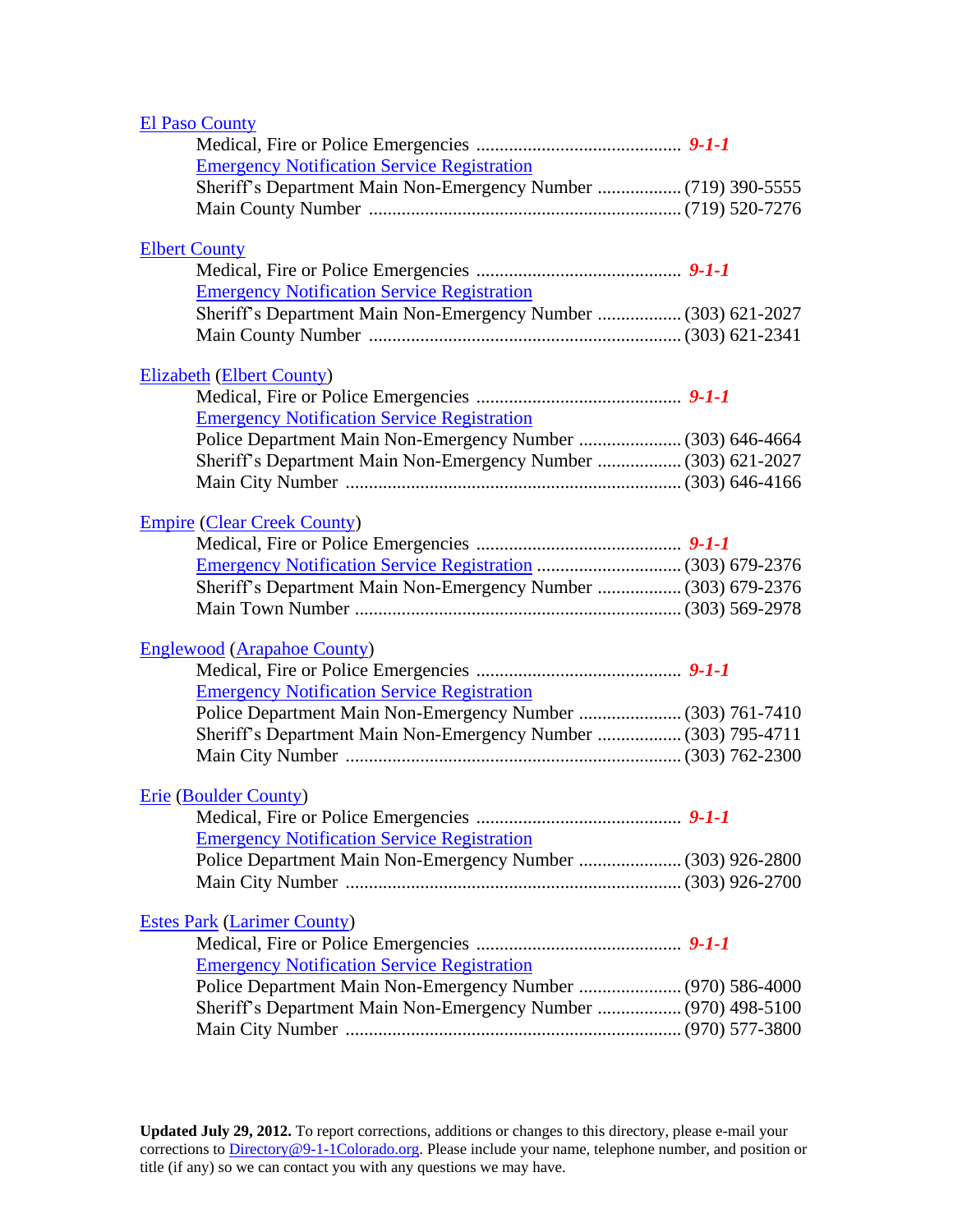## [Evans](http://www.cityofevans.org/) [\(Weld County\)](#page-53-2)

| <b>Emergency Notification Service Registration</b>                 |  |
|--------------------------------------------------------------------|--|
|                                                                    |  |
| Sheriff's Department Non-Emergency Number (Greeley) (970) 356-4015 |  |
| Sheriff's Department Non-Emergency Number (Greeley) (800) 436-9276 |  |
|                                                                    |  |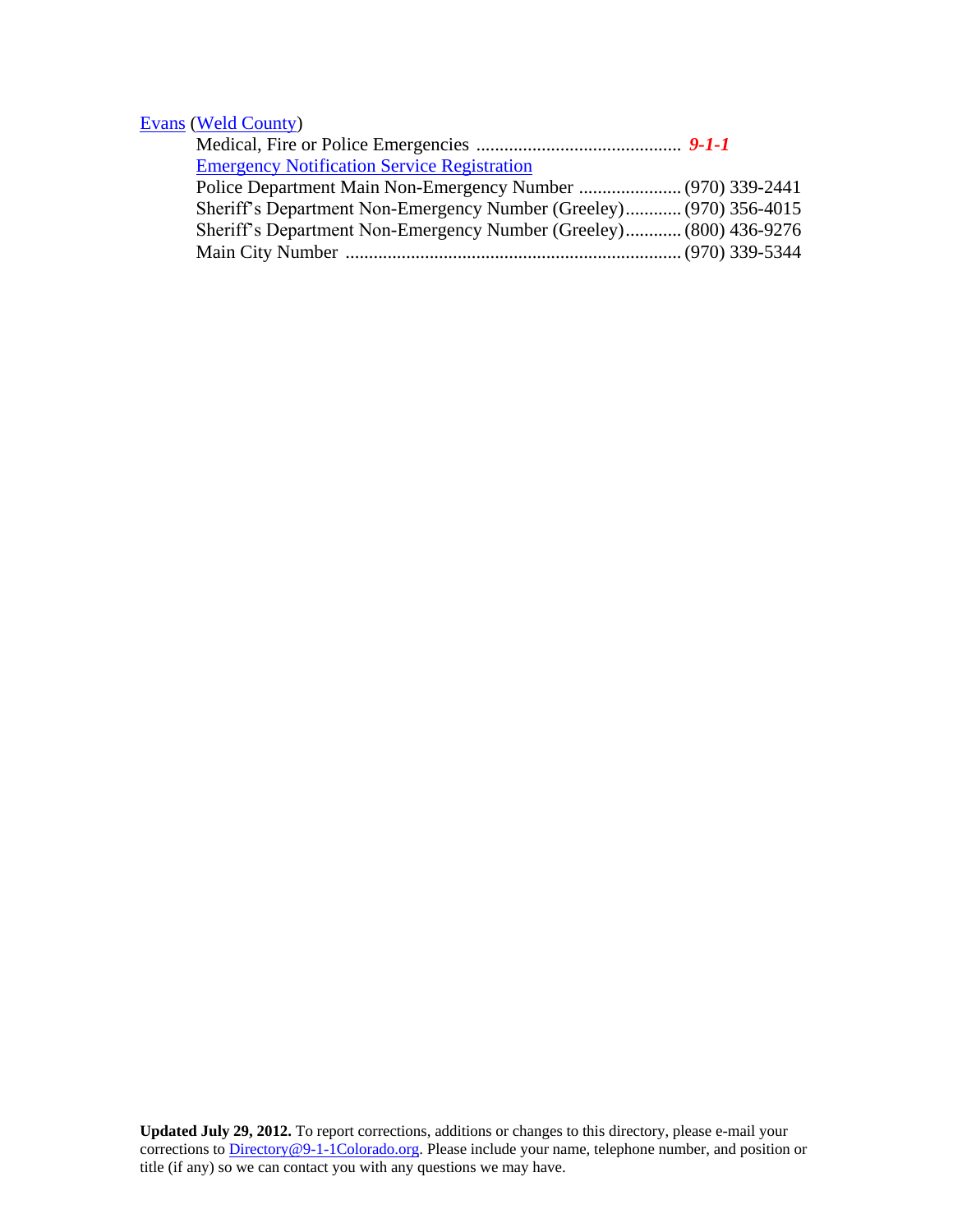<span id="page-17-0"></span>

| <b>Fairplay (Park County)</b>                                         |              |
|-----------------------------------------------------------------------|--------------|
|                                                                       |              |
| <b>Emergency Notification Service Registration</b>                    |              |
|                                                                       |              |
| Sheriff's Department Non-Emergency Number (Fairplay)  (719) 836-2494  |              |
|                                                                       |              |
| <b>Federal Heights (Adams County)</b>                                 |              |
|                                                                       |              |
| <b>Emergency Notification Service Registration</b>                    |              |
| Police Department Main Non-Emergency Number  (303) 428-8538           | Ext. 2011/12 |
|                                                                       |              |
| Sheriff Department Main Non-Emergency Number  (303) 654-1850          |              |
|                                                                       |              |
| <b>Firestone (Weld County)</b>                                        |              |
|                                                                       |              |
| <b>Emergency Notification Service Registration</b>                    |              |
| Police Department Main Non-Emergency Number  (303) 833-0811           |              |
| Sheriff's Department Non-Emergency Number (Ft. Lupton) (303) 857-2465 |              |
| Sheriff's Department Non-Emergency Number (Greeley) (970) 356-4015    |              |
| Sheriff's Department Non-Emergency Number (Greeley) (800) 436-9276    |              |
|                                                                       |              |
| <b>Flagler</b> (Kit Carson County)                                    |              |
|                                                                       |              |
| <b>Emergency Notification Service Registration</b>                    |              |
|                                                                       |              |
|                                                                       |              |
|                                                                       |              |
|                                                                       |              |
|                                                                       |              |
| Fleming (Logan County)                                                |              |
|                                                                       |              |
| <b>Emergency Notification Service Registration</b>                    |              |
| Sheriff's Department Main Non-Emergency Number  (970) 522-2578        |              |
| <b>Florence (Fremont County)</b>                                      |              |
|                                                                       |              |
| <b>Emergency Notification Service Registration</b>                    |              |
|                                                                       |              |
|                                                                       |              |
|                                                                       |              |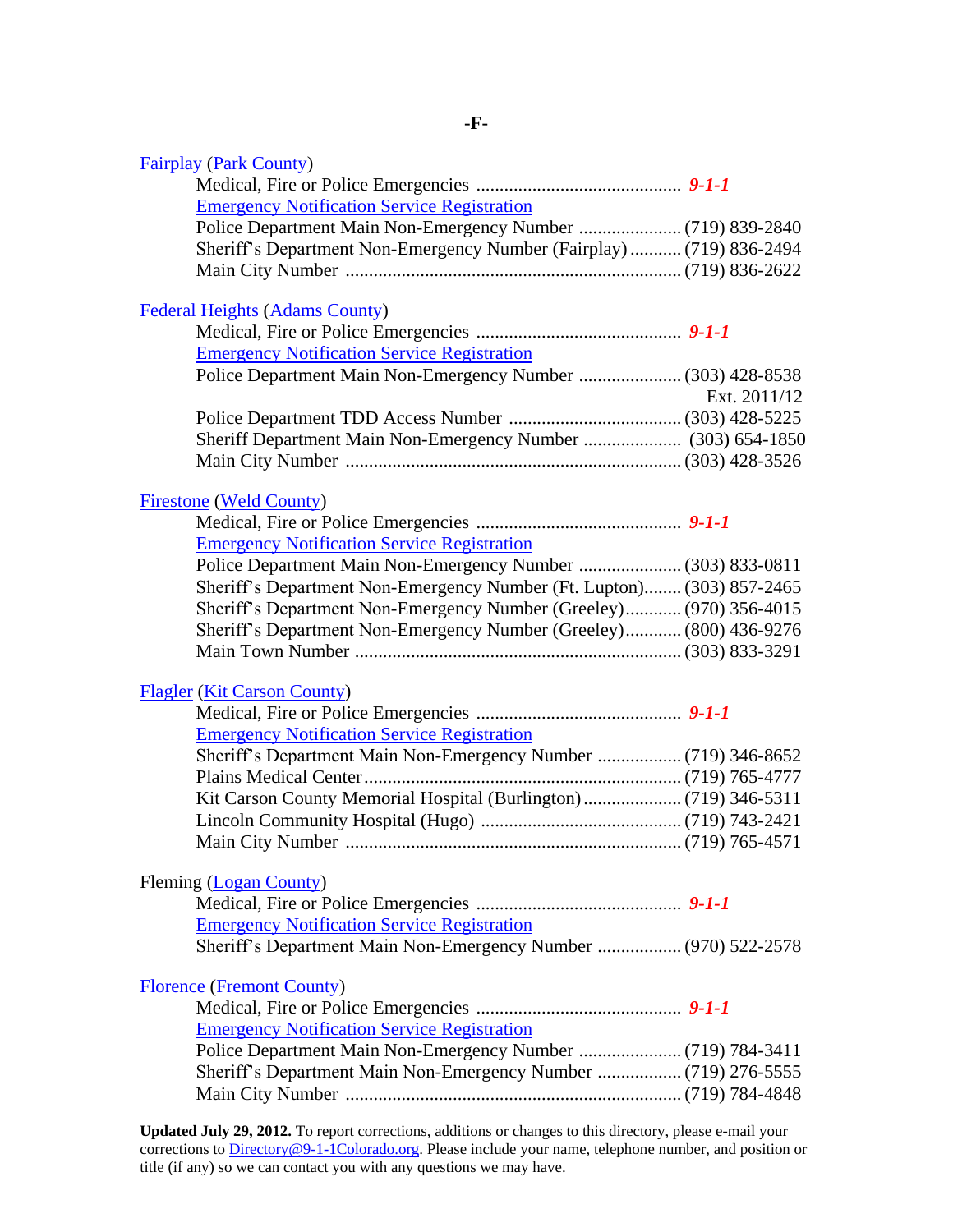### [Fort Collins](http://www.ci.fort-collins.co.us/) [\(Larimer County\)](#page-31-1)

| <b>Emergency Notification Service Registration</b> |  |
|----------------------------------------------------|--|
|                                                    |  |
|                                                    |  |
|                                                    |  |
|                                                    |  |

### [Fort Lupton](http://www.fortlupton.org/) [\(Weld County\)](#page-53-2)

| <b>Emergency Notification Service Registration</b>                    |  |
|-----------------------------------------------------------------------|--|
|                                                                       |  |
| Sheriff's Department Non-Emergency Number (Ft. Lupton) (303) 857-2465 |  |
| Sheriff's Department Non-Emergency Number (Greeley) (970) 356-4015    |  |
| Sheriff's Department Non-Emergency Number (Greeley) (800) 436-9276    |  |
|                                                                       |  |

### [Fort Morgan](http://www.cityoffortmorgan.com/) [\(Morgan County\)](#page-36-0)

| <b>Emergency Notification Service Registration</b> |  |
|----------------------------------------------------|--|

### [Fountain](http://www.ci.fountain.co.us/) [\(El Paso County\)](#page-14-2)

| <b>Emergency Notification Service Registration</b> |  |
|----------------------------------------------------|--|
|                                                    |  |
|                                                    |  |
|                                                    |  |

## [Fowler](http://www.fowlercolorado.com/) [\(Otero County\)](#page-39-1)

| <b>Emergency Notification Service Registration</b> |  |
|----------------------------------------------------|--|
|                                                    |  |
|                                                    |  |
|                                                    |  |

## [Foxfield](http://www.foxfieldco.us/) [\(Arapahoe County\)](#page-1-0)

| <b>Emergency Notification Service Registration</b> |  |
|----------------------------------------------------|--|
|                                                    |  |
|                                                    |  |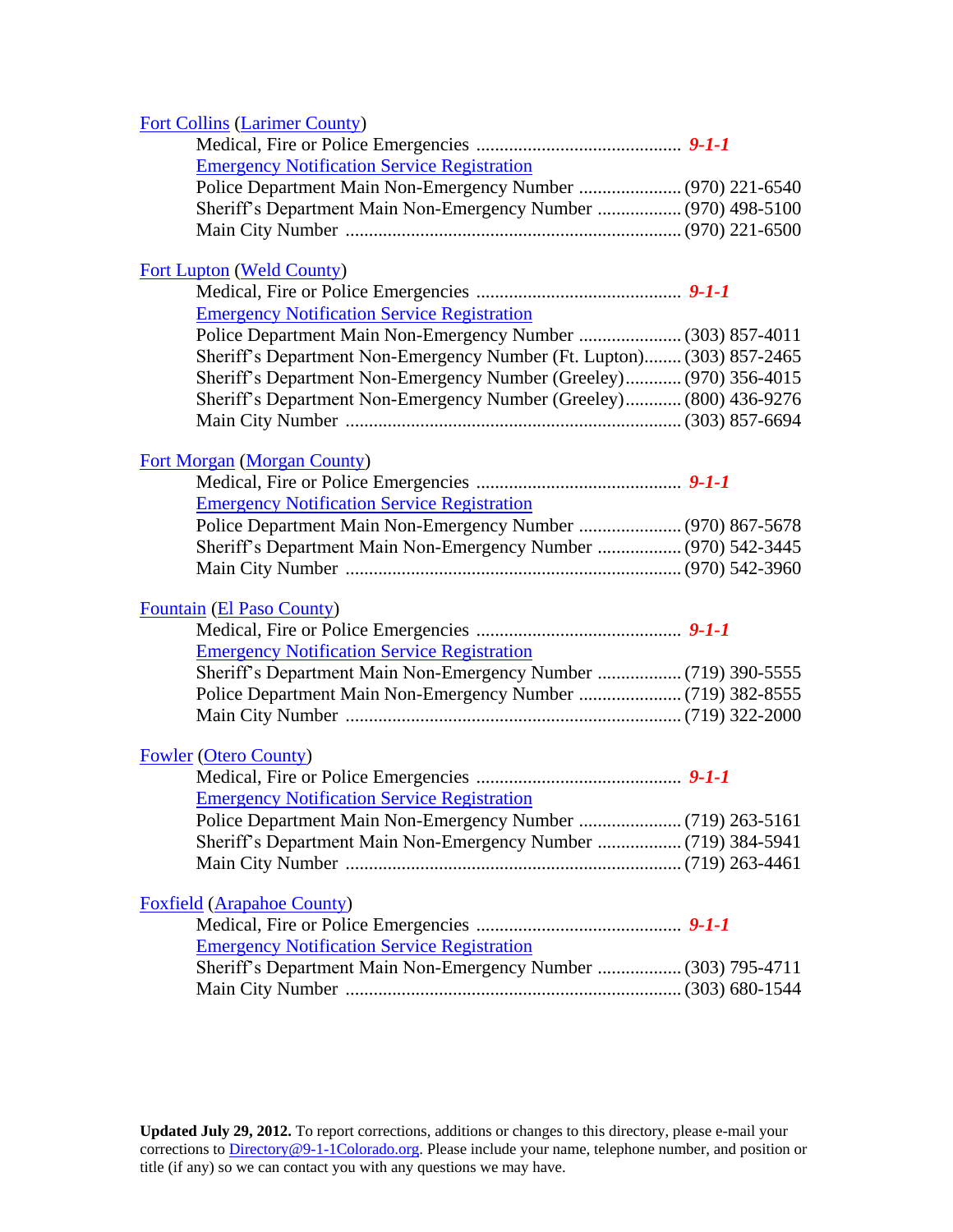<span id="page-19-0"></span>

| <b>Fraser (Grand County)</b>                                          |  |
|-----------------------------------------------------------------------|--|
|                                                                       |  |
| <b>Emergency Notification Service Registration</b>                    |  |
| Police Department Main Non-Emergency Number  (970) 722-7779           |  |
| Sheriff's Department Main Non-Emergency Number  (970) 725-3343        |  |
|                                                                       |  |
|                                                                       |  |
| <b>Frederick (Weld County)</b>                                        |  |
|                                                                       |  |
| <b>Emergency Notification Service Registration</b>                    |  |
|                                                                       |  |
| Sheriff's Department Non-Emergency Number (Ft. Lupton) (303) 857-2465 |  |
| Sheriff's Department Non-Emergency Number (Greeley) (970) 356-4015    |  |
| Sheriff's Department Non-Emergency Number (Greeley) (800) 436-9276    |  |
|                                                                       |  |
|                                                                       |  |
| <b>Fremont County</b>                                                 |  |
|                                                                       |  |
| <b>Emergency Notification Service Registration</b>                    |  |
| Sheriff's Department Main Non-Emergency Number  (719) 276-5555        |  |
|                                                                       |  |
| <b>Frisco (Summit County)</b>                                         |  |
|                                                                       |  |
| <b>Emergency Notification Service Registration</b>                    |  |
|                                                                       |  |
| Sheriff's Department Main Non-Emergency Number  (970) 453-2232        |  |
|                                                                       |  |
|                                                                       |  |
| <b>Fruita (Mesa County)</b>                                           |  |
|                                                                       |  |
|                                                                       |  |
|                                                                       |  |
| Sheriff's Department Main Non-Emergency Number  (970) 244-3500        |  |
|                                                                       |  |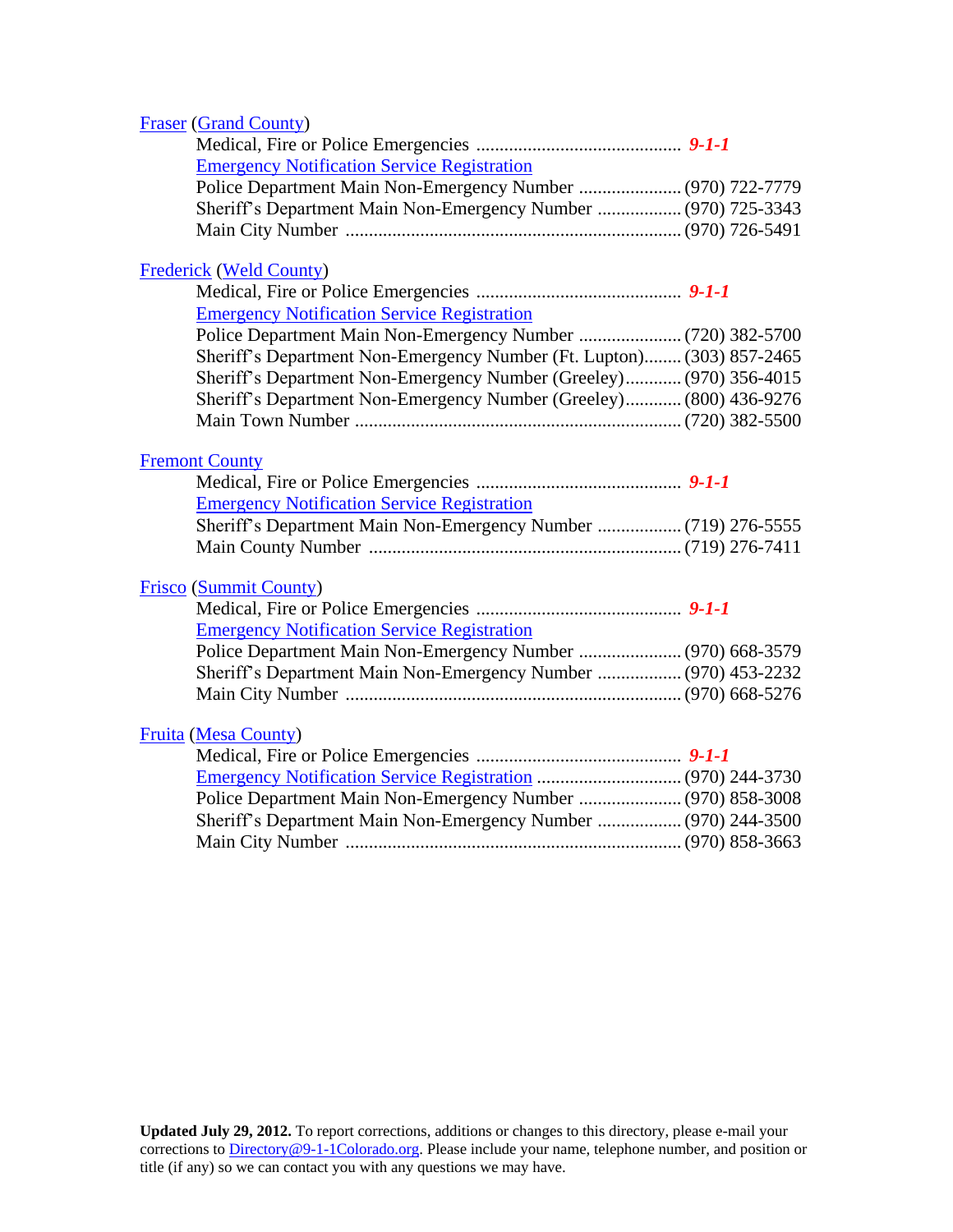<span id="page-20-2"></span><span id="page-20-1"></span><span id="page-20-0"></span>

| <b>Garden City (Weld County)</b>                                   |               |
|--------------------------------------------------------------------|---------------|
|                                                                    |               |
| <b>Emergency Notification Service Registration</b>                 |               |
| Sheriff's Department Non-Emergency Number (Greeley) (970) 356-4015 |               |
| Sheriff's Department Non-Emergency Number (Greeley) (800) 436-9276 |               |
|                                                                    |               |
|                                                                    |               |
| <b>Garfield County</b>                                             |               |
|                                                                    |               |
| <b>Emergency Notification Service Registration</b>                 |               |
| Sheriff's Department Main Non-Emergency Number  (970) 945-0453     |               |
|                                                                    |               |
| <b>Genoa</b> (Lincoln County)                                      |               |
|                                                                    |               |
| <b>Emergency Notification Service Registration</b>                 |               |
|                                                                    |               |
|                                                                    |               |
| <b>Georgetown (Clear Creek County)</b>                             |               |
|                                                                    |               |
| <b>Emergency Notification Service Registration</b>                 |               |
| Police Department Main Non-Emergency Number  (303) 569-2555        |               |
|                                                                    | <b>Ext 17</b> |
| Sheriff's Department Main Non-Emergency Number  (303) 679-2376     |               |
|                                                                    |               |
|                                                                    |               |
| Gilcrest (Weld County)                                             |               |
|                                                                    |               |
| <b>Emergency Notification Service Registration</b>                 |               |
| Sheriff's Department Non-Emergency Number (Greeley) (970) 356-4015 |               |
| Sheriff's Department Non-Emergency Number (Greeley) (800) 436-9276 |               |
|                                                                    |               |
| <b>Gilpin County</b>                                               |               |
|                                                                    |               |
| <b>Emergency Notification Service Registration</b>                 |               |
|                                                                    |               |
| Sheriff's Department Main Non-Emergency Number  (303) 582-1060     |               |
|                                                                    |               |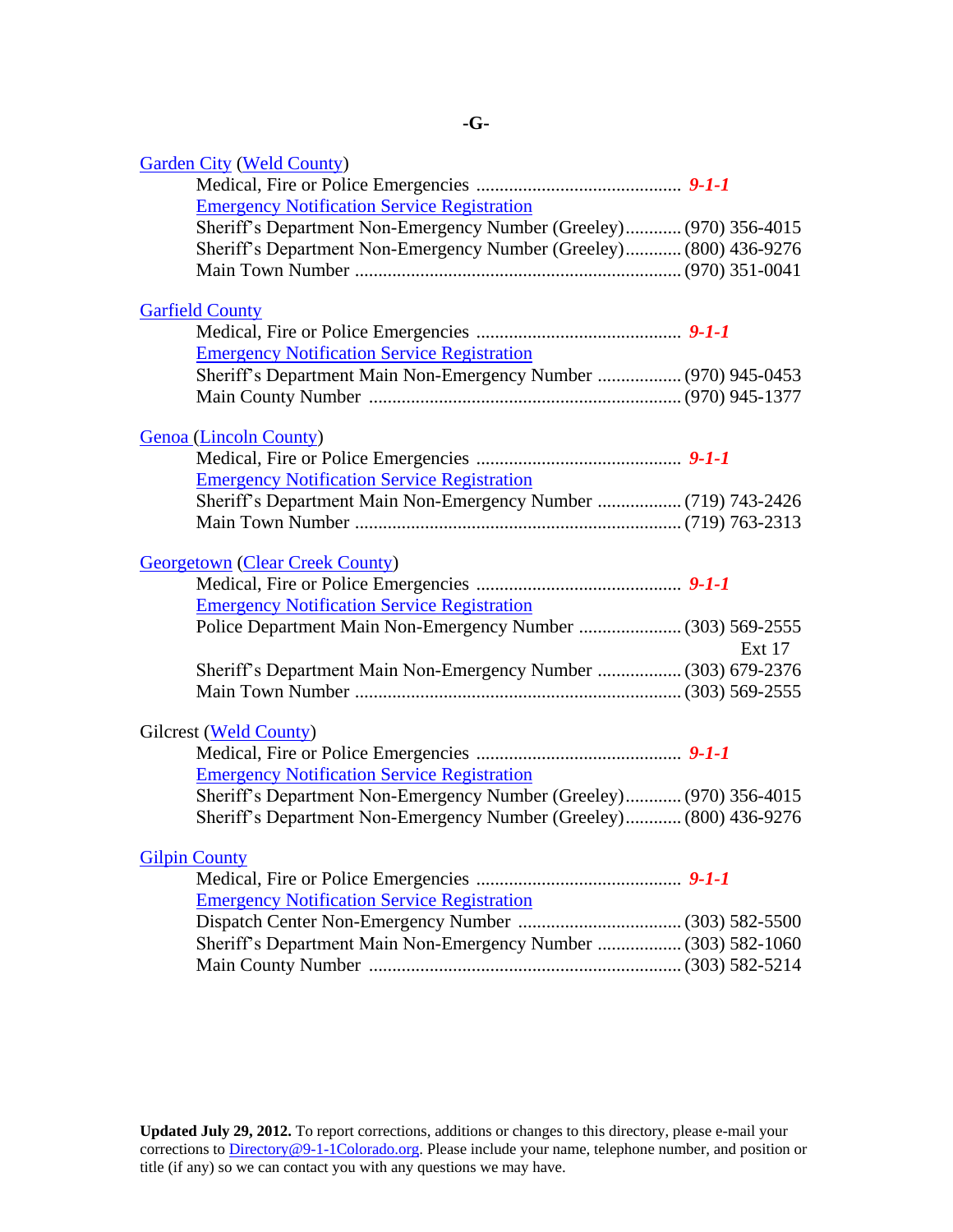<span id="page-21-0"></span>

| <b>Glendale (Arapahoe County)</b>                              |  |
|----------------------------------------------------------------|--|
|                                                                |  |
| <b>Emergency Notification Service Registration</b>             |  |
|                                                                |  |
| Sheriff's Department Main Non-Emergency Number  (303) 795-4711 |  |
|                                                                |  |
| <b>Glenwood Springs (Garfield County)</b>                      |  |
|                                                                |  |
| <b>Emergency Notification Service Registration</b>             |  |
| Police Department Main Non-Emergency Number  (970) 384-6500    |  |
| Sheriff's Department Main Non-Emergency Number  (970) 945-0453 |  |
|                                                                |  |
| <b>Golden</b> (Jefferson County)                               |  |
|                                                                |  |
| <b>Emergency Notification Service Registration</b>             |  |
|                                                                |  |
| Sheriff's Department Main Non-Emergency Number  (303) 277-0211 |  |
|                                                                |  |
|                                                                |  |
| Granada (Prowers County)                                       |  |
|                                                                |  |
| <b>Emergency Notification Service Registration</b>             |  |
| Sheriff's Department Main Non-Emergency Number  (719) 336-8050 |  |
| <b>Granby (Grand County)</b>                                   |  |
|                                                                |  |
| <b>Emergency Notification Service Registration</b>             |  |
| Police Department Main Non-Emergency Number  (970) 887-3007    |  |
| Police Department Main Non-Emergency Number  (970) 887-9228    |  |
| Sheriff's Department Main Non-Emergency Number  (970) 725-3343 |  |
|                                                                |  |
|                                                                |  |
| <b>Grand County</b>                                            |  |
|                                                                |  |
| <b>Emergency Notification Service Registration</b>             |  |
| Sheriff's Department Main Non-Emergency Number  (970) 725-3343 |  |
|                                                                |  |
| <b>Grand Junction (Mesa County)</b>                            |  |
|                                                                |  |
|                                                                |  |
| Police Department Main Non-Emergency Number  (970) 242-6707    |  |
| Sheriff's Department Main Non-Emergency Number  (970) 244-3500 |  |
|                                                                |  |
|                                                                |  |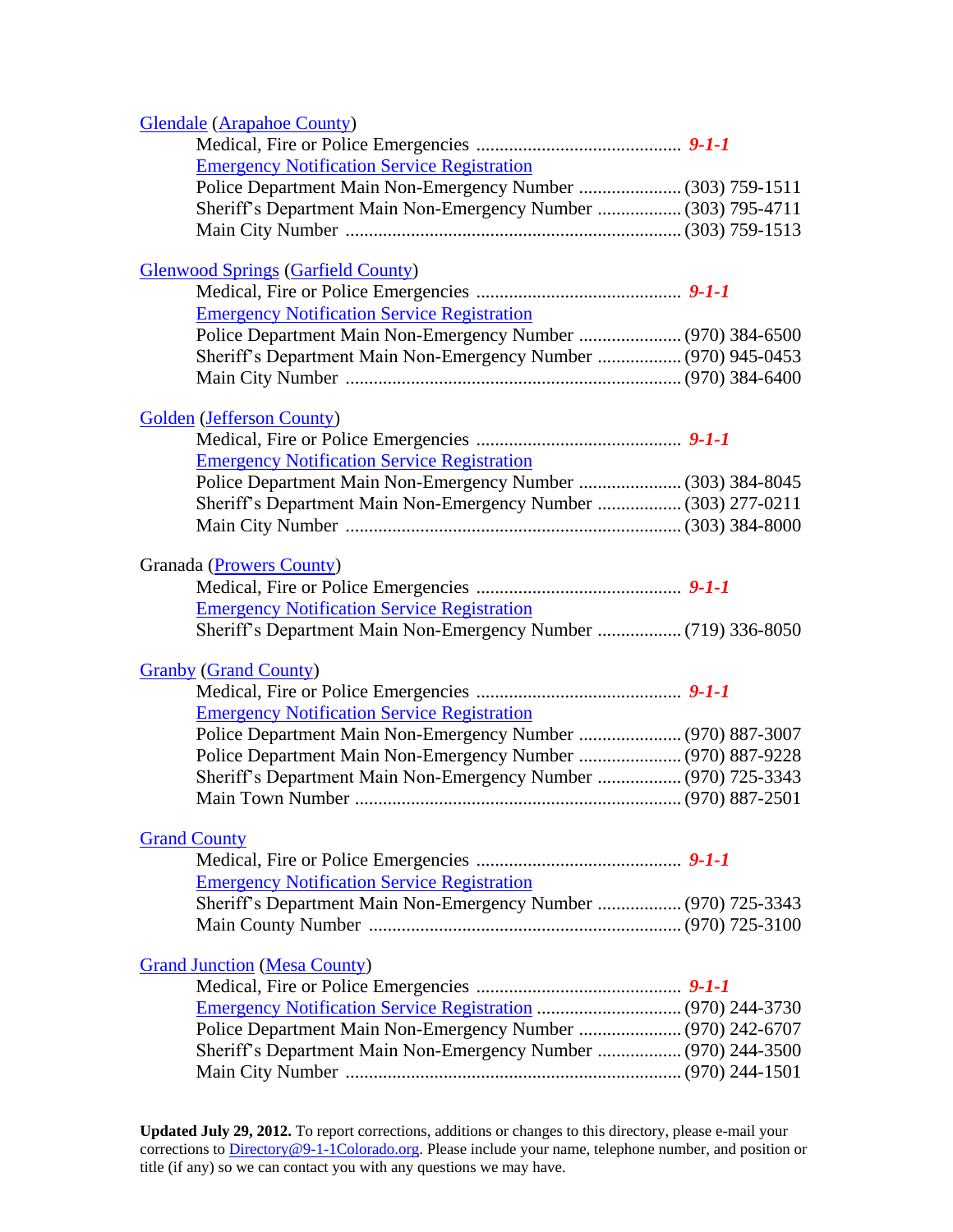<span id="page-22-0"></span>

| <b>Grand Lake (Grand County)</b>                                    |  |
|---------------------------------------------------------------------|--|
|                                                                     |  |
| <b>Emergency Notification Service Registration</b>                  |  |
| Sheriff's Department Main Non-Emergency Number  (970) 725-3343      |  |
|                                                                     |  |
| <b>Greeley (Weld County)</b>                                        |  |
|                                                                     |  |
| <b>Emergency Notification Service Registration</b>                  |  |
| Police Department Main Non-Emergency Number  (970) 350-9600         |  |
|                                                                     |  |
|                                                                     |  |
|                                                                     |  |
| Green Mountain Falls (El Paso County, Teller County)                |  |
|                                                                     |  |
| <b>Emergency Notification Service Registration</b>                  |  |
|                                                                     |  |
| El Paso County Sheriff's Dept. Non-Emergency Number  (719) 390-5555 |  |
| Teller County Sheriff's Dept. Non-Emergency Number (719) 687-9652   |  |
|                                                                     |  |
| <b>Greenwood Village (Arapahoe County)</b>                          |  |
|                                                                     |  |
| <b>Emergency Notification Service Registration</b>                  |  |
| Police Department Main Non-Emergency Number  (303) 773-2525         |  |
| Sheriff's Department Main Non-Emergency Number  (303) 795-4711      |  |
|                                                                     |  |
| Grover <sub>(Weld County)</sub>                                     |  |
|                                                                     |  |
| <b>Emergency Notification Service Registration</b>                  |  |
| Sheriff's Department Non-Emergency Number (Greeley) (970) 356-4015  |  |
| Sheriff's Department Non-Emergency Number (Greeley) (800) 436-9276  |  |
|                                                                     |  |
| <b>Gunnison County</b>                                              |  |
|                                                                     |  |
| <b>Emergency Notification Service Registration</b>                  |  |
| Sheriff's Department Main Non-Emergency Number  (970) 641-1113      |  |
|                                                                     |  |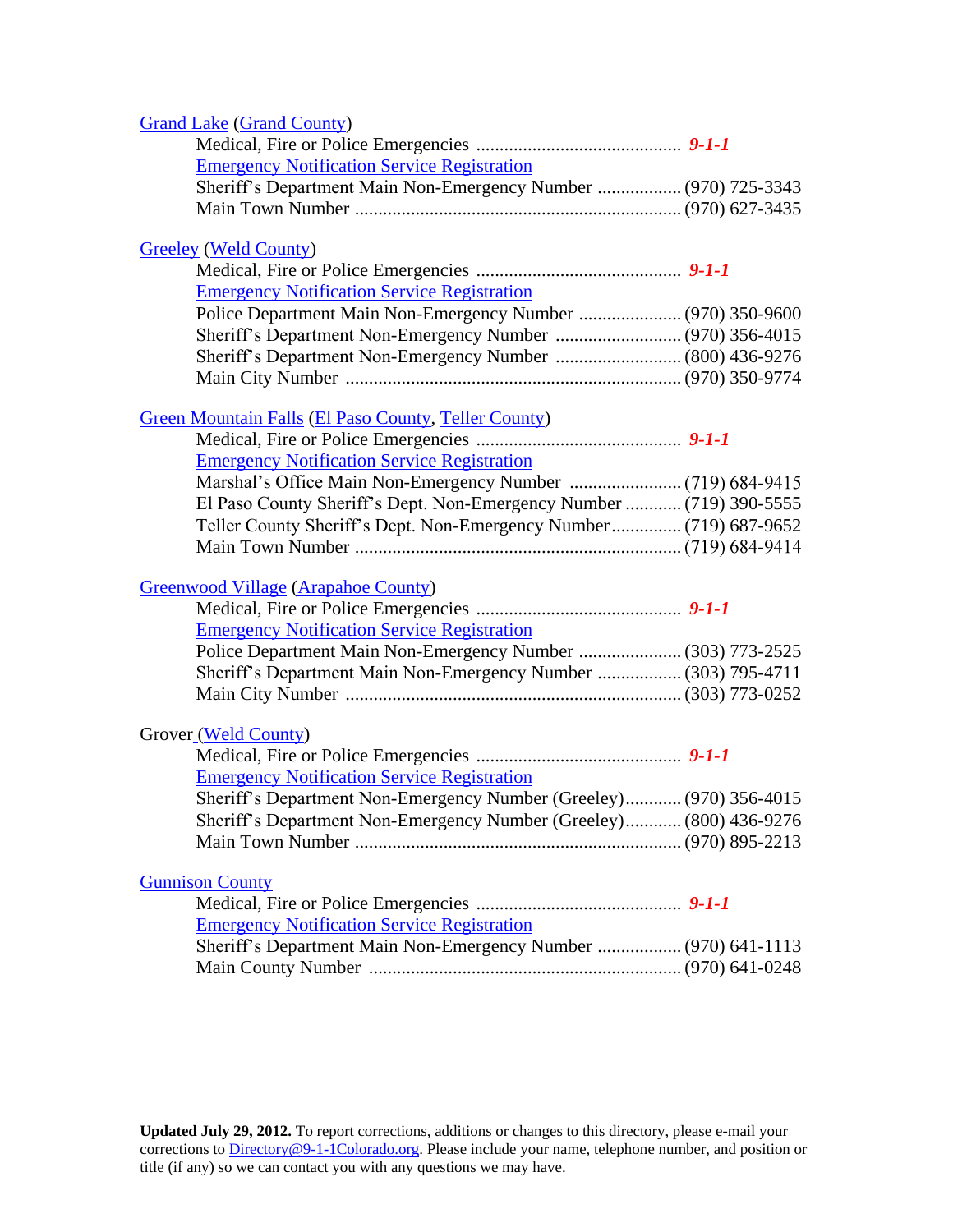### [Gunnison](http://www.cityofgunnison-co.gov/) [\(Gunnison County\)](#page-22-0)

| <b>Emergency Notification Service Registration</b> |  |
|----------------------------------------------------|--|
|                                                    |  |
|                                                    |  |
|                                                    |  |
|                                                    |  |

## [Gypsum](http://www.townofgypsum.com/) [\(Eagle County\)](#page-14-1)

| <b>Emergency Notification Service Registration</b> |  |
|----------------------------------------------------|--|
|                                                    |  |
|                                                    |  |
|                                                    |  |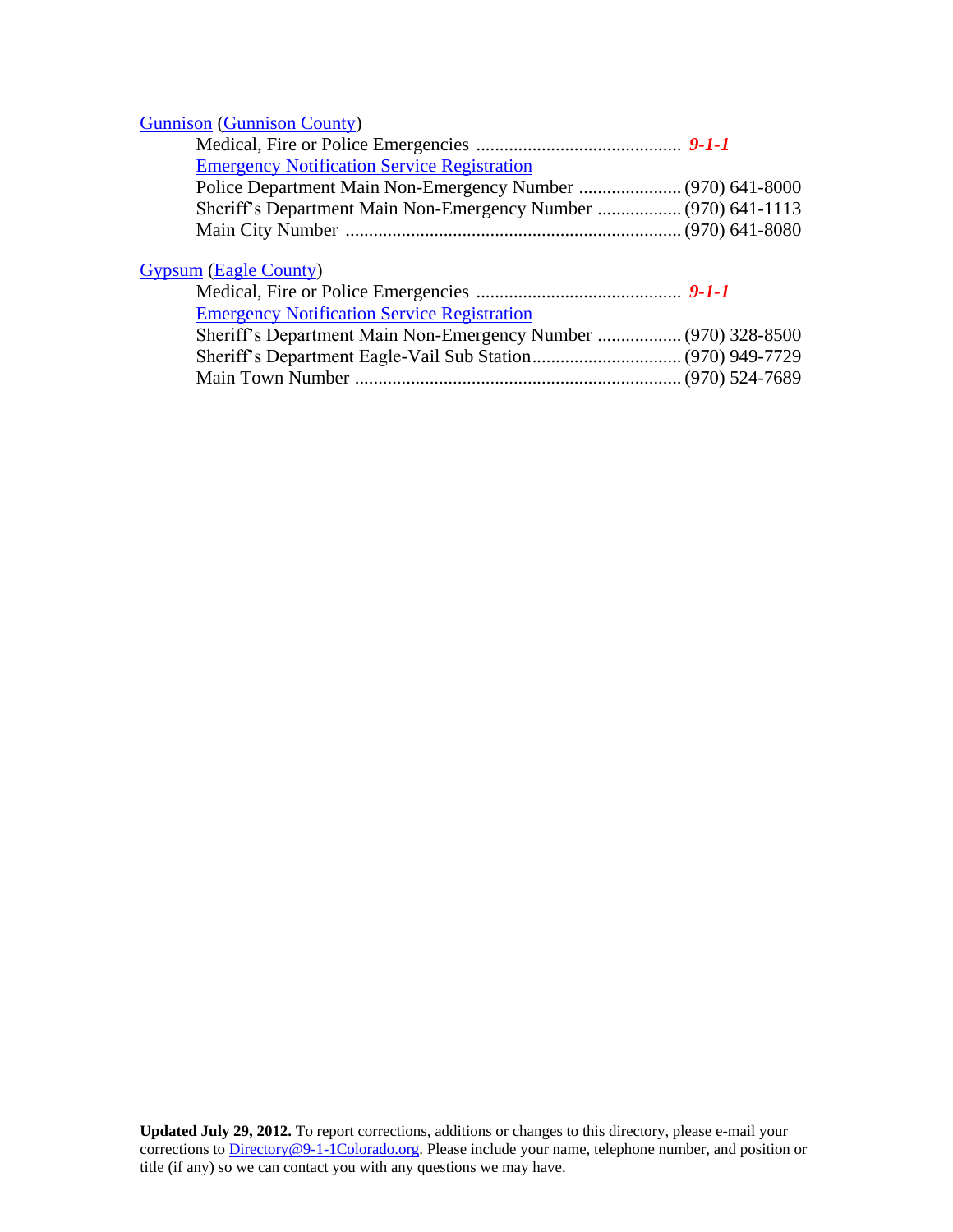<span id="page-24-1"></span><span id="page-24-0"></span>

| <b>Hartman (Prowers County)</b>                                |  |
|----------------------------------------------------------------|--|
|                                                                |  |
| <b>Emergency Notification Service Registration</b>             |  |
| Sheriff's Department Main Non-Emergency Number  (719) 336-8050 |  |
| <b>Haswell (Kiowa County)</b>                                  |  |
|                                                                |  |
| <b>Emergency Notification Service Registration</b>             |  |
| Sheriff's Department Main Non-Emergency Number  (719) 438-5411 |  |
|                                                                |  |
| <b>Haxtun (Phillips County)</b>                                |  |
|                                                                |  |
|                                                                |  |
|                                                                |  |
| Sheriff's Department Main Non-Emergency Number  (970) 854-3644 |  |
|                                                                |  |
| <b>Hayden (Routt County)</b>                                   |  |
|                                                                |  |
| <b>Emergency Notification Service Registration</b>             |  |
| Police Department Main Non-Emergency Number  (970) 276-3232    |  |
| Sheriff's Department Main Non-Emergency Number  (970) 879-1090 |  |
|                                                                |  |
| <b>Hillrose</b> (Morgan County)                                |  |
|                                                                |  |
| <b>Emergency Notification Service Registration</b>             |  |
| Sheriff's Department Main Non-Emergency Number  (970) 542-3445 |  |
|                                                                |  |
| <b>Hinsdale County</b>                                         |  |
|                                                                |  |
| <b>Emergency Notification Service Registration</b>             |  |
| Sheriff's Department Main Non-Emergency Number  (970) 944-2291 |  |
|                                                                |  |
| <b>Holly (Prowers County)</b>                                  |  |
|                                                                |  |
| <b>Emergency Notification Service Registration</b>             |  |
|                                                                |  |
| Sheriff's Department Main Non-Emergency Number  (719) 336-8050 |  |
|                                                                |  |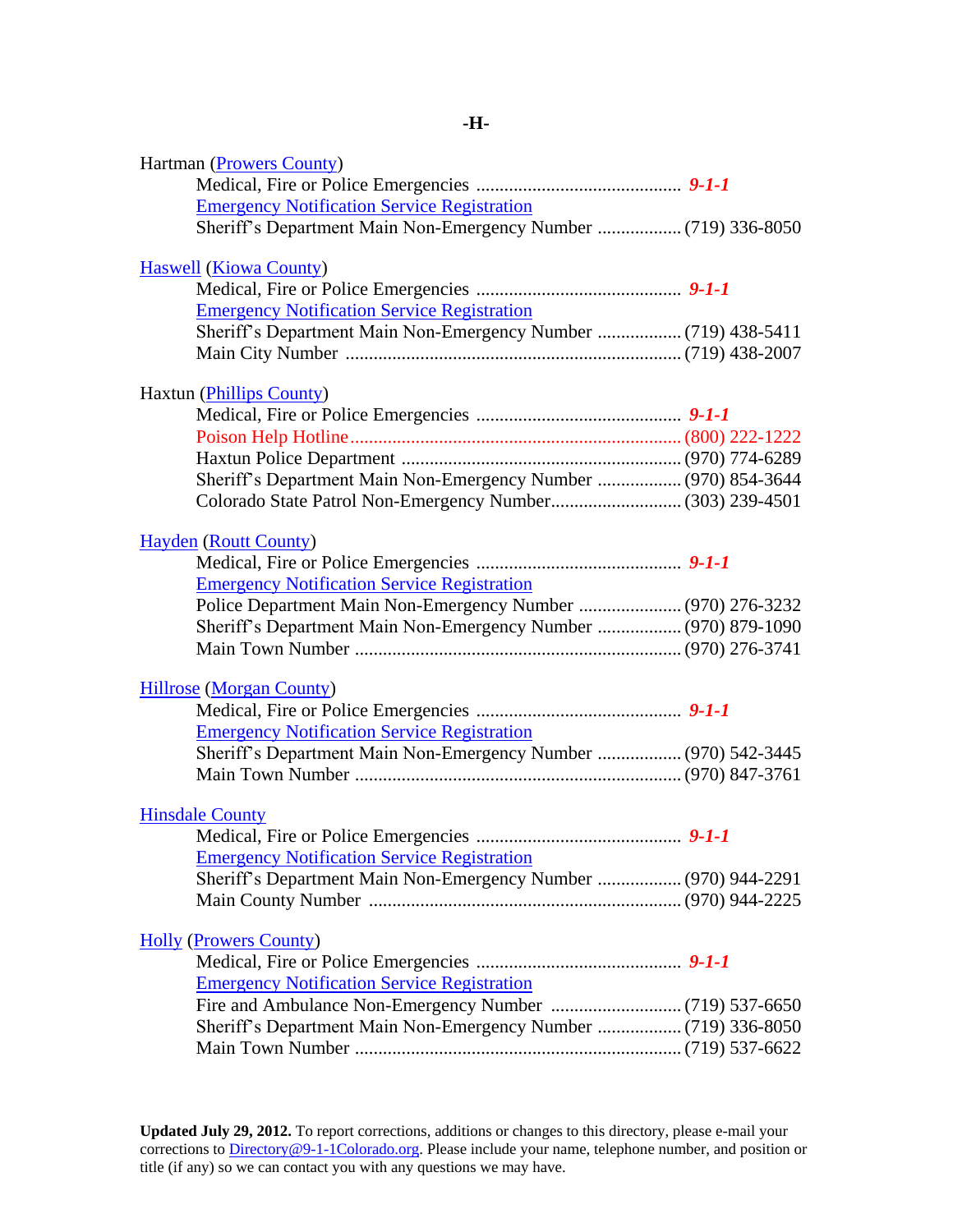<span id="page-25-0"></span>

| Holyoke (Phillips County)                                             |        |
|-----------------------------------------------------------------------|--------|
|                                                                       |        |
|                                                                       |        |
|                                                                       |        |
| Sheriff's Department Main Non-Emergency Number  (970) 854-3644        |        |
|                                                                       |        |
|                                                                       |        |
| Hooper (Alamosa County)                                               |        |
|                                                                       |        |
| <b>Emergency Notification Service Registration</b>                    |        |
|                                                                       |        |
|                                                                       |        |
| <b>Hot Sulphur Springs (Grand County)</b>                             |        |
|                                                                       |        |
| <b>Emergency Notification Service Registration</b>                    |        |
| Sheriff's Department Main Non-Emergency Number  (970) 725-3343        |        |
|                                                                       |        |
|                                                                       | Ext. 1 |
|                                                                       |        |
| Hotchkiss (Delta County)                                              |        |
|                                                                       |        |
| <b>Emergency Notification Service Registration</b>                    |        |
| Sheriff's \Department Main Non-Emergency Number  (970) 874-2000       |        |
| Delta County Ambulance District Non-Emergency Number  (970) 874-7001  |        |
|                                                                       |        |
|                                                                       |        |
| <b>Hudson</b> (Weld County)                                           |        |
|                                                                       |        |
| <b>Emergency Notification Service Registration</b>                    |        |
| Sheriff's Department Non-Emergency Number (Ft. Lupton) (303) 857-2465 |        |
| Sheriff's Department Non-Emergency Number (Greeley) (970) 356-4015    |        |
| Sheriff's Department Non-Emergency Number (Greeley) (800) 436-9276    |        |
|                                                                       |        |
|                                                                       |        |
| <b>Huerfano County</b>                                                |        |
|                                                                       |        |
| <b>Emergency Notification Service Registration</b>                    |        |
|                                                                       |        |
|                                                                       |        |
|                                                                       |        |
| <b>Hugo</b> (Lincoln County)                                          |        |
|                                                                       |        |
| <b>Emergency Notification Service Registration</b>                    |        |
|                                                                       |        |
|                                                                       |        |
|                                                                       |        |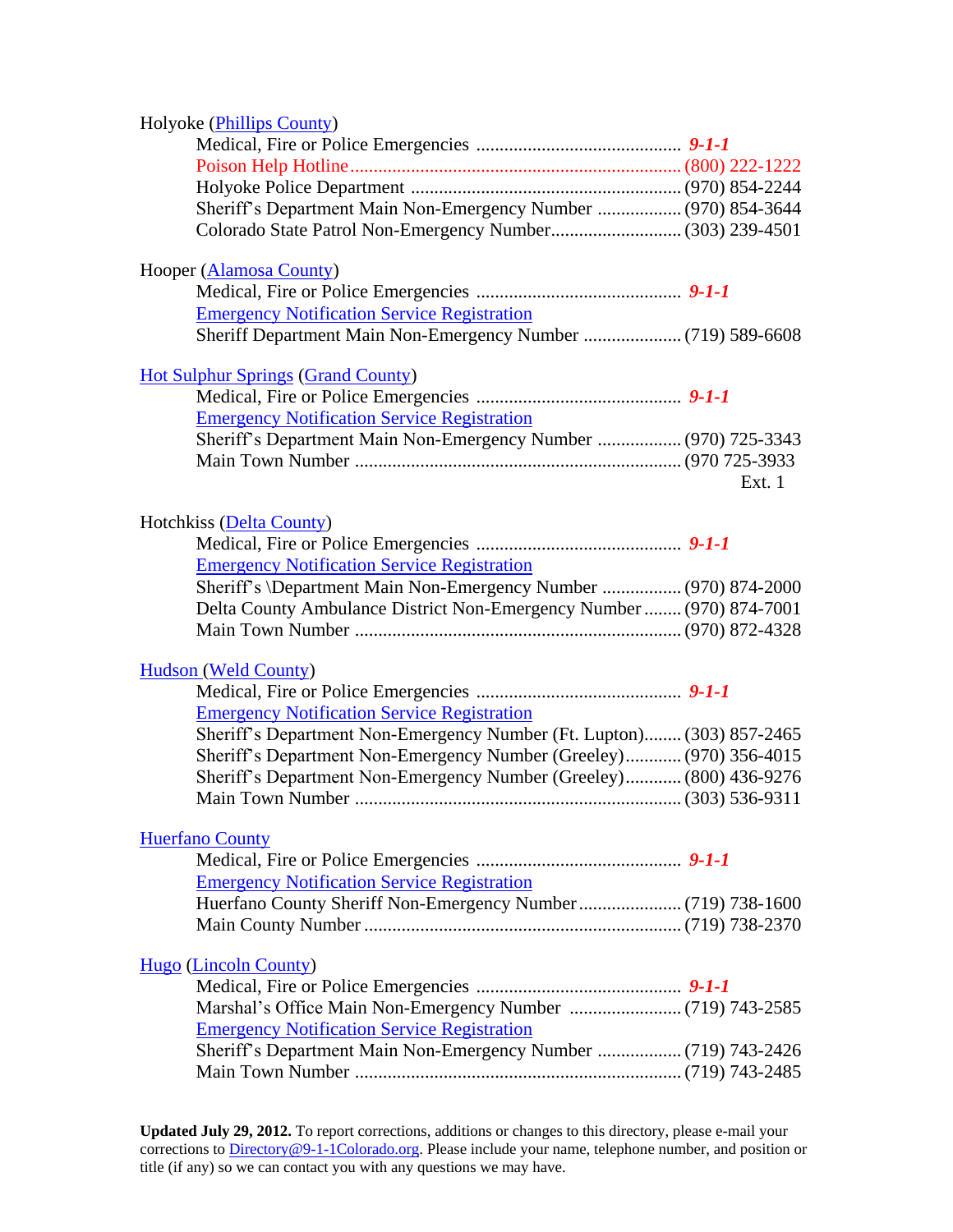<span id="page-26-0"></span>

| <b>Idaho Springs (Clear Creek County)</b>                      |  |
|----------------------------------------------------------------|--|
|                                                                |  |
| <b>Emergency Notification Service Registration</b>             |  |
|                                                                |  |
| Sheriff's Department Main Non-Emergency Number  (303) 679-2376 |  |
|                                                                |  |
| Ignacio (La Plata County)                                      |  |
|                                                                |  |
| <b>Emergency Notification Service Registration</b>             |  |
|                                                                |  |
| Sheriff's Department Main Non-Emergency Number  (970) 247-1157 |  |
|                                                                |  |
| <b>Iliff</b> (Logan County)                                    |  |
|                                                                |  |
| <b>Emergency Notification Service Registration</b>             |  |
| Sheriff's Department Main Non-Emergency Number  (970) 522-2578 |  |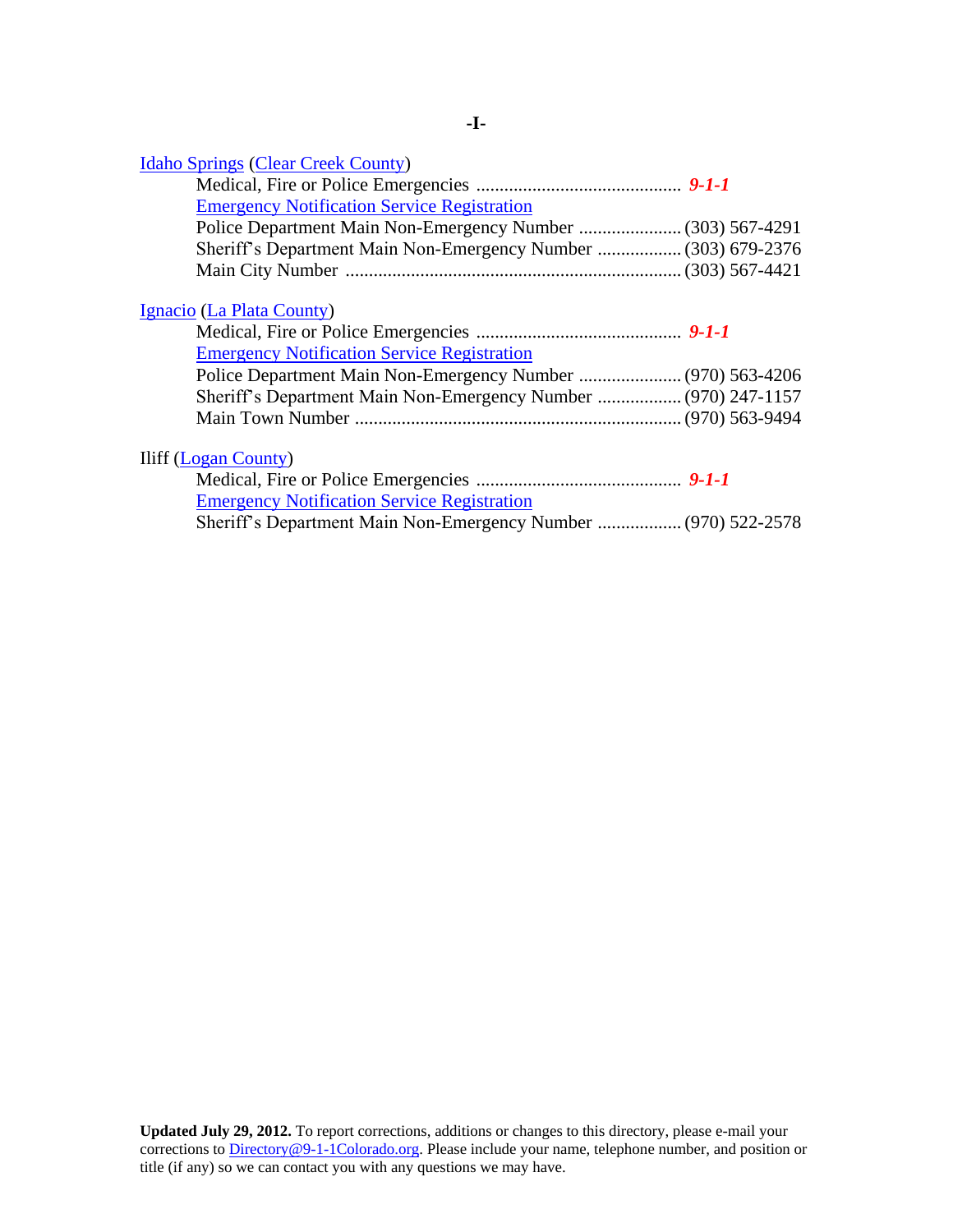<span id="page-27-2"></span><span id="page-27-1"></span><span id="page-27-0"></span>

| <b>Jackson County</b>                                               |  |
|---------------------------------------------------------------------|--|
| Sheriff's Department Main Non-Emergency Number  (970) 723-4242      |  |
| <b>Jamestown</b> (Boulder County)                                   |  |
|                                                                     |  |
| <b>Emergency Notification Service Registration</b>                  |  |
| Sheriff Department Main Non-Emergency Number  (303) 441-4444        |  |
|                                                                     |  |
| <b>Jefferson County</b>                                             |  |
|                                                                     |  |
| <b>Emergency Notification Service Registration</b>                  |  |
| Sheriff's Department Main Non-Emergency Number  (303) 277-0211      |  |
|                                                                     |  |
| <b>Johnstown (Weld County, Larimer County)</b>                      |  |
|                                                                     |  |
| <b>Emergency Notification Service Registration</b>                  |  |
| Police Department Main Non-Emergency Number  (970) 356-1212         |  |
| Weld Sheriff's Dept. Non-Emergency Number (Greeley)  (970) 356-4015 |  |
| Weld Sheriff's Dept. Non-Emergency Number (Greeley)  (800) 436-9276 |  |
|                                                                     |  |
| <b>Julesburg (Sedgwick County)</b>                                  |  |
|                                                                     |  |
| <b>Emergency Notification Service Registration</b>                  |  |
| Sedgwick County Memorial Hospital (Julesburg)  (970) 474-3323       |  |
|                                                                     |  |
| Big Springs Valley Medical Clinic (Big Springs, NE) (308) 889-3376  |  |
| Sheriff's Department Main Non-Emergency Number  (970) 474-3355      |  |
|                                                                     |  |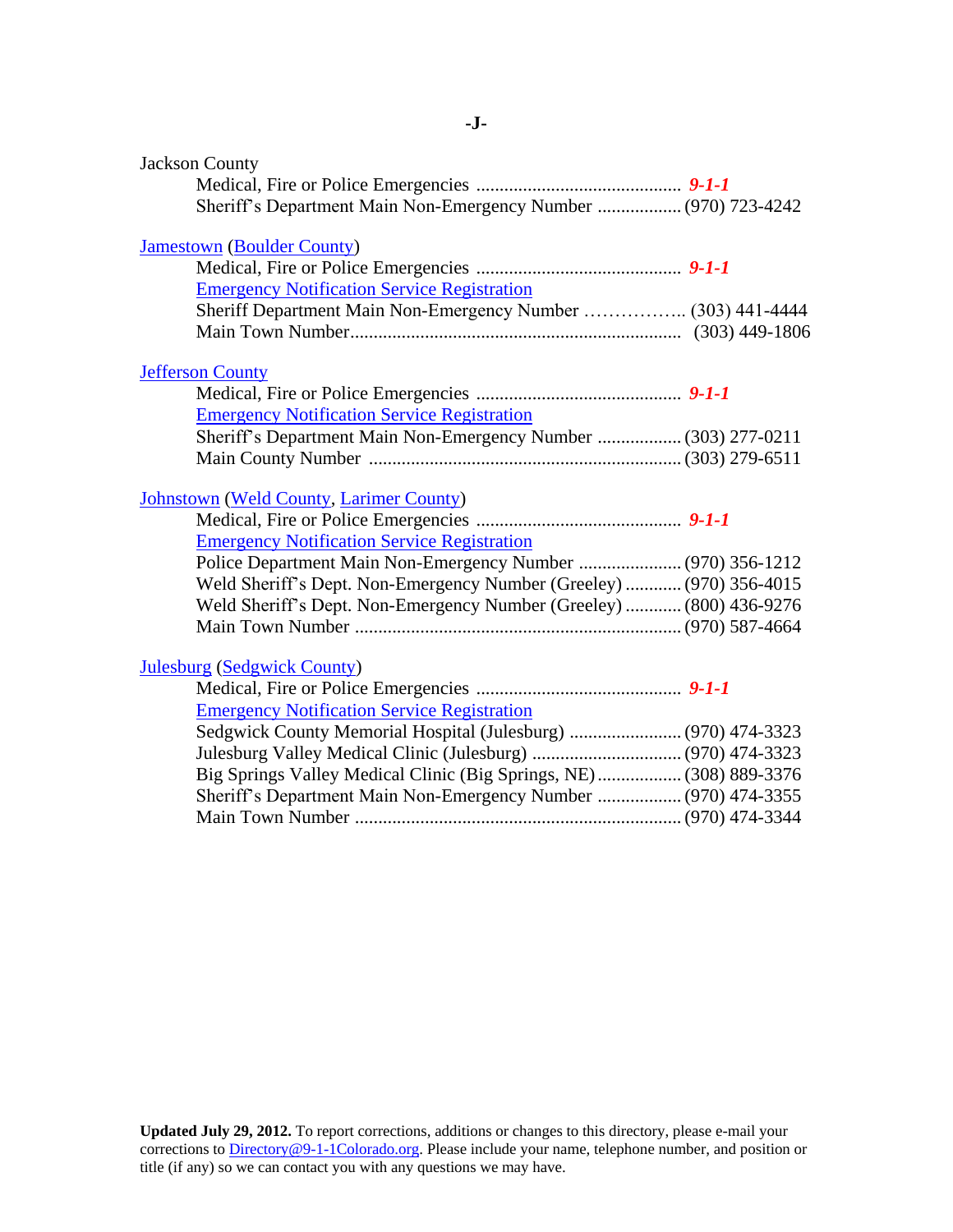<span id="page-28-2"></span><span id="page-28-1"></span><span id="page-28-0"></span>

| Sheriff's Department Non-Emergency Number (Greeley) (970) 356-4015 |
|--------------------------------------------------------------------|
| Sheriff's Department Non-Emergency Number (Greeley) (800) 436-9276 |
|                                                                    |
|                                                                    |
|                                                                    |
|                                                                    |
|                                                                    |
|                                                                    |
| Sheriff's Department Non-Emergency Number (Greeley) (970) 356-4015 |
| Sheriff's Department Non-Emergency Number (Greeley) (800) 436-9276 |
|                                                                    |
|                                                                    |
|                                                                    |
|                                                                    |
|                                                                    |
|                                                                    |
|                                                                    |
|                                                                    |
| Sheriff's Department Main Non-Emergency Number  (719) 438-5411     |
|                                                                    |
|                                                                    |
|                                                                    |
|                                                                    |
|                                                                    |
| Police Department Main Non-Emergency Number  (303) 621-2100        |
| Sheriff's Department Main Non-Emergency Number  (303) 621-2027     |
|                                                                    |
|                                                                    |
|                                                                    |
|                                                                    |
|                                                                    |
| Sheriff's Department Main Non-Emergency Number  (719) 346-8652     |
|                                                                    |
|                                                                    |
|                                                                    |
|                                                                    |
|                                                                    |
| Sheriff's Department Main Non-Emergency Number  (719) 767-5633     |
|                                                                    |
|                                                                    |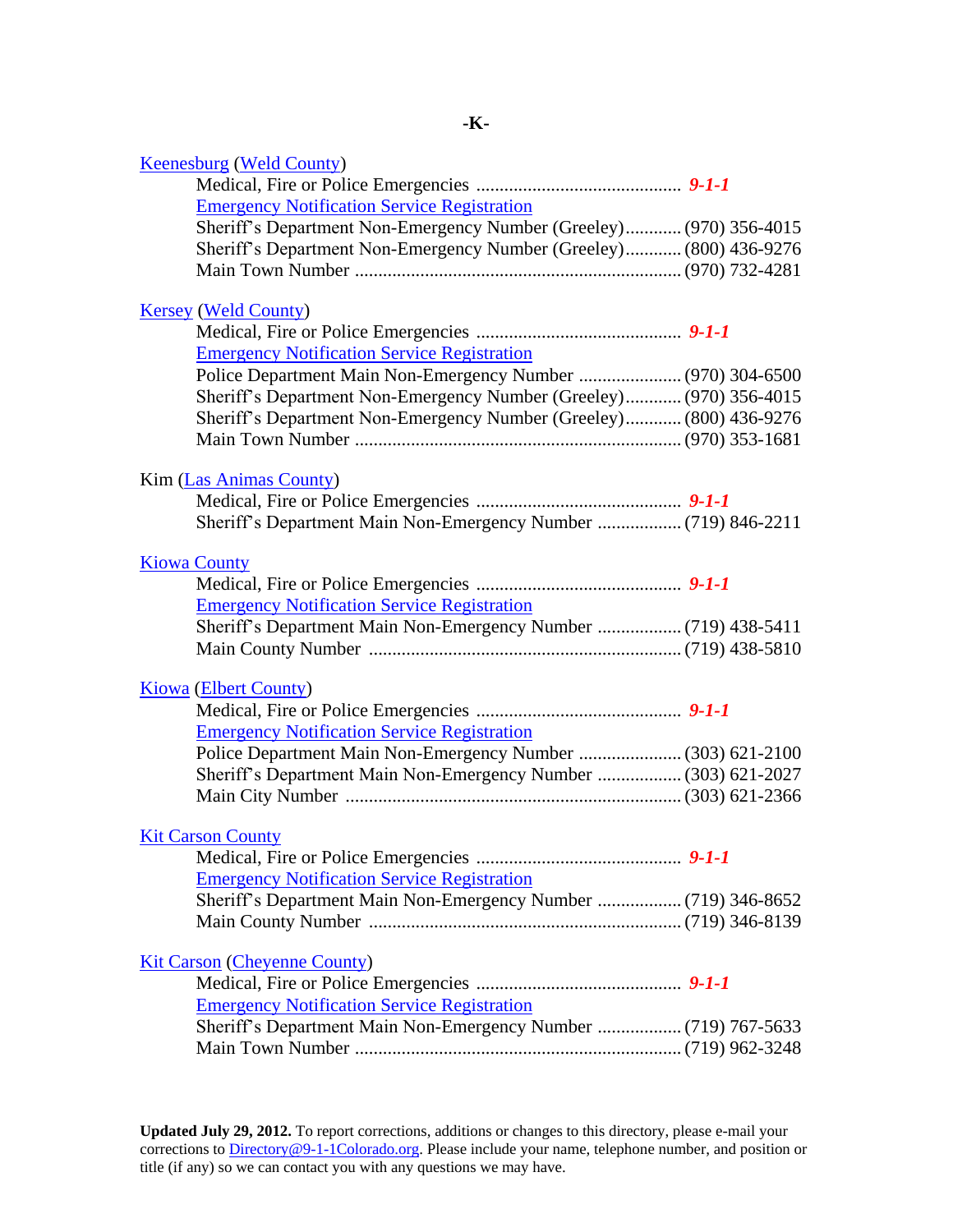## [Kremmling](http://www.townofkremmling.org/) [\(Grand County\)](#page-21-0)

| <b>Emergency Notification Service Registration</b>             |  |
|----------------------------------------------------------------|--|
|                                                                |  |
| Sheriff's Department Main Non-Emergency Number  (970) 725-3343 |  |
|                                                                |  |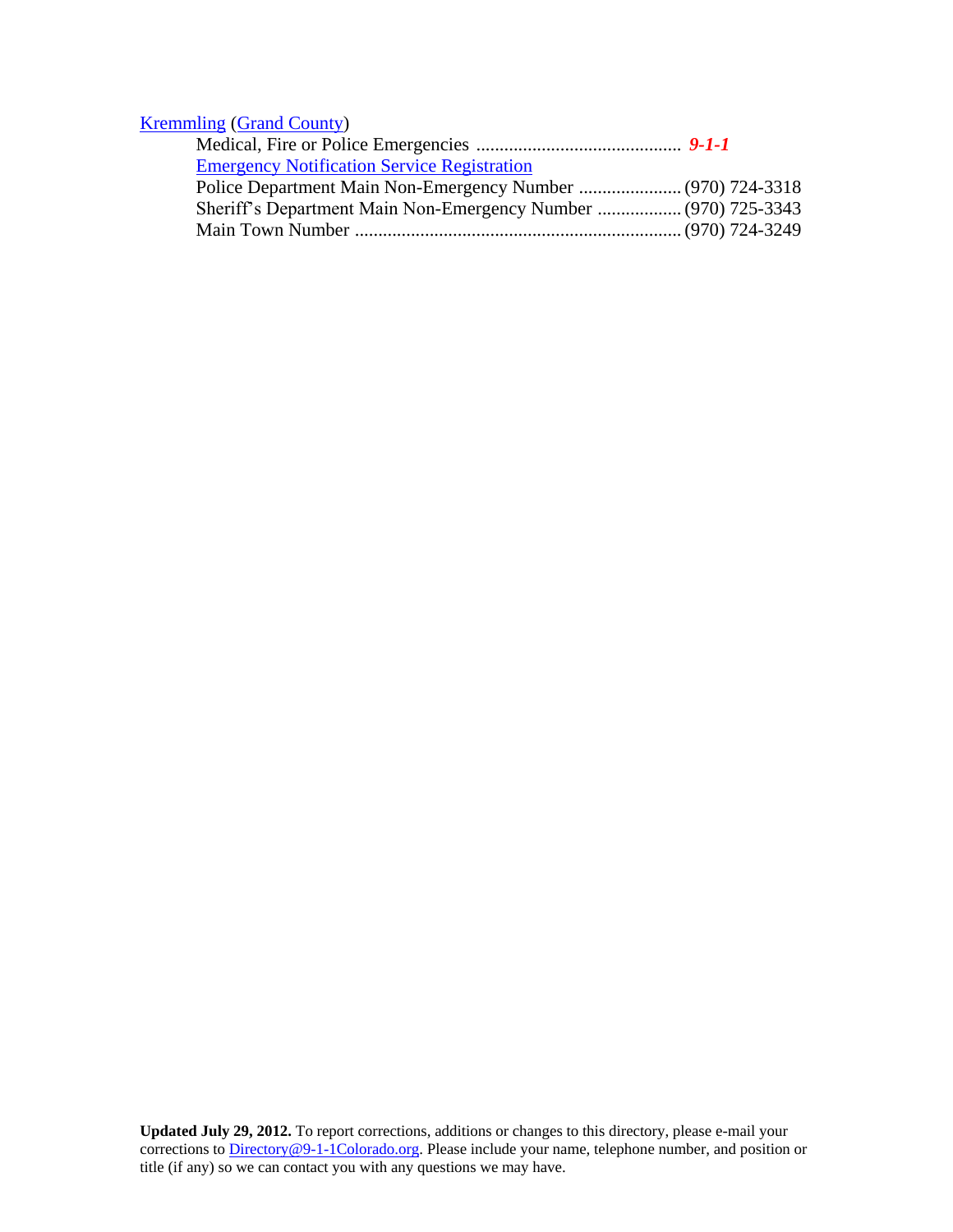<span id="page-30-2"></span><span id="page-30-1"></span><span id="page-30-0"></span>

| La Jara (Conejos County)                                           |  |
|--------------------------------------------------------------------|--|
|                                                                    |  |
| <b>Emergency Notification Service Registration</b>                 |  |
|                                                                    |  |
| La Junta (Otero County)                                            |  |
|                                                                    |  |
| <b>Emergency Notification Service Registration</b>                 |  |
|                                                                    |  |
|                                                                    |  |
|                                                                    |  |
| La Plata County                                                    |  |
|                                                                    |  |
| <b>Emergency Notification Service Registration</b>                 |  |
| Sheriff's Department Main Non-Emergency Number  (970) 247-1157     |  |
|                                                                    |  |
| La Salle (Weld County)                                             |  |
|                                                                    |  |
| <b>Emergency Notification Service Registration</b>                 |  |
| Police Department Main Non-Emergency Number  (970) 284-5541        |  |
| Sheriff's Department Non-Emergency Number (Greeley) (970) 356-4015 |  |
| Sheriff's Department Non-Emergency Number (Greeley) (800) 436-9276 |  |
|                                                                    |  |
| La Veta (Huerfano County)                                          |  |
|                                                                    |  |
| <b>Emergency Notification Service Registration</b>                 |  |
|                                                                    |  |
|                                                                    |  |
|                                                                    |  |
| <b>Lafayette (Boulder County)</b>                                  |  |
|                                                                    |  |
| <b>Emergency Notification Service Registration</b>                 |  |
| Police Department Main Non-Emergency Number  (303) 665-5571        |  |
| Sheriff Department Main Non-Emergency Number (303) 441-4444        |  |
|                                                                    |  |
| <b>Lake City (Hinsdale County)</b>                                 |  |
|                                                                    |  |
| <b>Emergency Notification Service Registration</b>                 |  |
| Sheriff's Department Main Non-Emergency Number  (970) 944-2291     |  |
|                                                                    |  |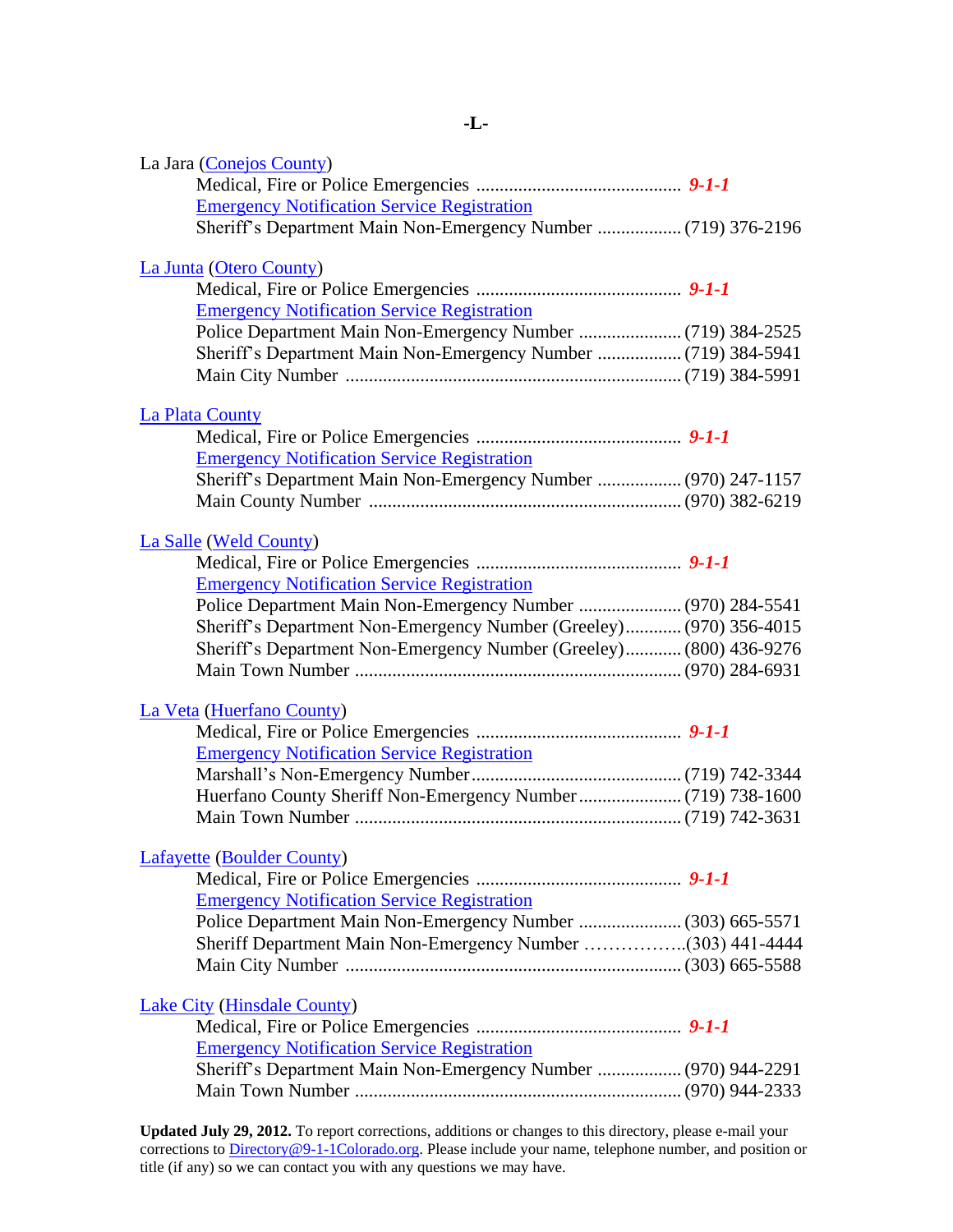<span id="page-31-1"></span><span id="page-31-0"></span>

| <b>Lake County</b>                                             |  |
|----------------------------------------------------------------|--|
|                                                                |  |
| Sheriff's Department Main Non-Emergency Number  (719) 486-1249 |  |
|                                                                |  |
| Lakeside (Jefferson County)                                    |  |
|                                                                |  |
| <b>Emergency Notification Service Registration</b>             |  |
| Sheriff's Department Main Non-Emergency Number  (303) 277-0211 |  |
| <b>Lakewood</b> (Jefferson County)                             |  |
|                                                                |  |
| <b>Emergency Notification Service Registration</b>             |  |
|                                                                |  |
| Sheriff's Department Main Non-Emergency Number  (303) 277-0211 |  |
|                                                                |  |
|                                                                |  |
| <b>Lamar (Prowers County)</b>                                  |  |
|                                                                |  |
| <b>Emergency Notification Service Registration</b>             |  |
|                                                                |  |
|                                                                |  |
|                                                                |  |
| <b>Larimer County</b>                                          |  |
|                                                                |  |
| <b>Emergency Notification Service Registration</b>             |  |
| Sheriff's Department Main Non-Emergency Number  (970) 498-5100 |  |
|                                                                |  |
| <b>Larkspur</b> (Douglas County)                               |  |
|                                                                |  |
| <b>Emergency Notification Service Registration</b>             |  |
| Sheriff's Department Main Non-Emergency Number  (303) 660-7505 |  |
|                                                                |  |
| <b>Las Animas County</b>                                       |  |
|                                                                |  |
| Sheriff's Department Main Non-Emergency Number  (719) 846-2211 |  |
|                                                                |  |
|                                                                |  |
| Las Animas (Bent County)                                       |  |
|                                                                |  |
| <b>Emergency Notification Service Registration</b>             |  |
|                                                                |  |
|                                                                |  |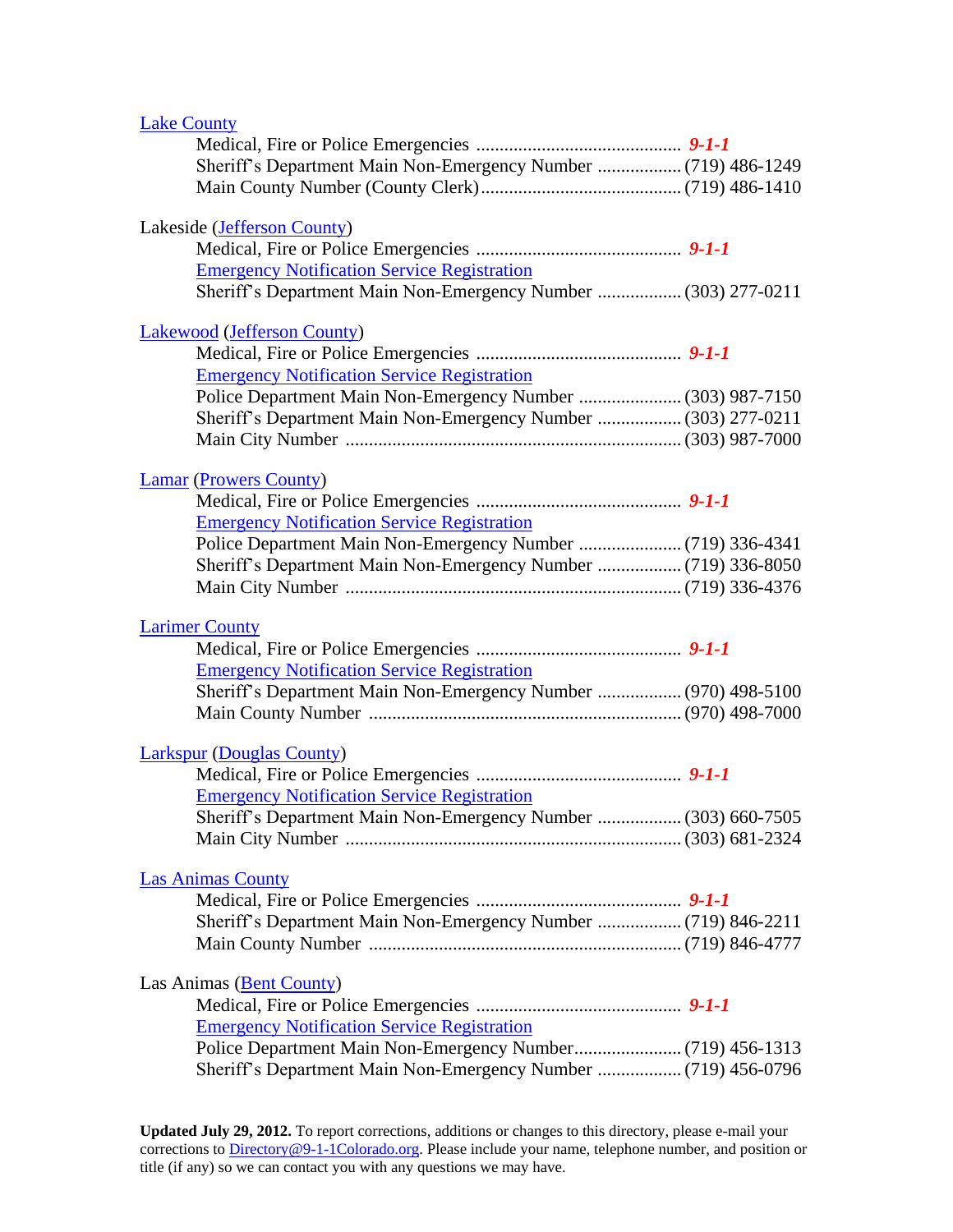<span id="page-32-1"></span><span id="page-32-0"></span>

| <b>Leadville (Lake County)</b>                                        |  |
|-----------------------------------------------------------------------|--|
|                                                                       |  |
| Sheriff's Department Main Non-Emergency Number  (719) 486-1249        |  |
|                                                                       |  |
|                                                                       |  |
|                                                                       |  |
| <b>Limon</b> (Lincoln County)                                         |  |
|                                                                       |  |
| <b>Emergency Notification Service Registration</b>                    |  |
|                                                                       |  |
| Sheriff's Department Main Non-Emergency Number  (719) 743-2426        |  |
|                                                                       |  |
|                                                                       |  |
| <b>Lincoln County</b>                                                 |  |
|                                                                       |  |
| <b>Emergency Notification Service Registration</b>                    |  |
|                                                                       |  |
|                                                                       |  |
| <b>Littleton</b> (Arapahoe County)                                    |  |
|                                                                       |  |
| <b>Emergency Notification Service Registration</b>                    |  |
| Police Department Main Non-Emergency Number  (303) 794-1551           |  |
| Sheriff's Department Main Non-Emergency Number  (303) 795-4711        |  |
|                                                                       |  |
|                                                                       |  |
| Lochbuie (Weld County, Adams County)                                  |  |
|                                                                       |  |
| <b>Emergency Notification Service Registration</b>                    |  |
| Police Department Main Non-Emergency Number  (303) 659-1395           |  |
| Weld Sheriff's Dept. Non-Emergency Number (Ft. Lupton) (303) 857-2465 |  |
| Weld Sheriff's Dept. Non-Emergency Number (Greeley)  (970) 356-4015   |  |
| Weld Sheriff's Dept. Non-Emergency Number (Greeley)  (800) 436-9276   |  |
|                                                                       |  |
|                                                                       |  |
| Log Lane Village (Morgan County)                                      |  |
|                                                                       |  |
| <b>Emergency Notification Service Registration</b>                    |  |
| Sheriff's Department Main Non-Emergency Number  (970) 542-3445        |  |
| <b>Logan County</b>                                                   |  |
|                                                                       |  |
| <b>Emergency Notification Service Registration</b>                    |  |
|                                                                       |  |
| Sheriff's Department Main Non-Emergency Number  (970) 522-2578        |  |
|                                                                       |  |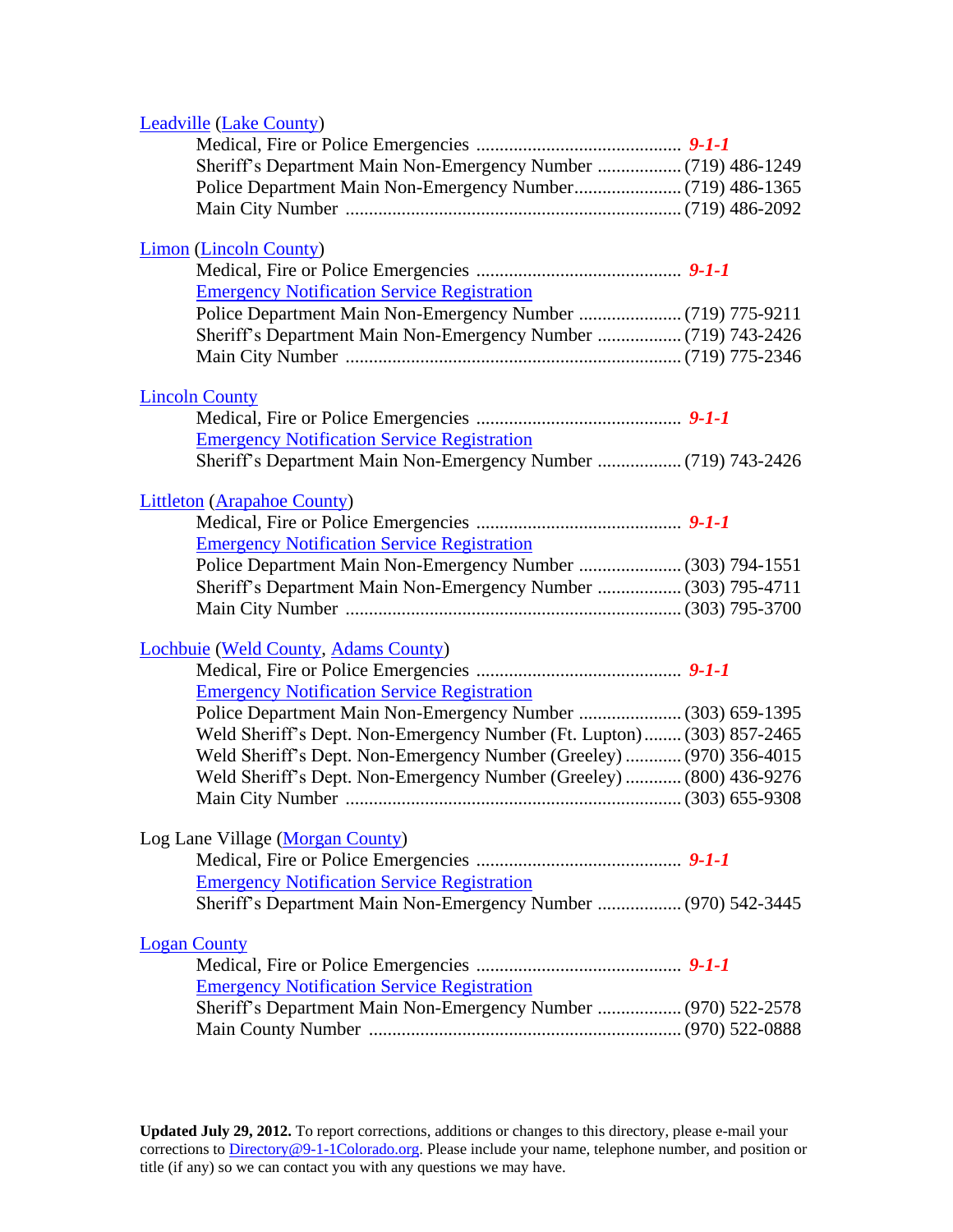| Lone Tree (Douglas County)                                     |  |
|----------------------------------------------------------------|--|
|                                                                |  |
| <b>Emergency Notification Service Registration</b>             |  |
|                                                                |  |
| Sheriff's Department Main Non-Emergency Number  (303) 660-7505 |  |
|                                                                |  |
| Longmont (Boulder County, Weld County)                         |  |
|                                                                |  |
| <b>Emergency Notification Service Registration</b>             |  |
|                                                                |  |
|                                                                |  |
|                                                                |  |
| <b>Louisville (Boulder County)</b>                             |  |
|                                                                |  |
| <b>Emergency Notification Service Registration</b>             |  |
|                                                                |  |
| Sheriff Department Main Non-Emergency Number  (303) 441-4444   |  |
|                                                                |  |
| <b>Loveland (Larimer County)</b>                               |  |
|                                                                |  |
| <b>Emergency Notification Service Registration</b>             |  |
| Police Department Main Non-Emergency Number  (970) 667-2151    |  |
| Sheriff's Department Main Non-Emergency Number  (970) 498-5100 |  |
|                                                                |  |
| <b>Lyons (Boulder County)</b>                                  |  |
|                                                                |  |
| <b>Emergency Notification Service Registration</b>             |  |
| Sheriff Department Main Non-Emergency Number  (303) 441-4444   |  |
|                                                                |  |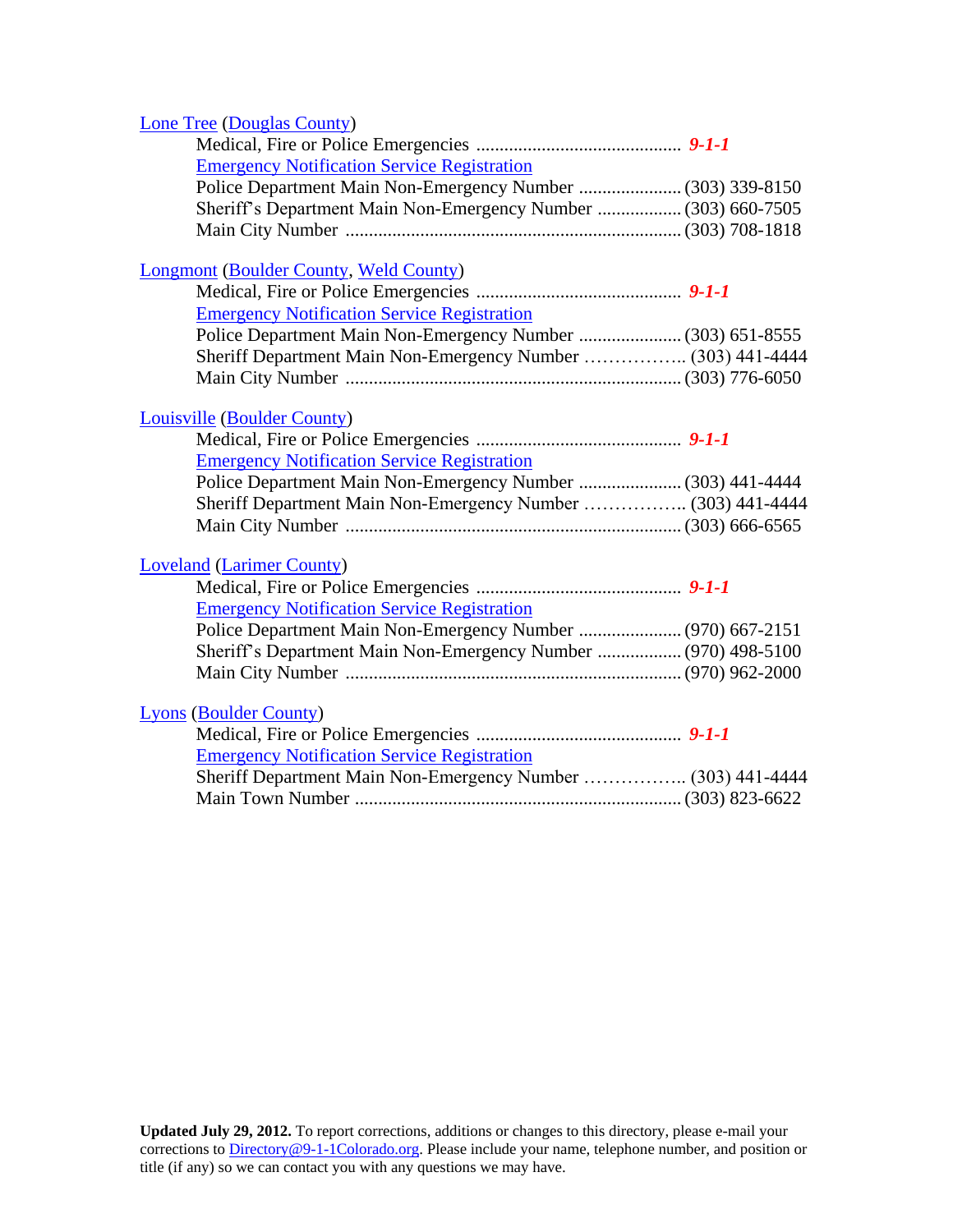|--|

<span id="page-34-0"></span>

| Manassa (Conejos County)                                            |  |
|---------------------------------------------------------------------|--|
|                                                                     |  |
| <b>Emergency Notification Service Registration</b>                  |  |
| Sheriff's Department Main Non-Emergency Number  (719) 376-2196      |  |
| <b>Mancos</b> (Montezuma County)                                    |  |
|                                                                     |  |
|                                                                     |  |
| Sheriff's Department Main Non-Emergency Number  (970) 565-8452      |  |
|                                                                     |  |
|                                                                     |  |
| <b>Manitou Springs (El Paso County)</b>                             |  |
|                                                                     |  |
| <b>Emergency Notification Service Registration</b>                  |  |
|                                                                     |  |
| Sheriff's Department Main Non-Emergency Number  (719) 390-5555      |  |
|                                                                     |  |
|                                                                     |  |
| Manzanola (Otero County)                                            |  |
|                                                                     |  |
| <b>Emergency Notification Service Registration</b>                  |  |
| Sheriff's Department Main Non-Emergency Number  (719) 384-5941      |  |
| <b>Marble (Gunnison County)</b>                                     |  |
|                                                                     |  |
| <b>Emergency Notification Service Registration</b>                  |  |
| Sheriff's Department Main Non-Emergency Number  (970) 641-1113      |  |
| <b>Mead (Weld County)</b>                                           |  |
|                                                                     |  |
| <b>Emergency Notification Service Registration</b>                  |  |
| Sheriff's Department Non-Emergency Number (Longmont) (720) 652-4215 |  |
| Sheriff's Department Non-Emergency Number (Greeley) (970) 356-4015  |  |
| Sheriff's Department Non-Emergency Number (Greeley) (800) 436-9276  |  |
|                                                                     |  |
|                                                                     |  |
| <b>Meeker</b> (Rio Blanco County)                                   |  |
|                                                                     |  |
|                                                                     |  |
|                                                                     |  |
|                                                                     |  |
| Sheriff's Department Non-Emergency Number-Meeker (970) 878-9620     |  |
|                                                                     |  |
|                                                                     |  |
|                                                                     |  |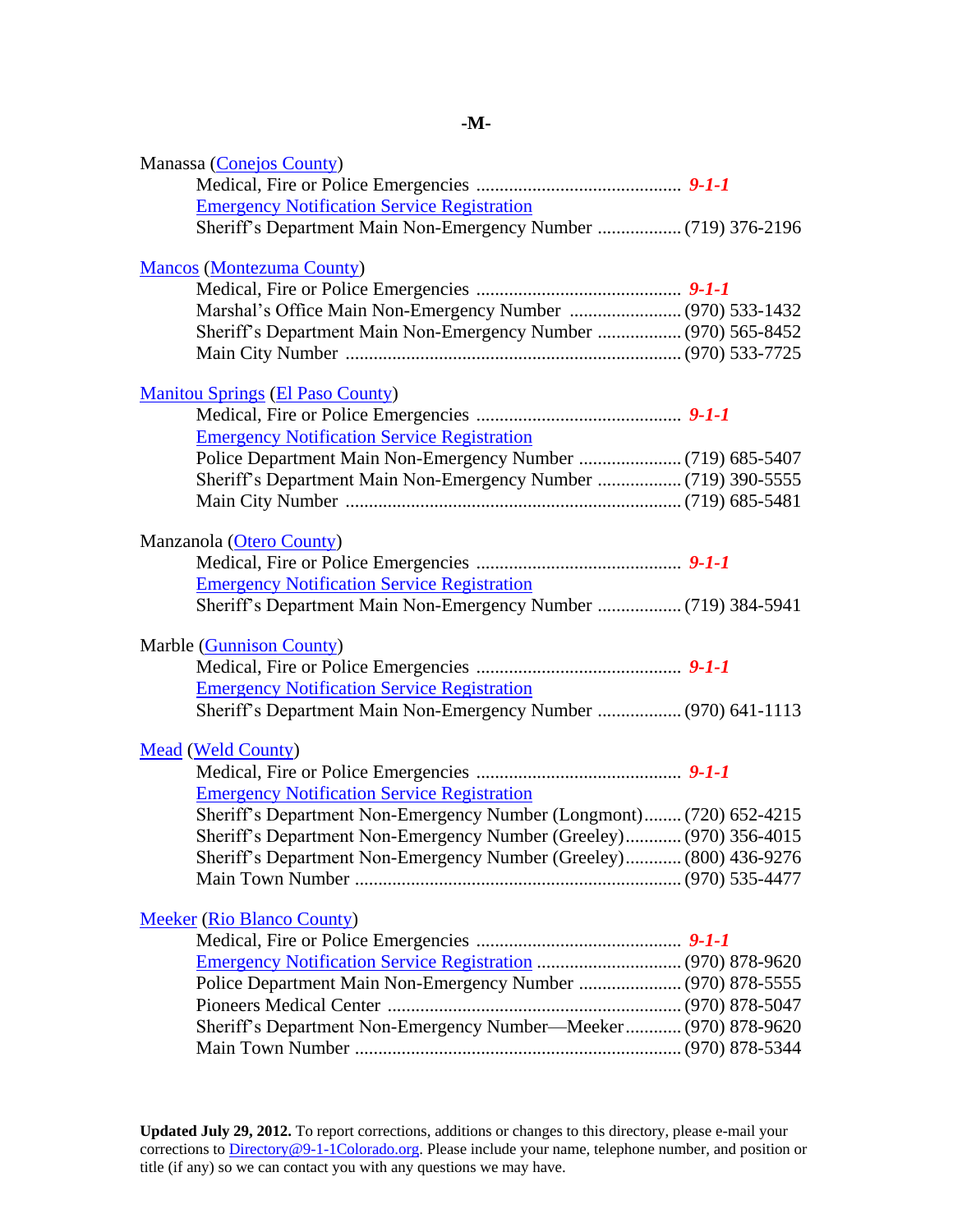<span id="page-35-2"></span><span id="page-35-1"></span><span id="page-35-0"></span>

| Merino (Logan County)                                               |  |
|---------------------------------------------------------------------|--|
|                                                                     |  |
| <b>Emergency Notification Service Registration</b>                  |  |
| Sheriff's Department Main Non-Emergency Number  (970) 522-2578      |  |
| <b>Mesa County</b>                                                  |  |
|                                                                     |  |
|                                                                     |  |
| Sheriff's Department Main Non-Emergency Number  (970) 244-3500      |  |
|                                                                     |  |
| <b>Milliken</b> (Weld County)                                       |  |
|                                                                     |  |
| <b>Emergency Notification Service Registration</b>                  |  |
| Police Department Main Non-Emergency Number  (970) 356-1212         |  |
| Sheriff's Department Non-Emergency Number (Greeley) (970) 356-4015  |  |
| Sheriff's Department Non-Emergency Number (Greeley) (800) 436-9276  |  |
|                                                                     |  |
| <b>Mineral County</b>                                               |  |
|                                                                     |  |
| <b>Emergency Notification Service Registration</b>                  |  |
| Sheriff's Department Main Non-Emergency Number  (719) 658-2600      |  |
|                                                                     |  |
|                                                                     |  |
| <b>Minturn (Eagle County)</b>                                       |  |
|                                                                     |  |
| <b>Emergency Notification Service Registration</b>                  |  |
|                                                                     |  |
| Sheriff's Department Main Non-Emergency Number  (970) 328-8500      |  |
|                                                                     |  |
|                                                                     |  |
| <b>Moffat County</b>                                                |  |
|                                                                     |  |
| <b>Emergency Notification Service Registration</b>                  |  |
| Craig Communication Center 24/7 Administration Line  (970) 824-6501 |  |
| Sheriff's Department Main Non-Emergency Number  (970) 824-4495      |  |
|                                                                     |  |
| <b>Moffat (Saguache County)</b>                                     |  |
|                                                                     |  |
| <b>Emergency Notification Service Registration</b>                  |  |
| Sheriff's Department Main Non-Emergency Number  (719) 655-2544      |  |
|                                                                     |  |
|                                                                     |  |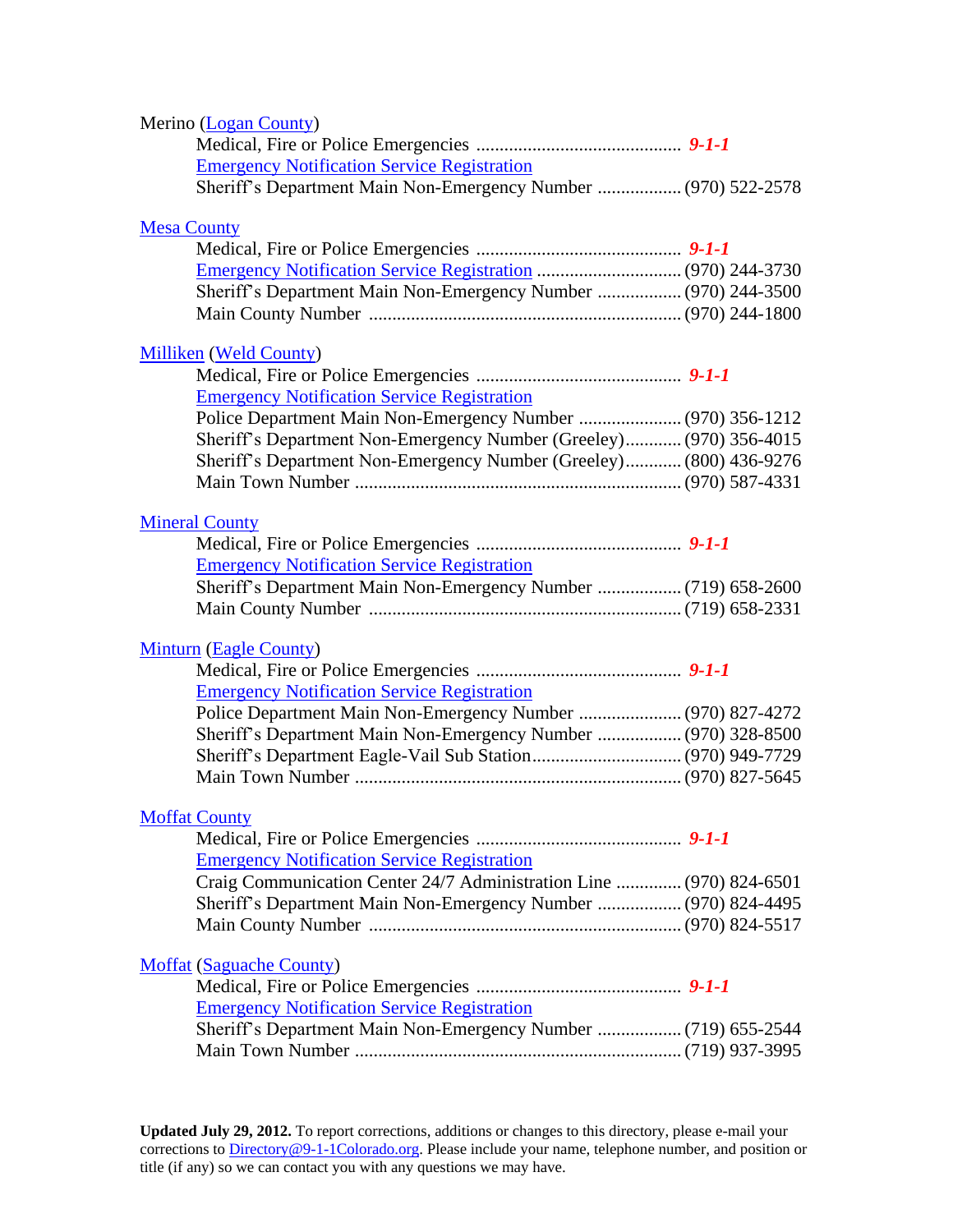<span id="page-36-2"></span><span id="page-36-1"></span><span id="page-36-0"></span>

| <b>Monte Vista (Rio Grande County)</b>                            |  |
|-------------------------------------------------------------------|--|
|                                                                   |  |
| <b>Emergency Notification Service Registration</b>                |  |
|                                                                   |  |
|                                                                   |  |
|                                                                   |  |
|                                                                   |  |
| San Luis Valley Regional Medical Center (Alamosa)  (719) 589-2511 |  |
|                                                                   |  |
| <b>Montezuma County</b>                                           |  |
|                                                                   |  |
| Sheriff's Department Main Non-Emergency Number  (970) 565-8452    |  |
|                                                                   |  |
| Montezuma (Summit County)                                         |  |
|                                                                   |  |
| <b>Emergency Notification Service Registration</b>                |  |
| Sheriff's Department Main Non-Emergency Number  (970) 453-2232    |  |
| <b>Montrose County</b>                                            |  |
|                                                                   |  |
| <b>Emergency Notification Service Registration</b>                |  |
| Sheriff's Department Main Non-Emergency Number  (970) 252-4023    |  |
|                                                                   |  |
| <b>Montrose (Montrose County)</b>                                 |  |
|                                                                   |  |
| <b>Emergency Notification Service Registration</b>                |  |
|                                                                   |  |
| Sheriff's Department Main Non-Emergency Number  (970) 252-4023    |  |
|                                                                   |  |
| <b>Monument</b> (El Paso County)                                  |  |
|                                                                   |  |
| <b>Emergency Notification Service Registration</b>                |  |
|                                                                   |  |
| Sheriff's Department Main Non-Emergency Number  (719) 390-5555    |  |
|                                                                   |  |
| <b>Morgan County</b>                                              |  |
|                                                                   |  |
| <b>Emergency Notification Service Registration</b>                |  |
| Sheriff's Department Main Non-Emergency Number  (970) 542-3445    |  |
|                                                                   |  |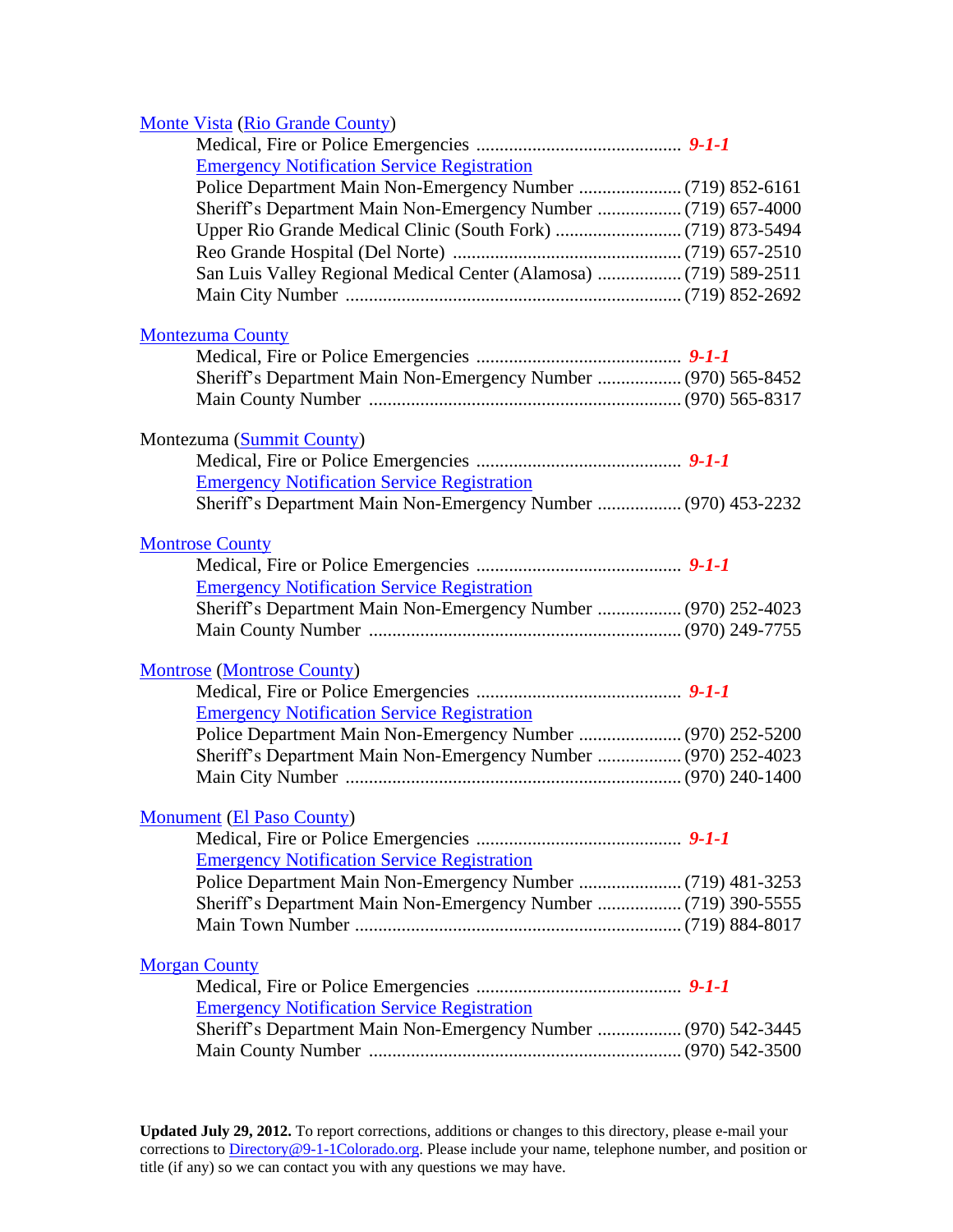<span id="page-37-0"></span>

| <b>Morrison (Jefferson County)</b>                             |  |
|----------------------------------------------------------------|--|
|                                                                |  |
| <b>Emergency Notification Service Registration</b>             |  |
| Sheriff's Department Main Non-Emergency Number  (303) 277-0211 |  |
|                                                                |  |
| <b>Mountain View (Jefferson County)</b>                        |  |
|                                                                |  |
| <b>Emergency Notification Service Registration</b>             |  |
| Police Department Main Non-Emergency Number  (303) 425-1748    |  |
| Sheriff's Department Main Non-Emergency Number  (303) 277-0211 |  |
|                                                                |  |
| <b>Mountain Village (San Miguel County)</b>                    |  |
|                                                                |  |
| <b>Emergency Notification Service Registration</b>             |  |
| Police Department Main Non-Emergency Number  (970) 728-9281    |  |
| Sheriff's Department Main Non-Emergency Number  (970) 728-1911 |  |
|                                                                |  |
| Mt. Crested Butte (Gunnison County)                            |  |
|                                                                |  |
| <b>Emergency Notification Service Registration</b>             |  |
| Police Department Main Non-Emergency Number  (970) 349-6516    |  |
| Sheriff's Department Main Non-Emergency Number  (970) 641-1113 |  |
|                                                                |  |
|                                                                |  |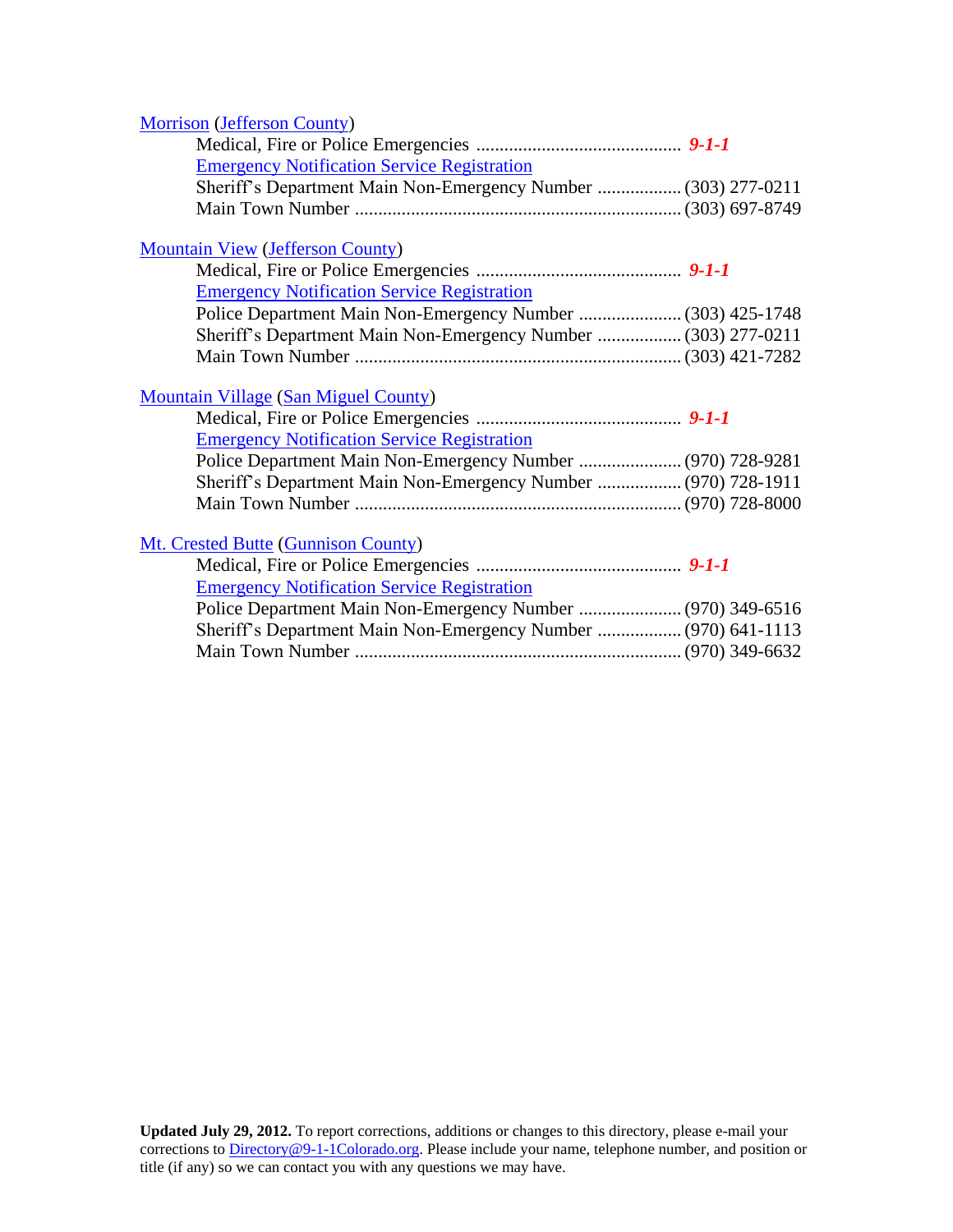| Naturita (Montrose County)                                         |  |
|--------------------------------------------------------------------|--|
|                                                                    |  |
| <b>Emergency Notification Service Registration</b>                 |  |
| Sheriff's Department Main Non-Emergency Number  (970) 252-4023     |  |
| <b>Nederland (Boulder County)</b>                                  |  |
|                                                                    |  |
| <b>Emergency Notification Service Registration</b>                 |  |
|                                                                    |  |
| Sheriff Department Main Non-Emergency Number  (303) 441-4444       |  |
|                                                                    |  |
| <b>New Castle (Garfield County)</b>                                |  |
|                                                                    |  |
| <b>Emergency Notification Service Registration</b>                 |  |
|                                                                    |  |
| Sheriff's Department Main Non-Emergency Number  (970) 945-0453     |  |
|                                                                    |  |
| <b>Northglenn</b> (Adams County, Weld County)                      |  |
|                                                                    |  |
| <b>Emergency Notification Service Registration</b>                 |  |
|                                                                    |  |
| Sheriff Department Main Non-Emergency Number  (303) 654-1850       |  |
|                                                                    |  |
| <b>Norwood</b> (San Miguel County)                                 |  |
|                                                                    |  |
| <b>Emergency Notification Service Registration</b>                 |  |
| Sheriff's Department Main Non-Emergency Number  (970) 728-1911     |  |
|                                                                    |  |
| Nucla (Montrose County)                                            |  |
|                                                                    |  |
| <b>Emergency Notification Service Registration</b>                 |  |
| Sheriff's Department Main Non-Emergency Number  (970) 252-4023     |  |
| <b>Nunn</b> (Weld County)                                          |  |
|                                                                    |  |
| <b>Emergency Notification Service Registration </b>                |  |
| Police Department Main Non-Emergency Number  (970) 897-2561        |  |
| Sheriff's Department Non-Emergency Number (Greeley) (970) 356-4015 |  |
| Sheriff's Department Non-Emergency Number (Greeley) (800) 436-9276 |  |
|                                                                    |  |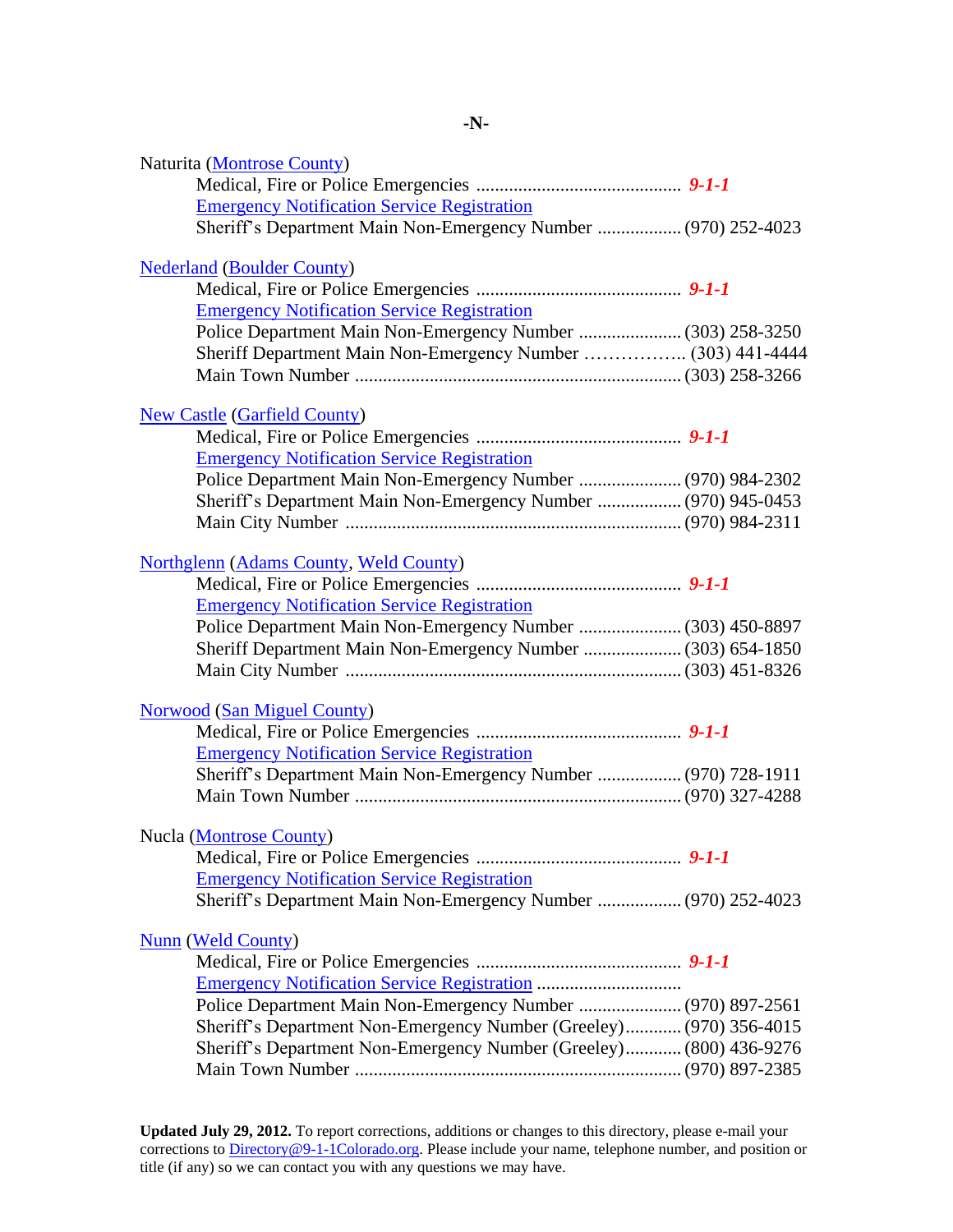<span id="page-39-0"></span>

| Oak Creek (Routt County)                                             |        |
|----------------------------------------------------------------------|--------|
|                                                                      |        |
| <b>Emergency Notification Service Registration</b>                   |        |
| Sheriff's Department Main Non-Emergency Number  (970) 879-1090       |        |
| <b>Olathe</b> (Montrose County)                                      |        |
|                                                                      |        |
| <b>Emergency Notification Service Registration</b>                   |        |
| Police Department Main Non-Emergency Number  (970) 323-4357          |        |
| Sheriff's Department Main Non-Emergency Number  (970) 252-4023       |        |
|                                                                      |        |
|                                                                      |        |
| <b>Olney Springs (Crowley County)</b>                                |        |
|                                                                      |        |
| <b>Emergency Notification Service Registration</b>                   |        |
|                                                                      | Ext. 1 |
|                                                                      |        |
| <b>Ophir (San Miguel County)</b>                                     |        |
|                                                                      |        |
| <b>Emergency Notification Service Registration</b>                   |        |
| Sheriff's Department Main Non-Emergency Number  (970) 728-1911       |        |
| <b>Orchard City (Delta County)</b>                                   |        |
|                                                                      |        |
| <b>Emergency Notification Service Registration</b>                   |        |
| Sheriff's \Department Main Non-Emergency Number  (970) 874-2000      |        |
| Delta County Ambulance District Non-Emergency Number  (970) 874-7001 |        |
|                                                                      |        |
| <b>Ordway (Crowley County)</b>                                       |        |
|                                                                      |        |
| <b>Emergency Notification Service Registration</b>                   |        |
| Sheriff's Department Main Non-Emergency Number  (719) 267-5555       |        |
|                                                                      | Ext. 1 |
| <b>Otero County</b>                                                  |        |
|                                                                      |        |
| <b>Emergency Notification Service Registration</b>                   |        |
|                                                                      |        |
|                                                                      |        |

<span id="page-39-1"></span>Main County Number (County Clerk)...........................................(719) 383-3026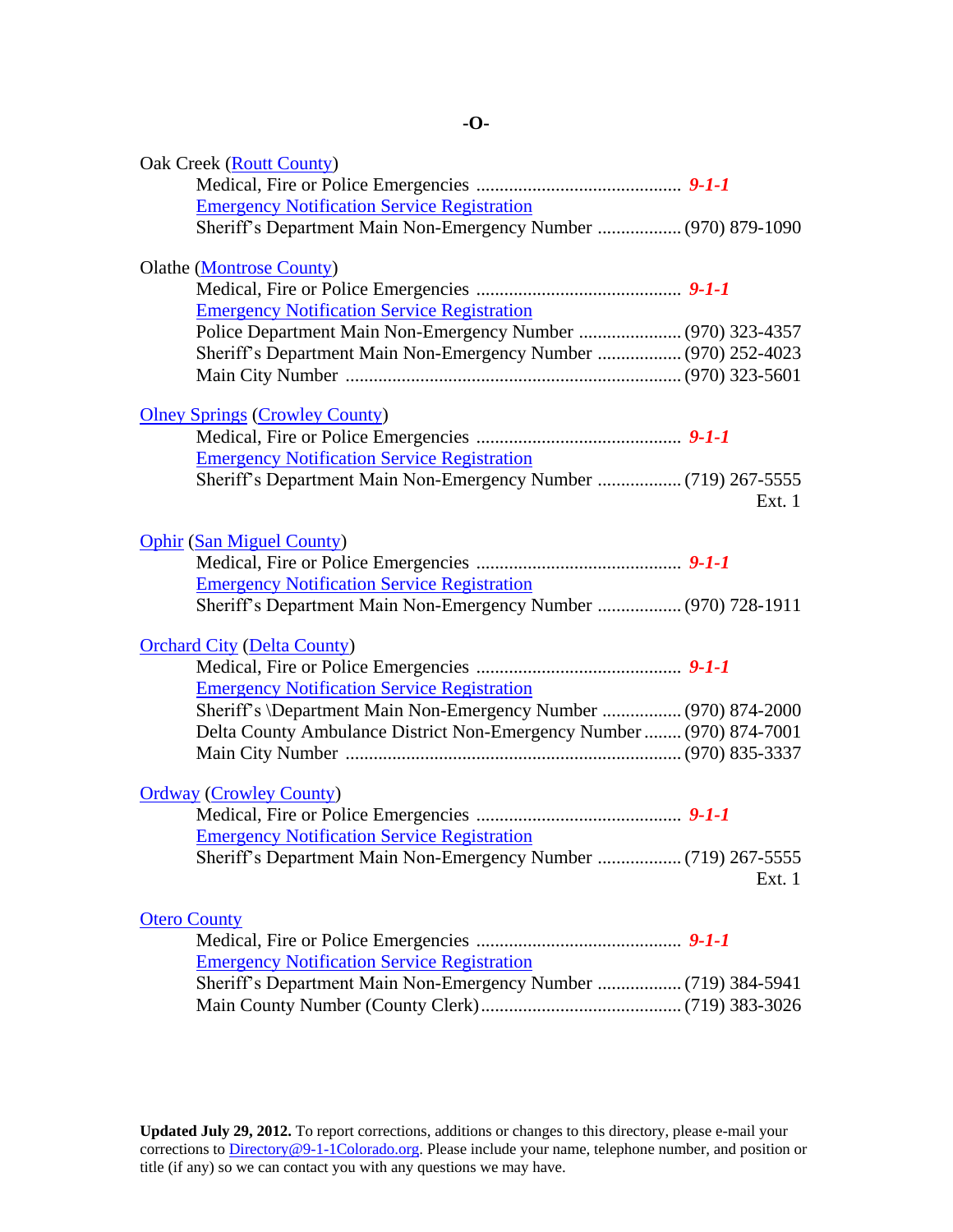<span id="page-40-0"></span>

| <b>Otis (Washington County)</b>                                        |  |
|------------------------------------------------------------------------|--|
|                                                                        |  |
| <b>Emergency Notification Service Registration</b>                     |  |
| Sheriff's Department Main Non-Emergency Number  (970) 345-6865         |  |
|                                                                        |  |
| <b>Ouray County</b>                                                    |  |
|                                                                        |  |
| <b>Emergency Notification Service Registration</b>                     |  |
| Sheriff's Department Main Non-Emergency Number  (970) 325-7272         |  |
|                                                                        |  |
| <b>Ouray (Ouray County)</b>                                            |  |
|                                                                        |  |
| <b>Emergency Notification Service Registration</b>                     |  |
|                                                                        |  |
| Sheriff's Department Main Non-Emergency Number  (970) 325-7272         |  |
|                                                                        |  |
| <b>Ovid (Sedgwick County)</b>                                          |  |
|                                                                        |  |
| <b>Emergency Notification Service Registration</b>                     |  |
|                                                                        |  |
|                                                                        |  |
| Big Springs Valley Medical Clinic (Big Springs, NE) (308) 889-3376     |  |
| Sedgwick County Sheriff Main Non-Emergency Number  (970) 474-3355      |  |
| Sedgwick County Sheriff Toll Free Non-Emergency Number  (888) 344-3355 |  |
|                                                                        |  |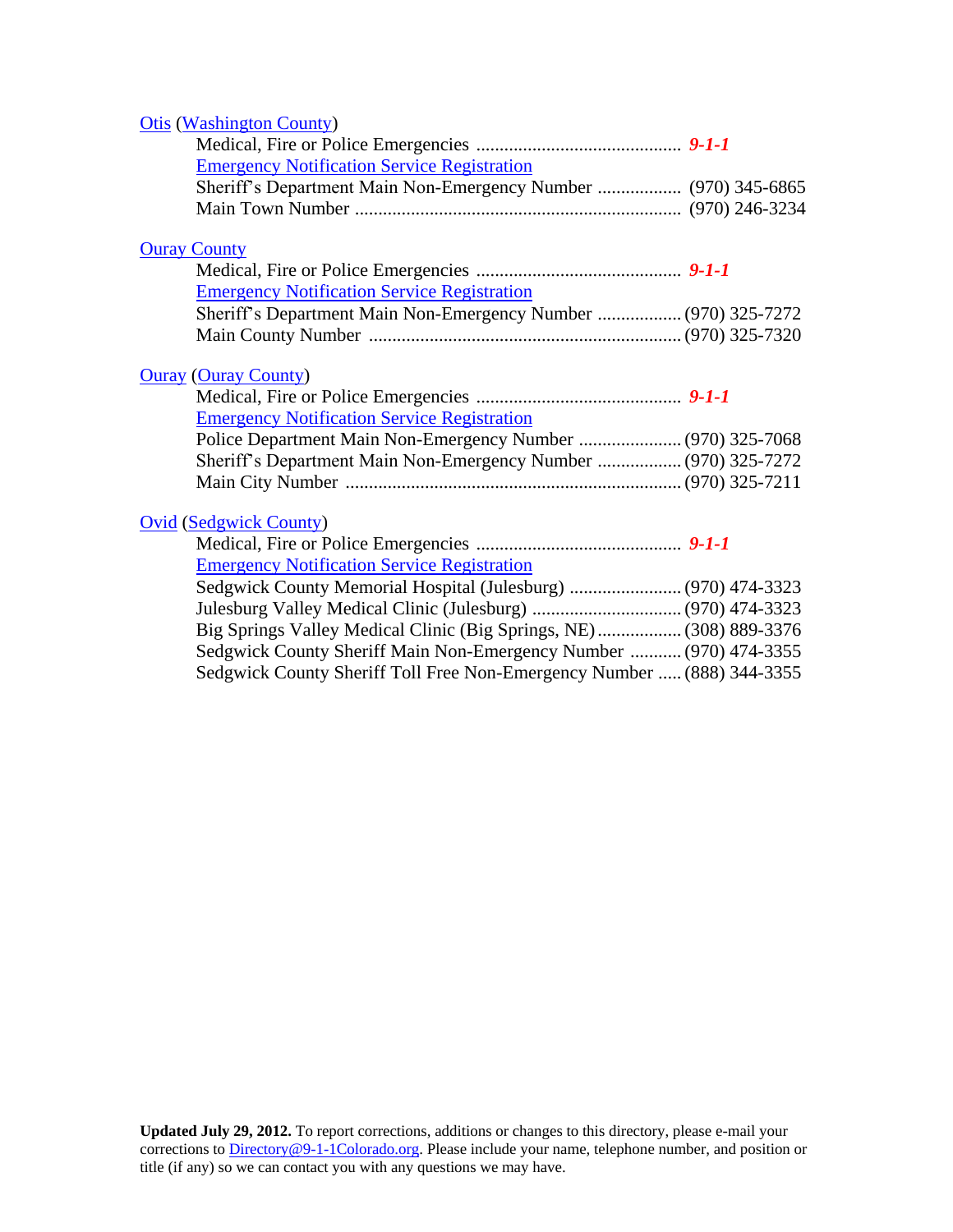<span id="page-41-0"></span>

| Pagosa Springs (Archuleta County)                                    |  |
|----------------------------------------------------------------------|--|
|                                                                      |  |
| <b>Emergency Notification Service Registration</b>                   |  |
| <b>Archuleta Alert Center</b>                                        |  |
| <b>Archuleta Twitter Feed</b>                                        |  |
| <b>Archuleta Backcountry Emergency Twitter Feed</b>                  |  |
| <b>Archuleta Emergency Information Web Page</b>                      |  |
| <b>Archuleta Emergency Conditions E-Notify</b>                       |  |
|                                                                      |  |
| Sheriff's Department Main Non-Emergency Number  (970) 264-8430       |  |
|                                                                      |  |
| Palisade (Mesa County)                                               |  |
|                                                                      |  |
|                                                                      |  |
| Police Department Main Non-Emergency Number  (970) 464-5601          |  |
| Sheriff's Department Main Non-Emergency Number  (970) 244-3500       |  |
|                                                                      |  |
| Palmer Lake (El Paso County)                                         |  |
|                                                                      |  |
| <b>Emergency Notification Service Registration</b>                   |  |
|                                                                      |  |
|                                                                      |  |
|                                                                      |  |
| Paoli ( <i>Phillips County</i> )                                     |  |
|                                                                      |  |
|                                                                      |  |
| Sheriff's Department Main Non-Emergency Number  (970) 854-3644       |  |
|                                                                      |  |
|                                                                      |  |
| Paonia (Delta County)                                                |  |
| <b>Emergency Notification Service Registration</b>                   |  |
| Sheriff's \Department Main Non-Emergency Number  (970) 874-2000      |  |
| Delta County Ambulance District Non-Emergency Number  (970) 874-7001 |  |
|                                                                      |  |
|                                                                      |  |
| <b>Parachute (Garfield County)</b>                                   |  |
|                                                                      |  |
| <b>Emergency Notification Service Registration</b>                   |  |
|                                                                      |  |
| Sheriff's Department Main Non-Emergency Number  (970) 945-0453       |  |
|                                                                      |  |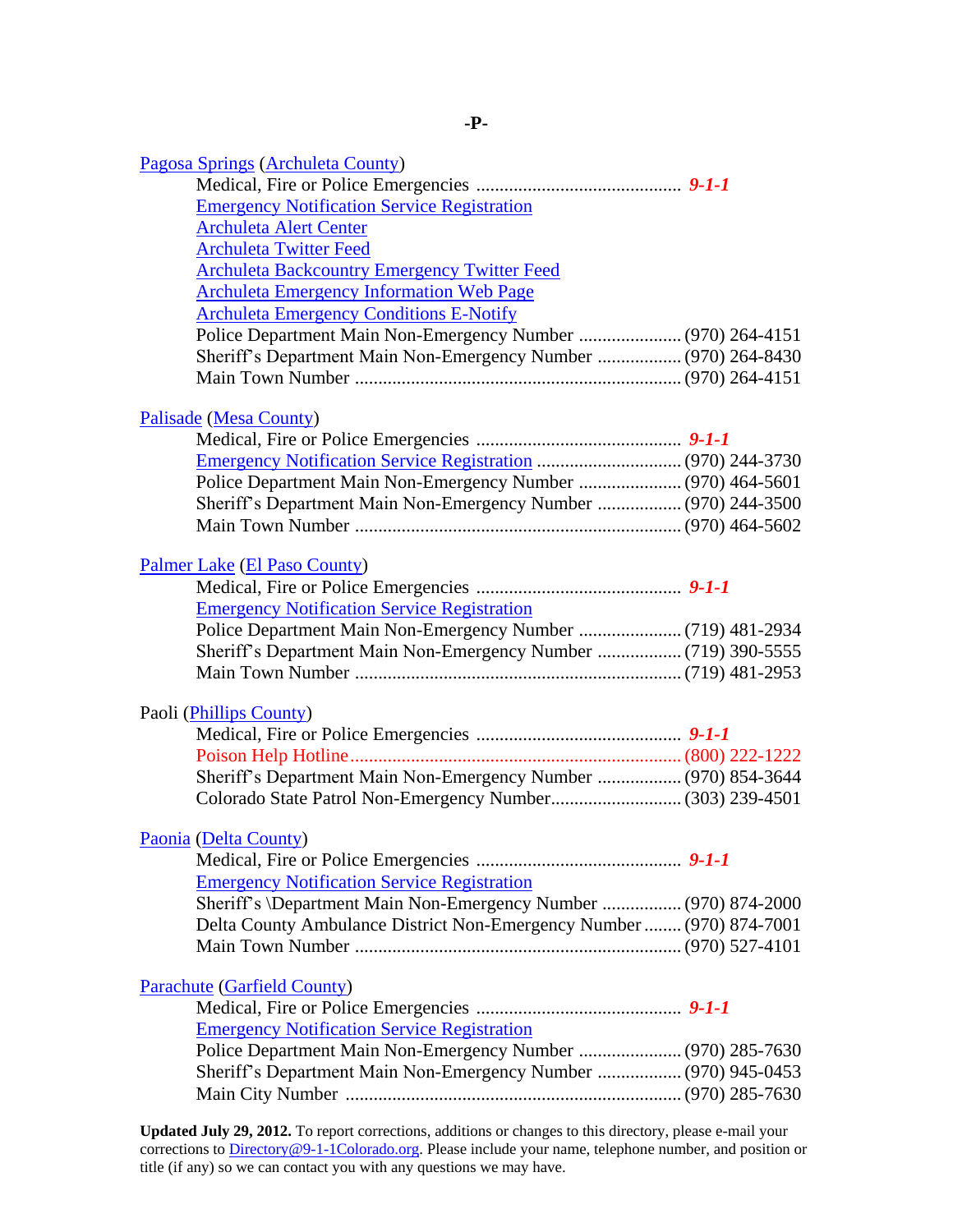<span id="page-42-2"></span><span id="page-42-1"></span><span id="page-42-0"></span>

| <b>Park County</b>                                                   |  |
|----------------------------------------------------------------------|--|
|                                                                      |  |
| <b>Emergency Notification Service Registration</b>                   |  |
| Sheriff's Department Non-Emergency Number (Bailey) (303) 838-4441    |  |
| Sheriff's Department Non-Emergency Number (Fairplay)  (719) 836-2494 |  |
|                                                                      |  |
|                                                                      |  |
| <b>Parker (Douglas County)</b>                                       |  |
|                                                                      |  |
| <b>Emergency Notification Service Registration</b>                   |  |
| Police Department Main Non-Emergency Number  (303) 841-9800          |  |
| Sheriff's Department Main Non-Emergency Number  (303) 660-7505       |  |
|                                                                      |  |
|                                                                      |  |
| Peetz (Logan County)                                                 |  |
|                                                                      |  |
| <b>Emergency Notification Service Registration</b>                   |  |
| Sheriff's Department Main Non-Emergency Number  (970) 522-2578       |  |
|                                                                      |  |
| <b>Phillips County</b>                                               |  |
|                                                                      |  |
|                                                                      |  |
| Sheriff's Department Main Non-Emergency Number  (970) 854-3144       |  |
|                                                                      |  |
|                                                                      |  |
|                                                                      |  |
| Pierce (Weld County)                                                 |  |
|                                                                      |  |
| <b>Emergency Notification Service Registration</b>                   |  |
| Sheriff's Department Non-Emergency Number (Greeley) (970) 356-4015   |  |
| Sheriff's Department Non-Emergency Number (Greeley) (800) 436-9276   |  |
| Main Town Number                                                     |  |
|                                                                      |  |
| <b>Pitkin County</b>                                                 |  |
|                                                                      |  |
| <b>Emergency Notification Service Registration</b>                   |  |
| Sheriff's Department Main Non-Emergency Number  (970) 920-5300       |  |
|                                                                      |  |
|                                                                      |  |
|                                                                      |  |
| <b>Pitkin (Gunnison County)</b>                                      |  |
|                                                                      |  |
| <b>Emergency Notification Service Registration</b>                   |  |
| Sheriff's Department Main Non-Emergency Number  (970) 641-1113       |  |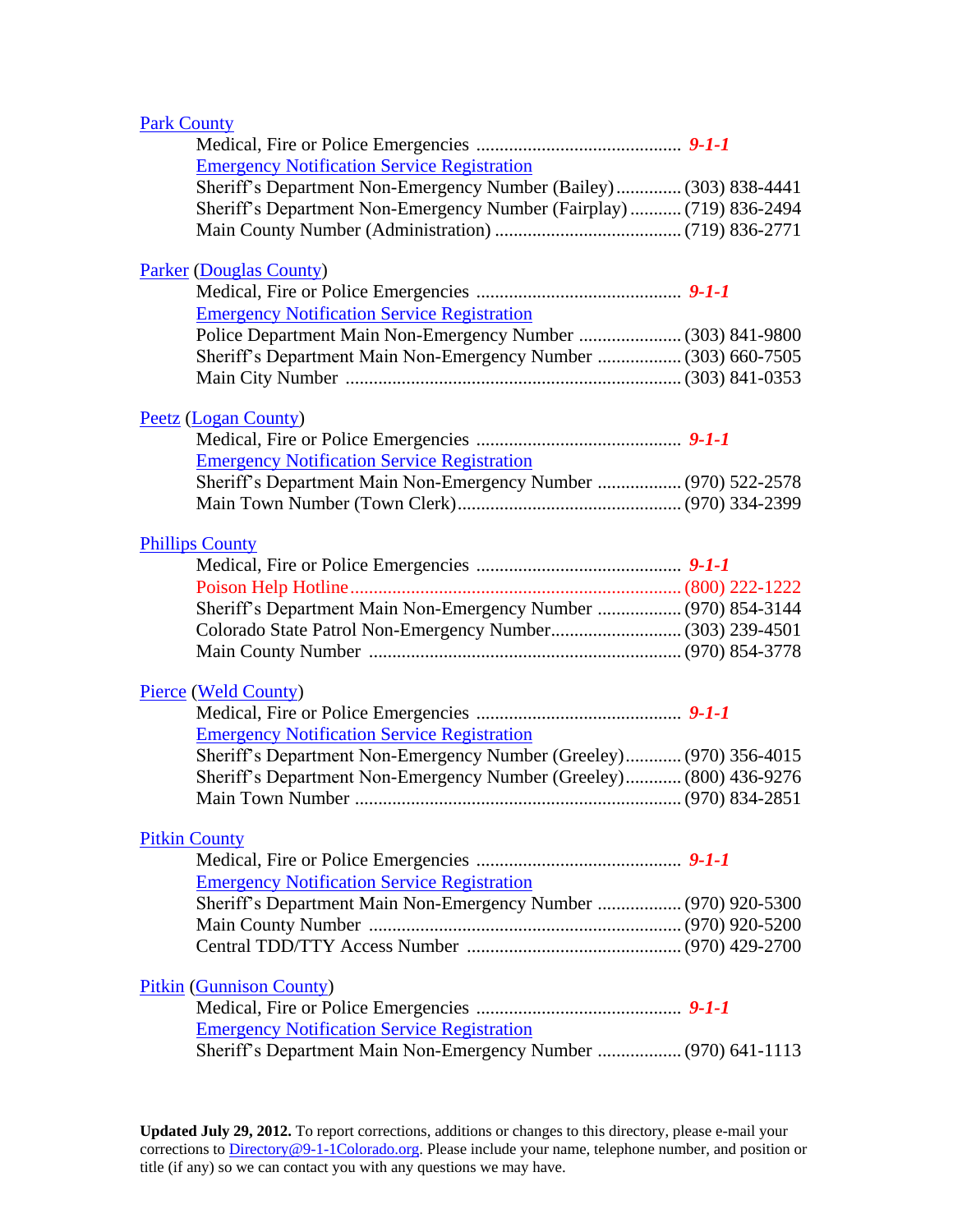<span id="page-43-1"></span><span id="page-43-0"></span>

| <b>Platteville (Weld County)</b>                                   |  |
|--------------------------------------------------------------------|--|
|                                                                    |  |
| <b>Emergency Notification Service Registration</b>                 |  |
| Police Department Main Non-Emergency Number  (970) 356-1212        |  |
| Sheriff's Department Non-Emergency Number (Greeley) (970) 356-4015 |  |
| Sheriff's Department Non-Emergency Number (Greeley) (800) 436-9276 |  |
|                                                                    |  |
| <b>Poncha Springs (Chaffee County)</b>                             |  |
|                                                                    |  |
| <b>Emergency Notification Service Registration</b>                 |  |
|                                                                    |  |
|                                                                    |  |
| Pritchett (Baca County)                                            |  |
|                                                                    |  |
| <b>Emergency Notification Service Registration</b>                 |  |
| Sheriff's Department Main Non-Emergency Number  (719) 523-4121     |  |
|                                                                    |  |
| <b>Prowers County</b>                                              |  |
|                                                                    |  |
| <b>Emergency Notification Service Registration</b>                 |  |
| Sheriff's Department Main Non-Emergency Number  (719) 336-8050     |  |
|                                                                    |  |
| <b>Pueblo County</b>                                               |  |
|                                                                    |  |
| <b>Emergency Notification Service Registration</b>                 |  |
| Sheriff's Department Main Non-Emergency Number  (719) 583-6125     |  |
|                                                                    |  |
|                                                                    |  |
| <b>Pueblo (Pueblo County)</b>                                      |  |
|                                                                    |  |
| <b>Emergency Notification Service Registration</b>                 |  |
|                                                                    |  |
| Sheriff's Department Main Non-Emergency Number  (719) 583-6125     |  |
|                                                                    |  |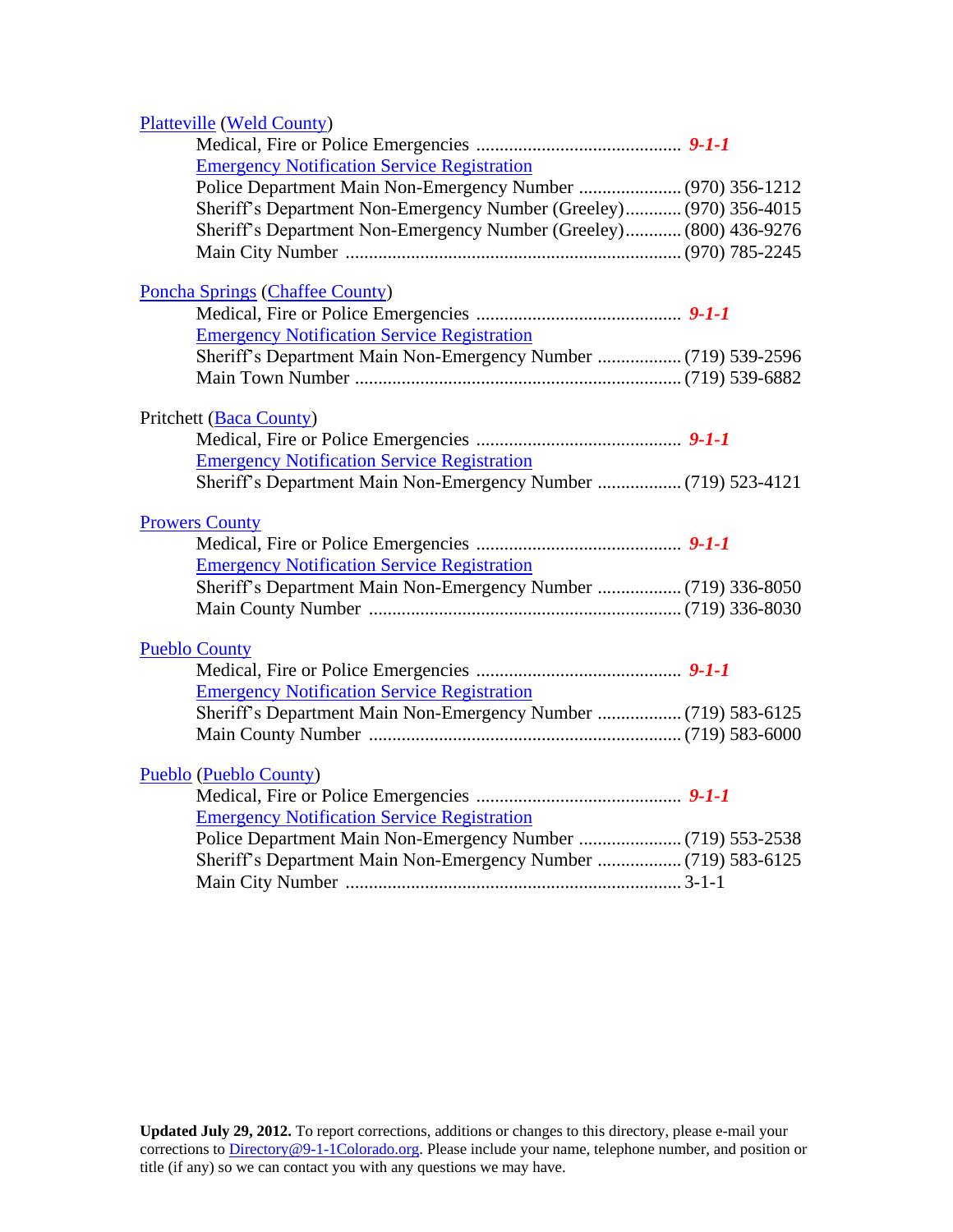<span id="page-44-0"></span>

| Ramah (El Paso County)                                             |  |
|--------------------------------------------------------------------|--|
|                                                                    |  |
| <b>Emergency Notification Service Registration</b>                 |  |
| Sheriff's Department Main Non-Emergency Number  (719) 390-5555     |  |
|                                                                    |  |
| <b>Rangely (Rio Blanco County)</b>                                 |  |
|                                                                    |  |
| Police Department Main Non-Emergency Number  (970) 675-8467        |  |
|                                                                    |  |
| Sheriff's Department Non-Emergency Number-Rangely (970) 878-9625   |  |
|                                                                    |  |
| Raymer (Weld County)                                               |  |
|                                                                    |  |
| <b>Emergency Notification Service Registration</b>                 |  |
| Sheriff's Department Non-Emergency Number (Greeley) (970) 356-4015 |  |
| Sheriff's Department Non-Emergency Number (Greeley) (800) 436-9276 |  |
|                                                                    |  |
| <b>Red Cliff (Eagle County)</b>                                    |  |
|                                                                    |  |
| <b>Emergency Notification Service Registration</b>                 |  |
| Sheriff's Department Main Non-Emergency Number  (970) 328-8500     |  |
|                                                                    |  |
|                                                                    |  |
| <b>Rico (Dolores County)</b>                                       |  |
|                                                                    |  |
| Marshal's Department Main Non-Emergency Number  (970) 677-2557     |  |
| Sheriff's Department Main Non-Emergency Number  (970) 677-2257     |  |
|                                                                    |  |
|                                                                    |  |
| <b>Ridgway (Ouray County)</b>                                      |  |
|                                                                    |  |
| <b>Emergency Notification Service Registration</b>                 |  |
| Marshal's Department Main Non-Emergency Number  (970) 626-5196     |  |
| Sheriff's Department Main Non-Emergency Number  (970) 325-7272     |  |
|                                                                    |  |
| <b>Rifle (Garfield County)</b>                                     |  |
|                                                                    |  |
| <b>Emergency Notification Service Registration</b>                 |  |
| Police Department Main Non-Emergency Number  (970) 665-6500        |  |
| Sheriff's Department Main Non-Emergency Number  (970) 945-0453     |  |
|                                                                    |  |
|                                                                    |  |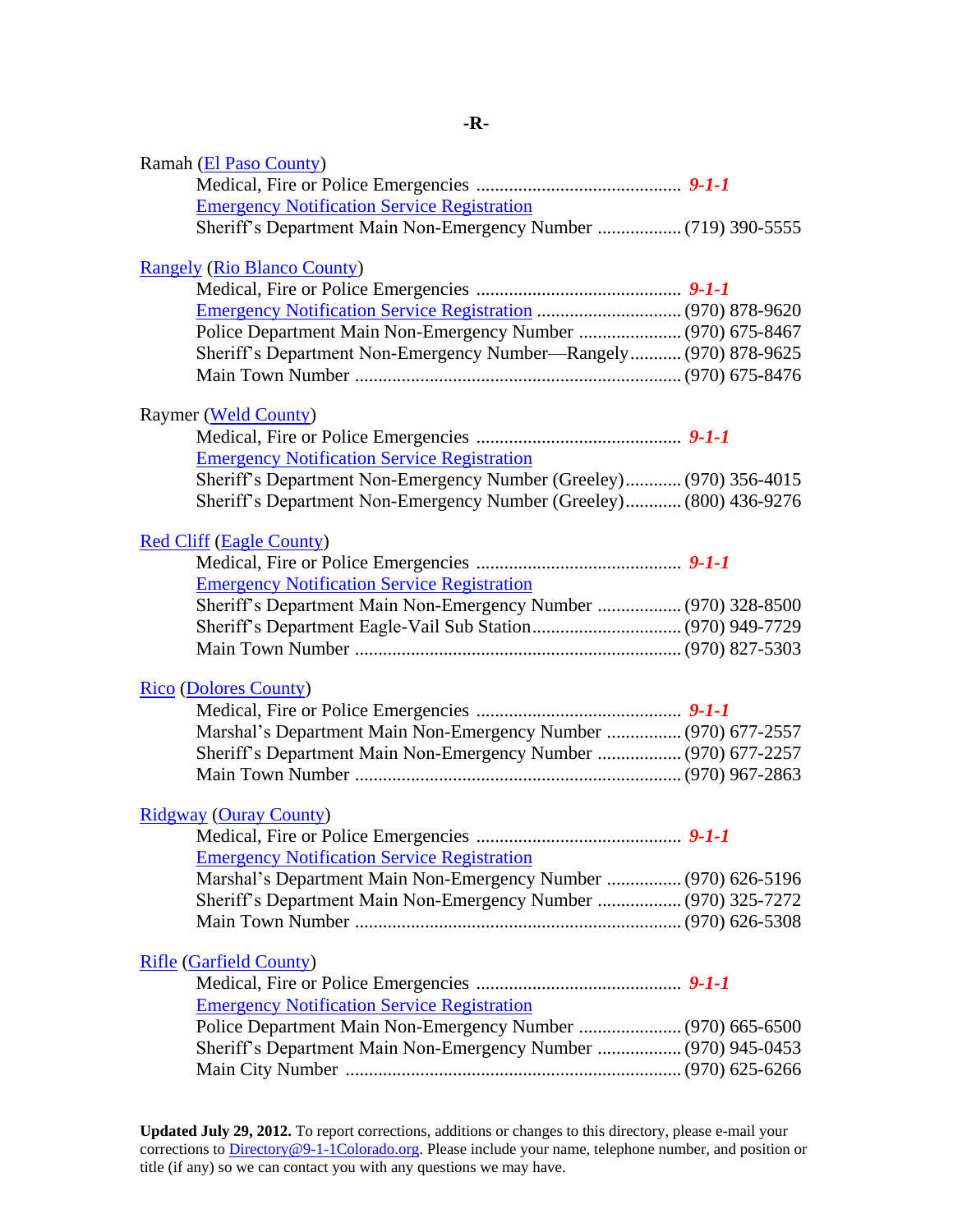### <span id="page-45-2"></span>[Rio Blanco County](http://www.co.rio-blanco.co.us/)

<span id="page-45-1"></span><span id="page-45-0"></span>

| Sheriff's Department Non-Emergency Number-Meeker (970) 878-9620  |  |
|------------------------------------------------------------------|--|
| Sheriff's Department Non-Emergency Number-Rangely (970) 878-9625 |  |
|                                                                  |  |
|                                                                  |  |
| <b>Rio Grande County</b>                                         |  |
|                                                                  |  |
| <b>Emergency Notification Service Registration</b>               |  |
| Sheriff's Department Main Non-Emergency Number  (719) 657-4000   |  |
|                                                                  |  |
|                                                                  |  |
| Rockvale (Fremont County)                                        |  |
|                                                                  |  |
| <b>Emergency Notification Service Registration</b>               |  |
| Sheriff's Department Main Non-Emergency Number  (719) 276-5555   |  |
| <b>Rocky Ford (Otero County)</b>                                 |  |
|                                                                  |  |
| <b>Emergency Notification Service Registration</b>               |  |
| Sheriff's Department Main Non-Emergency Number  (719) 384-5941   |  |
| Romeo (Conejos County)                                           |  |
|                                                                  |  |
| <b>Emergency Notification Service Registration</b>               |  |
| Sheriff's Department Main Non-Emergency Number  (719) 376-2196   |  |
|                                                                  |  |
| <b>Routt County</b>                                              |  |
|                                                                  |  |
| <b>Emergency Notification Service Registration</b>               |  |
| Sheriff's Department Main Non-Emergency Number  (970) 879-1090   |  |
|                                                                  |  |
| <b>Rye</b> ( <b>Pueblo County</b> )                              |  |
|                                                                  |  |
| <b>Emergency Notification Service Registration</b>               |  |
| Sheriff's Department Main Non-Emergency Number  (719) 583-6125   |  |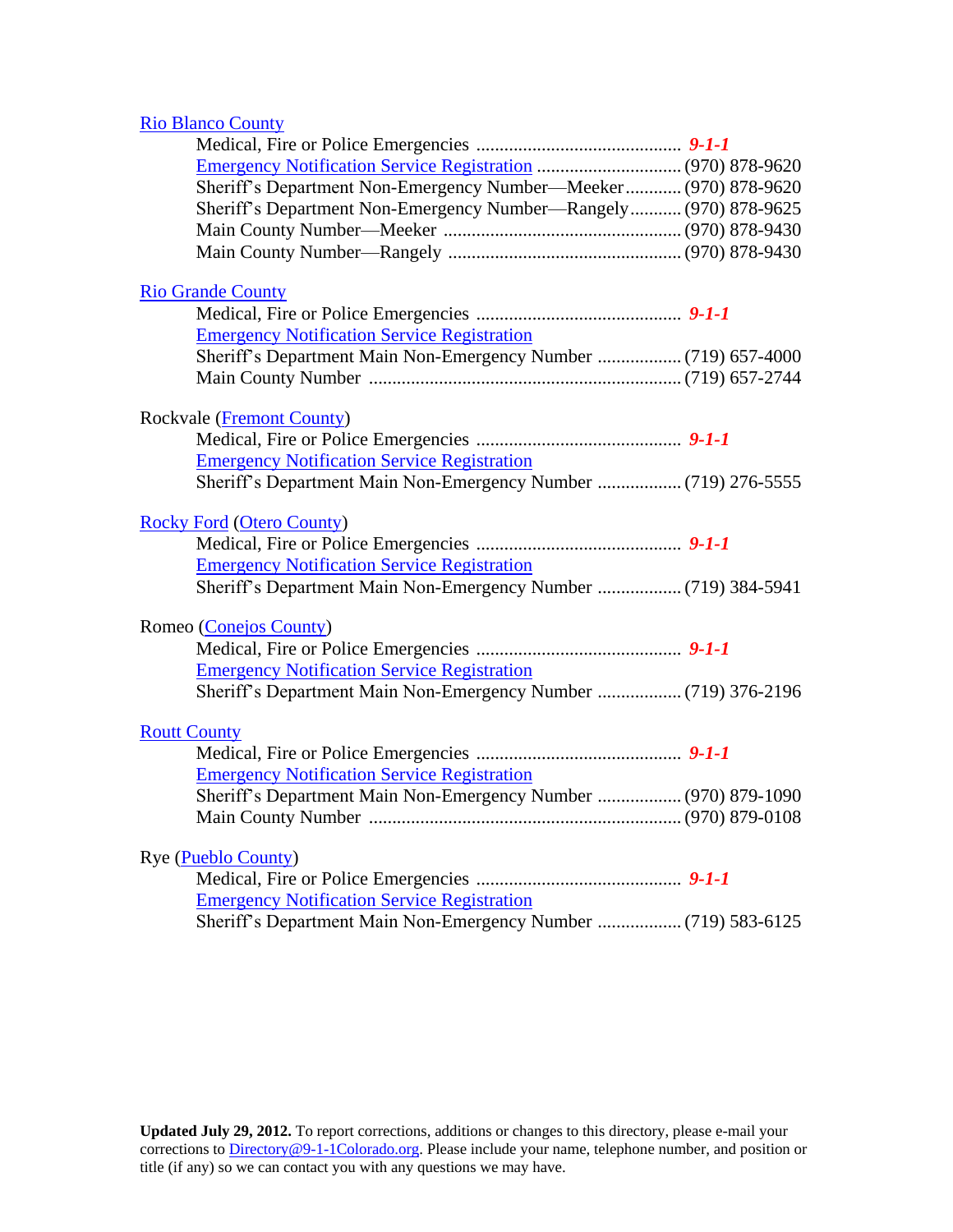<span id="page-46-4"></span><span id="page-46-3"></span><span id="page-46-2"></span><span id="page-46-1"></span><span id="page-46-0"></span>

| <b>Saguache County</b>                                         |  |
|----------------------------------------------------------------|--|
|                                                                |  |
| <b>Emergency Notification Service Registration</b>             |  |
| Sheriff's Department Main Non-Emergency Number  (719) 655-2544 |  |
|                                                                |  |
| <b>Saguache (Saguache County)</b>                              |  |
|                                                                |  |
| <b>Emergency Notification Service Registration</b>             |  |
| Sheriff's Department Main Non-Emergency Number  (719) 655-2544 |  |
|                                                                |  |
|                                                                |  |
| <b>Salida (Chaffee County)</b>                                 |  |
| <b>Emergency Notification Service Registration</b>             |  |
|                                                                |  |
| Sheriff's Department Main Non-Emergency Number  (719) 539-2596 |  |
|                                                                |  |
|                                                                |  |
| <b>San Juan County</b>                                         |  |
|                                                                |  |
|                                                                |  |
| San Luis (Costilla County)                                     |  |
|                                                                |  |
| <b>Emergency Notification Service Registration</b>             |  |
|                                                                |  |
|                                                                |  |
| <b>San Miguel County</b>                                       |  |
|                                                                |  |
| <b>Emergency Notification Service Registration</b>             |  |
| Sheriff's Department Main Non-Emergency Number  (970) 728-1911 |  |
|                                                                |  |
| <b>Sanford (Conejos County)</b>                                |  |
|                                                                |  |
| <b>Emergency Notification Service Registration</b>             |  |
| Sheriff's Department Main Non-Emergency Number  (719) 376-2196 |  |
|                                                                |  |
|                                                                |  |
| Sawpit (San Miguel County)                                     |  |
|                                                                |  |
| <b>Emergency Notification Service Registration</b>             |  |
| Sheriff's Department Main Non-Emergency Number  (970) 728-1911 |  |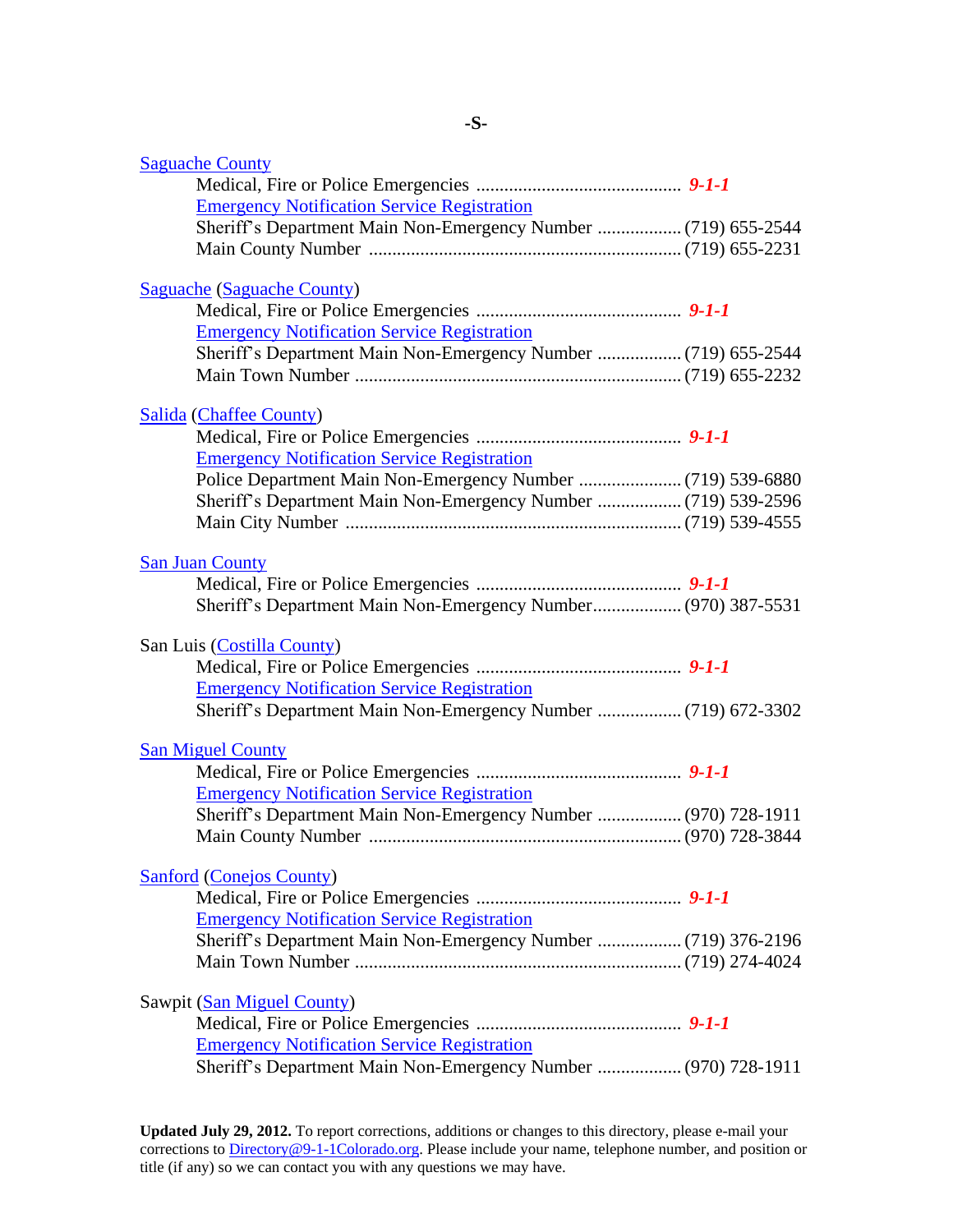## **[Sedgwick County](http://www.sedgwickcountygov.net/)**

| <b>Emergency Notification Service Registration</b>                  |  |
|---------------------------------------------------------------------|--|
| Sedgwick County Memorial Hospital (Julesburg)  (970) 474-3323       |  |
|                                                                     |  |
| Big Springs Valley Medical Clinic (Big Springs, NE)  (308) 889-3376 |  |
| Sheriff's Department Main Non-Emergency Number  (970) 474-3355      |  |
|                                                                     |  |
| Sedgwick (Sedgwick County)                                          |  |
|                                                                     |  |
| <b>Emergency Notification Service Registration</b>                  |  |
| Sedgwick County Memorial Hospital (Julesburg)  (970) 474-3323       |  |
|                                                                     |  |
| Big Springs Valley Medical Clinic (Big Springs, NE)  (308) 889-3376 |  |
| Sheriff's Department Main Non-Emergency Number  (970) 474-3355      |  |
| Seibert (Kit Carson County)                                         |  |
|                                                                     |  |
| <b>Emergency Notification Service Registration</b>                  |  |
| Sheriff's Department Main Non-Emergency Number  (719) 346-8652      |  |
|                                                                     |  |
| <b>Severance (Weld County)</b>                                      |  |
|                                                                     |  |
| <b>Emergency Notification Service Registration</b>                  |  |
| Larimer Sheriff's Dept. Main Non-Emergency Number  (970) 498-5100   |  |
| Weld Sheriff's Dept. Non-Emergency Number (Greeley)  (970) 356-4015 |  |
| Weld Sheriff's Dept. Non-Emergency Number (Greeley)  (800) 436-9276 |  |
|                                                                     |  |
| <b>Sheridan Lake (Kiowa County)</b>                                 |  |
|                                                                     |  |
| <b>Emergency Notification Service Registration</b>                  |  |
| Sheriff's Department Main Non-Emergency Number  (719) 438-5411      |  |
|                                                                     |  |
| <b>Sheridan (Arapahoe County)</b>                                   |  |
|                                                                     |  |
| <b>Emergency Notification Service Registration</b>                  |  |
| Police Department Main Non-Emergency Number  (303) 762-2211         |  |
| Sheriff's DepartmentMain Non-Emergency Number  (303) 795-4711       |  |
|                                                                     |  |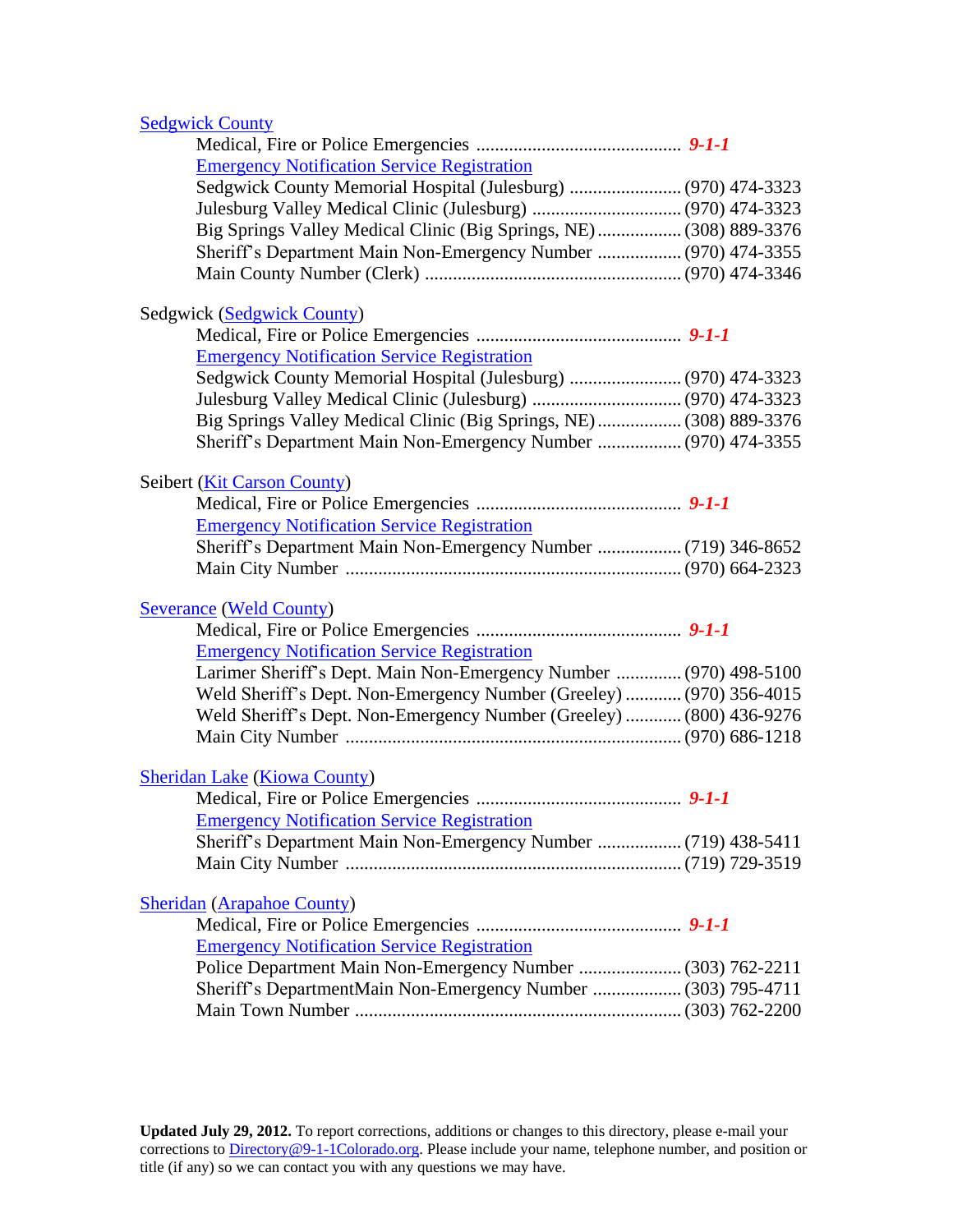| <b>Silt (Garfield County)</b>                                              |  |
|----------------------------------------------------------------------------|--|
|                                                                            |  |
| <b>Emergency Notification Service Registration</b>                         |  |
|                                                                            |  |
| Sheriff's Department Main Non-Emergency Number  (970) 945-0453             |  |
|                                                                            |  |
| <b>Silver Cliff (Custer County)</b>                                        |  |
|                                                                            |  |
| <b>Custer County Alerts Web Page</b>                                       |  |
| <b>Custer County Warning Siren Procedures</b>                              |  |
|                                                                            |  |
|                                                                            |  |
| Wet Mountain Fire Protection District Non-Emergency Number. (719) 783-9245 |  |
|                                                                            |  |
| <b>Silver Plume (Clear Creek County)</b>                                   |  |
|                                                                            |  |
| <b>Emergency Notification Service Registration</b>                         |  |
| Sheriff's Department Main Non-Emergency Number  (303) 679-2376             |  |
|                                                                            |  |
|                                                                            |  |
| <b>Silverthorne (Summit County)</b>                                        |  |
|                                                                            |  |
| <b>Emergency Notification Service Registration</b>                         |  |
|                                                                            |  |
| Sheriff's Department Main Non-Emergency Number  (970) 453-2232             |  |
|                                                                            |  |
| <b>Silverton (San Juan County)</b>                                         |  |
|                                                                            |  |
| San Juan County Sheriff's Main Non-Emergency Number  (970) 387-5531        |  |
|                                                                            |  |
| Simla (Elbert County)                                                      |  |
|                                                                            |  |
| <b>Emergency Notification Service Registration</b>                         |  |
| Sheriff's Department Main Non-Emergency Number  (303) 621-2027             |  |
| <b>Snowmass Village (Pitkin County)</b>                                    |  |
|                                                                            |  |
| <b>Emergency Notification Service Registration</b>                         |  |
|                                                                            |  |
| Sheriff's Department Main Non-Emergency Number  (970) 920-5300             |  |
|                                                                            |  |
|                                                                            |  |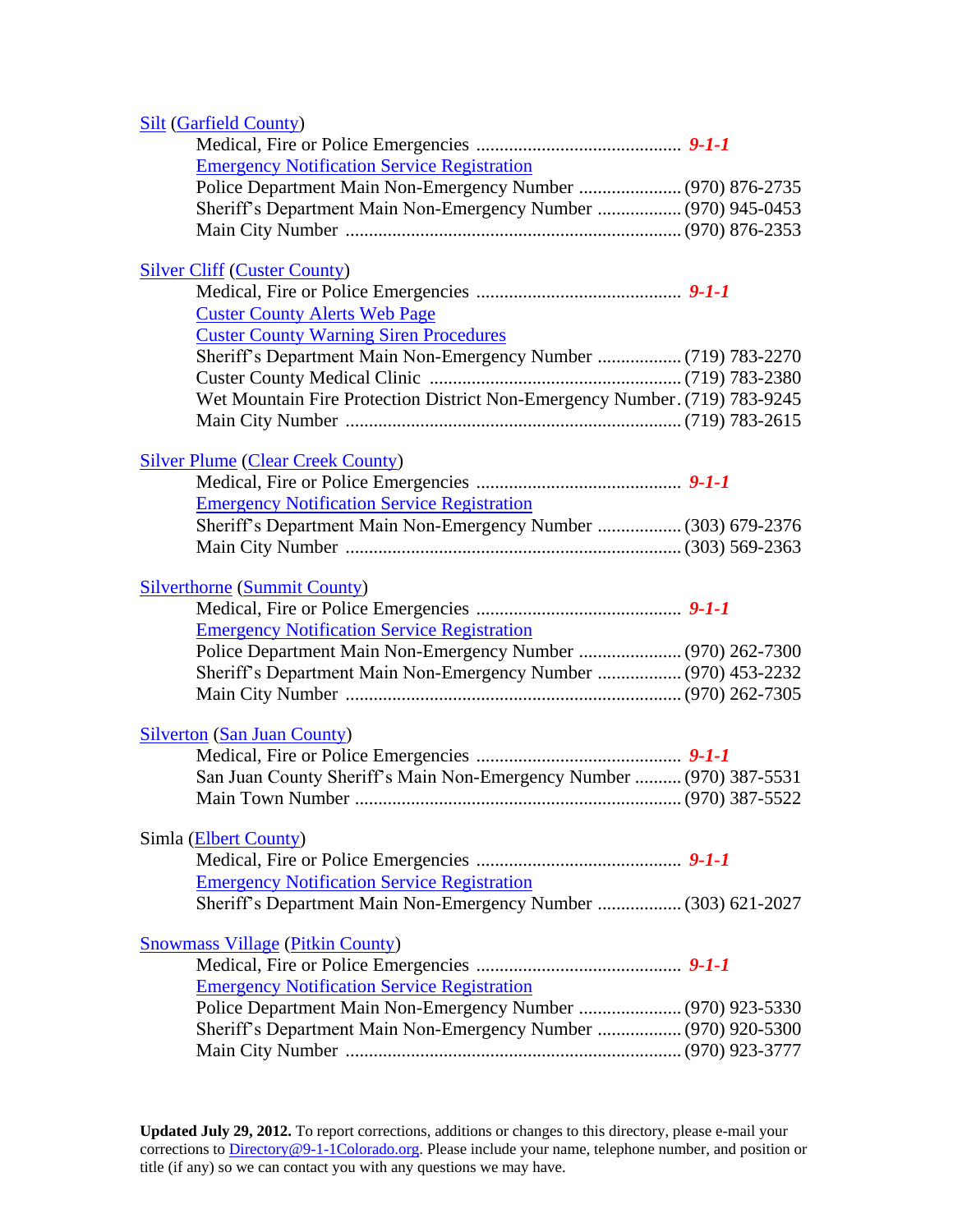## [South Fork](http://www.southfork.org/) [\(Rio Grande County\)](#page-45-0)

| <b>Emergency Notification Service Registration</b>                  |  |
|---------------------------------------------------------------------|--|
|                                                                     |  |
|                                                                     |  |
|                                                                     |  |
|                                                                     |  |
| San Luis Valley Regional Medical Center (Alamosa)  (719) 589-2511   |  |
|                                                                     |  |
| <b>Springfield (Baca County)</b>                                    |  |
|                                                                     |  |
| <b>Emergency Notification Service Registration</b>                  |  |
|                                                                     |  |
|                                                                     |  |
|                                                                     |  |
| <b>Starkville (Las Animas County)</b>                               |  |
|                                                                     |  |
|                                                                     |  |
| <b>Steamboat Springs (Routt County)</b>                             |  |
|                                                                     |  |
| <b>Emergency Notification Service Registration</b>                  |  |
|                                                                     |  |
| Sheriff's Department Main Non-Emergency Number  (970) 879-1090      |  |
|                                                                     |  |
| <b>Sterling (Logan County)</b>                                      |  |
|                                                                     |  |
| <b>Emergency Notification Service Registration</b>                  |  |
|                                                                     |  |
| Sheriff's Department Main Non-Emergency Number  (970) 522-2578      |  |
|                                                                     |  |
| <b>Stratton (Kit Carson County)</b>                                 |  |
|                                                                     |  |
| <b>Emergency Notification Service Registration</b>                  |  |
|                                                                     |  |
| Stratton Ambulance Association Non-Emergency Number  (719) 348-5511 |  |
|                                                                     |  |
| Sheriff's Department Main Non-Emergency Number  (719) 346-8652      |  |
|                                                                     |  |
|                                                                     |  |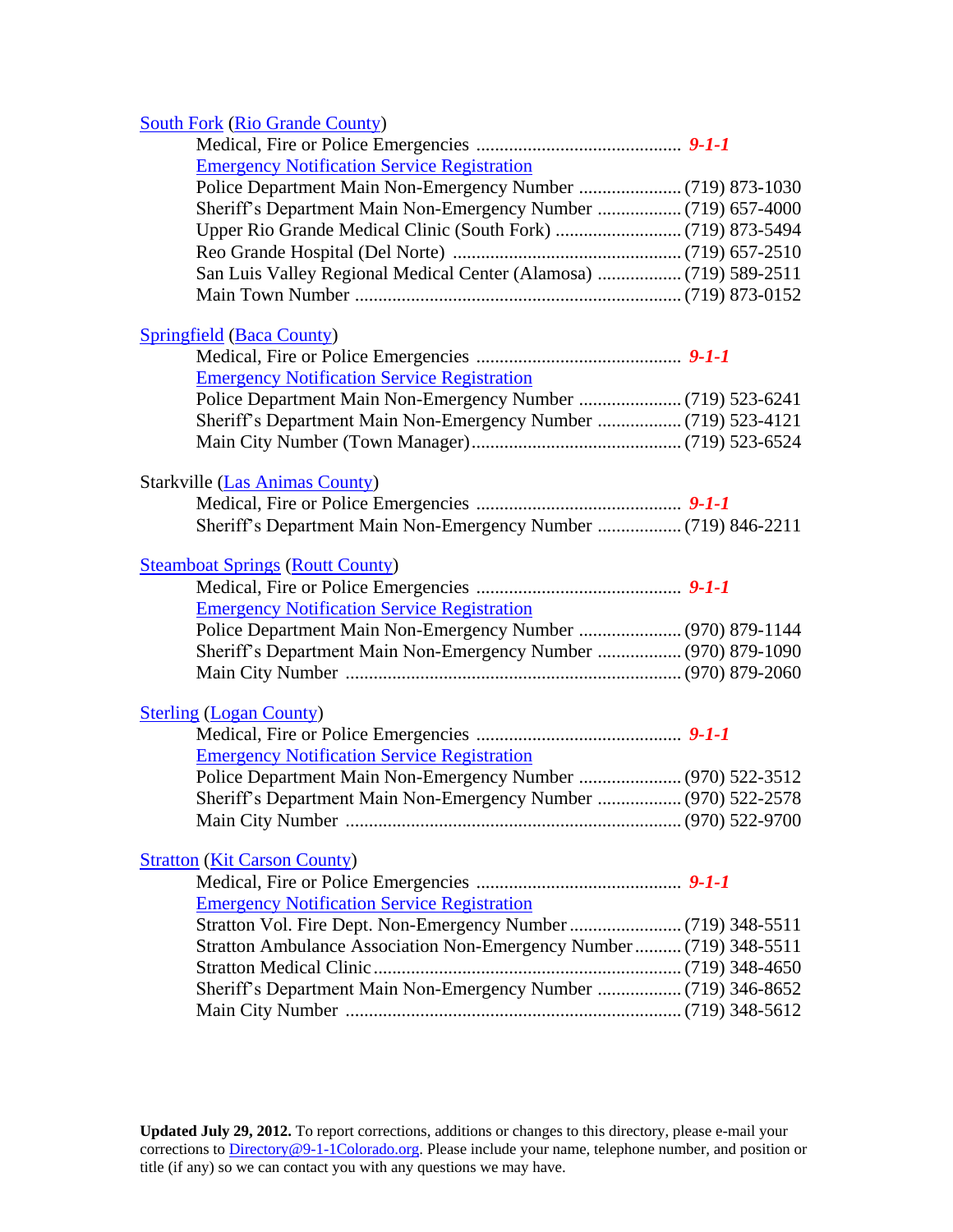<span id="page-50-0"></span>

| <b>Sugar City (Crowley County)</b>                             |        |
|----------------------------------------------------------------|--------|
|                                                                |        |
| <b>Emergency Notification Service Registration</b>             |        |
| Sheriff's Department Main Non-Emergency Number  (719) 267-5555 |        |
|                                                                | Ext. 1 |
|                                                                |        |
| <b>Summit County</b>                                           |        |
|                                                                |        |
| <b>Emergency Notification Service Registration</b>             |        |
| Sheriff's Department Main Non-Emergency Number  (970) 453-2232 |        |
|                                                                |        |
|                                                                |        |
| <b>Superior (Boulder County)</b>                               |        |
|                                                                |        |
| <b>Emergency Notification Service Registration</b>             |        |
|                                                                |        |
|                                                                |        |
|                                                                |        |
| <b>Swink (Otero County)</b>                                    |        |
|                                                                |        |
| <b>Emergency Notification Service Registration</b>             |        |
|                                                                |        |
|                                                                |        |
|                                                                |        |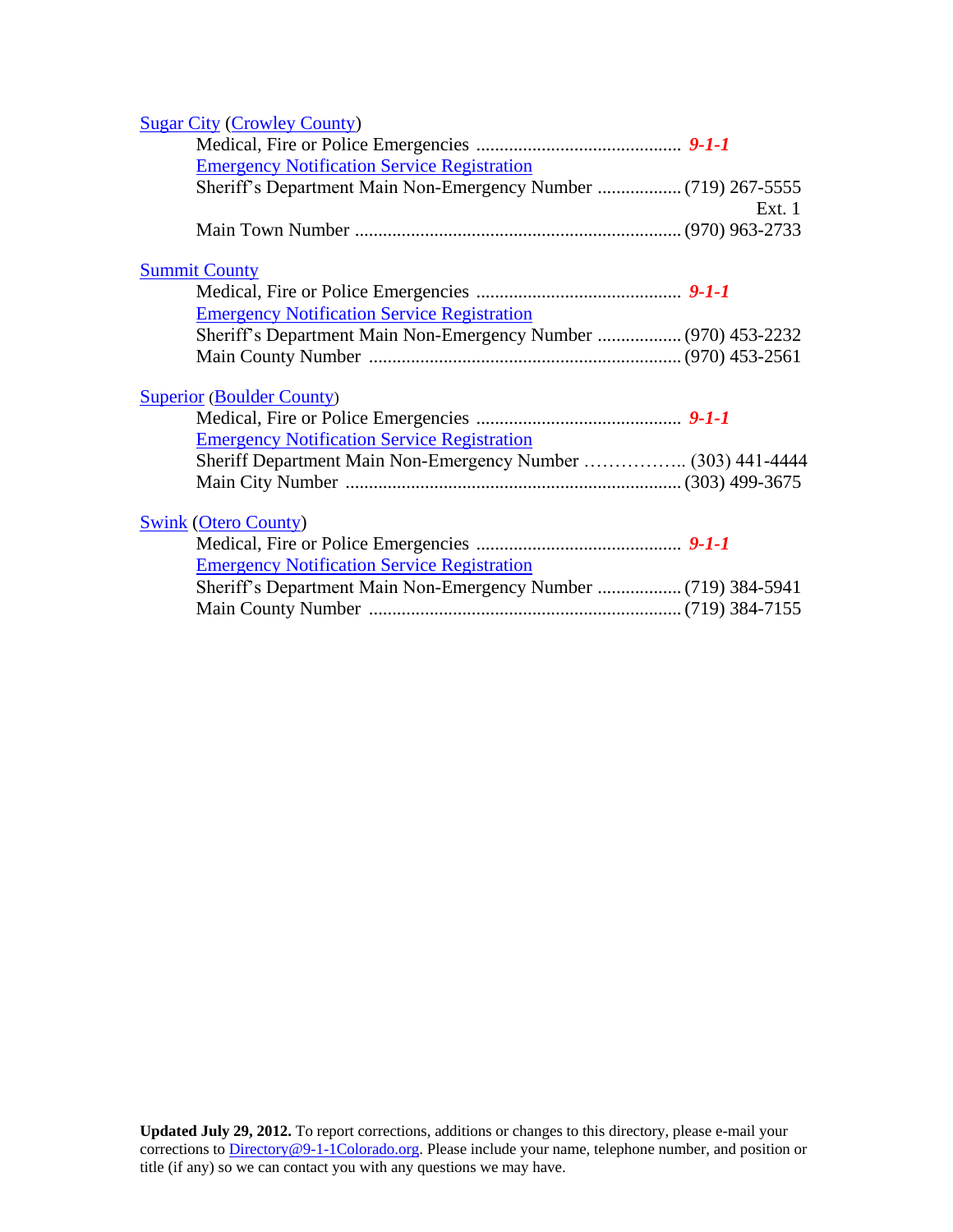<span id="page-51-1"></span><span id="page-51-0"></span>

| <b>Teller County</b>                                           |  |
|----------------------------------------------------------------|--|
|                                                                |  |
| <b>Emergency Notification Service Registration</b>             |  |
| Sheriff's Department Main Non-Emergency Number  (719) 687-9652 |  |
|                                                                |  |
| <b>Telluride (San Miguel County)</b>                           |  |
|                                                                |  |
| <b>Emergency Notification Service Registration</b>             |  |
|                                                                |  |
| Marshal's Department Main Non-Emergency Number  (970) 728-3818 |  |
| Sheriff's Department Main Non-Emergency Number  (970) 728-1911 |  |
|                                                                |  |
| <b>Thornton (Adams County, Weld County)</b>                    |  |
|                                                                |  |
|                                                                |  |
| Sheriff Department Main Non-Emergency Number  (303) 654-1850   |  |
|                                                                |  |
| <b>Timnath (Larimer County)</b>                                |  |
|                                                                |  |
| <b>Emergency Notification Service Registration</b>             |  |
| Police Department Main Non-Emergency Number  (970) 224-3211    |  |
| Sheriff's Department Main Non-Emergency Number  (970) 498-5100 |  |
|                                                                |  |
| <b>Trinidad (Las Animas County)</b>                            |  |
|                                                                |  |
|                                                                |  |
| Sheriff's Department Main Non-Emergency Number  (719) 846-2211 |  |
|                                                                |  |
| Two Buttes (Baca County)                                       |  |
|                                                                |  |
| <b>Emergency Notification Service Registration</b>             |  |
| Sheriff's Department Main Non-Emergency Number  (719) 523-4121 |  |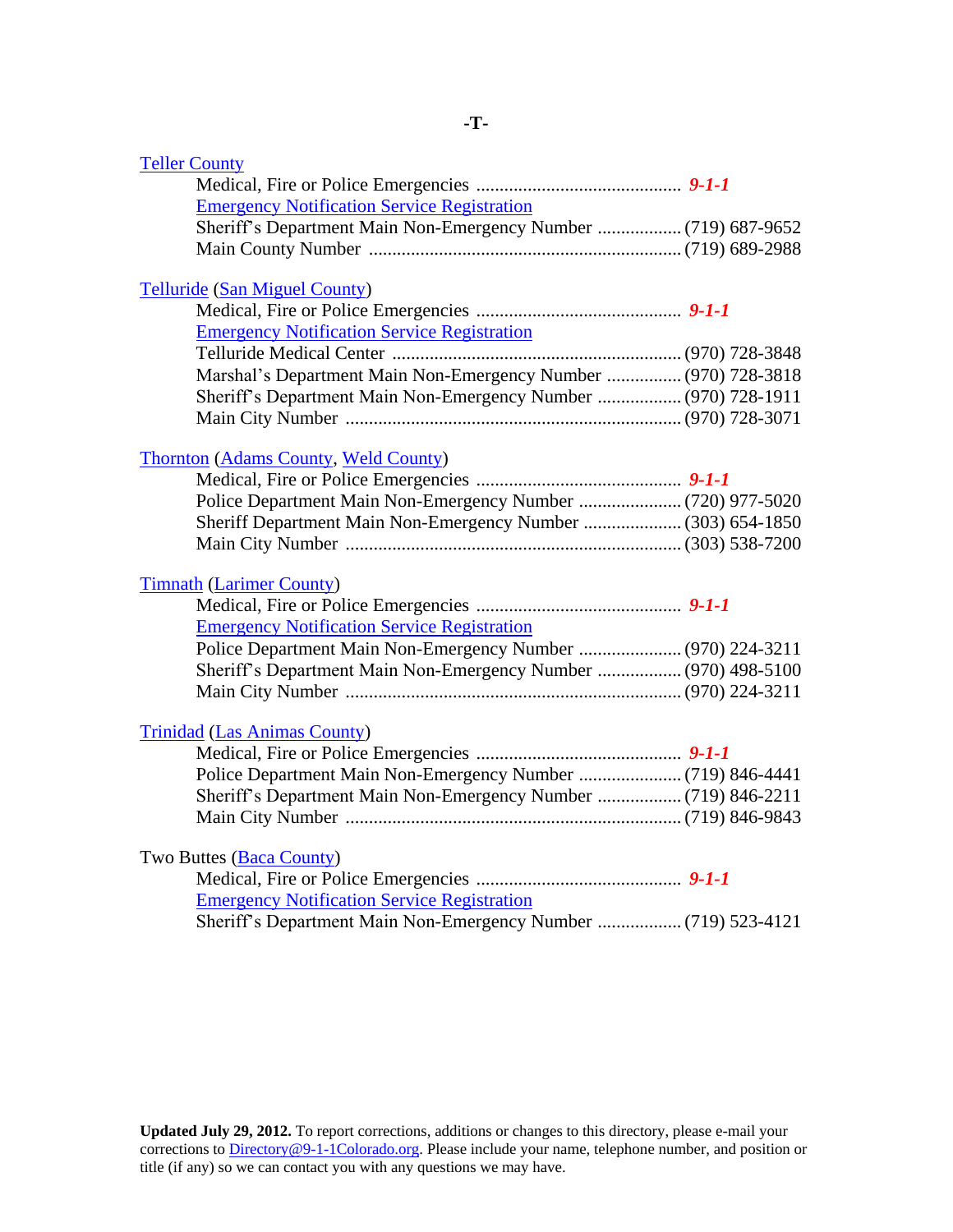<span id="page-52-0"></span>

| Vail (Eagle County)                                            |  |
|----------------------------------------------------------------|--|
|                                                                |  |
| <b>Emergency Notification Service Registration</b>             |  |
|                                                                |  |
| Sheriff's Department Main Non-Emergency Number  (970) 328-8500 |  |
|                                                                |  |
|                                                                |  |
| <b>Victor (Teller County)</b>                                  |  |
|                                                                |  |
| <b>Emergency Notification Service Registration</b>             |  |
|                                                                |  |
|                                                                |  |
|                                                                |  |
| Vilas (Baca County)                                            |  |
|                                                                |  |
| <b>Emergency Notification Service Registration</b>             |  |
|                                                                |  |
| Vona (Kit Carson County)                                       |  |
|                                                                |  |
| <b>Emergency Notification Service Registration</b>             |  |
| Sheriff's Department Main Non-Emergency Number  (719) 346-8652 |  |
|                                                                |  |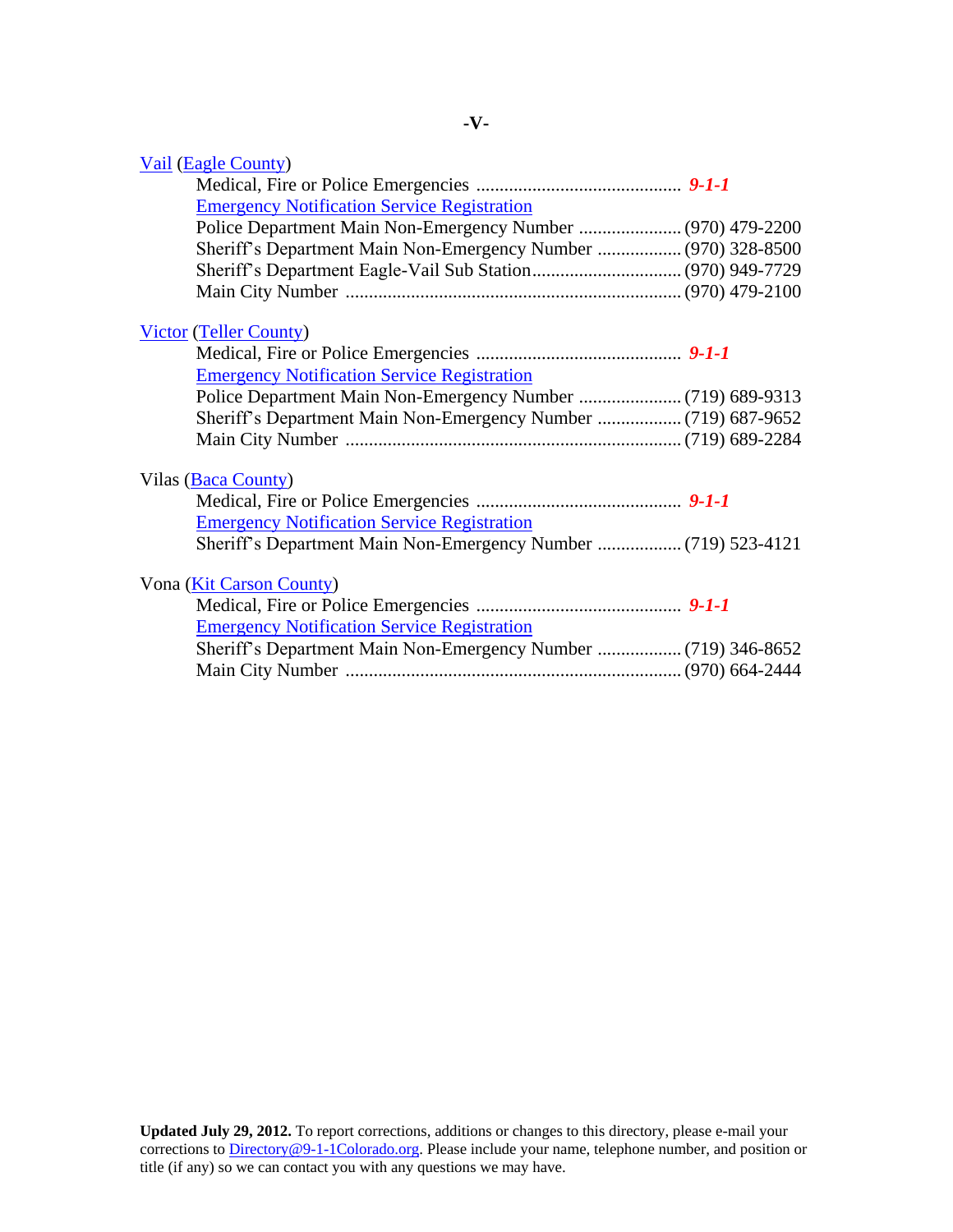<span id="page-53-2"></span><span id="page-53-1"></span><span id="page-53-0"></span>

| <b>Walden (Jackson County)</b>                                 |  |
|----------------------------------------------------------------|--|
|                                                                |  |
| Sheriff's Department Main Non-Emergency Number  (970) 723-4242 |  |
|                                                                |  |
| <b>Walsenburg (Huerfano County)</b>                            |  |
|                                                                |  |
| <b>Emergency Notification Service Registration</b>             |  |
|                                                                |  |
|                                                                |  |
|                                                                |  |
|                                                                |  |
| <b>Walsh (Baca County)</b>                                     |  |
| <b>Emergency Notification Service Registration</b>             |  |
|                                                                |  |
|                                                                |  |
| Sheriff's Department Main Non-Emergency Number  (719) 523-4121 |  |
|                                                                |  |
| <b>Ward (Boulder County)</b>                                   |  |
|                                                                |  |
| <b>Emergency Notification Service Registration</b>             |  |
| Sheriff Department Main Non-Emergency Number  (303) 441-4444   |  |
| <b>Washington County</b>                                       |  |
|                                                                |  |
| <b>Emergency Notification Service Registration</b>             |  |
| Sheriff's Department Main Non-Emergency Number  (970) 345-6865 |  |
| <b>Weld County</b>                                             |  |
|                                                                |  |
| <b>Emergency Notification Service Registration</b>             |  |
| Sheriff's Department Main Non-Emergency Numbers:               |  |
|                                                                |  |
|                                                                |  |
|                                                                |  |
|                                                                |  |
|                                                                |  |
| <b>Wellington (Larimer County)</b>                             |  |
|                                                                |  |
| <b>Emergency Notification Service Registration</b>             |  |
| Sheriff's Department Main Non-Emergency Number  (970) 498-5100 |  |
|                                                                |  |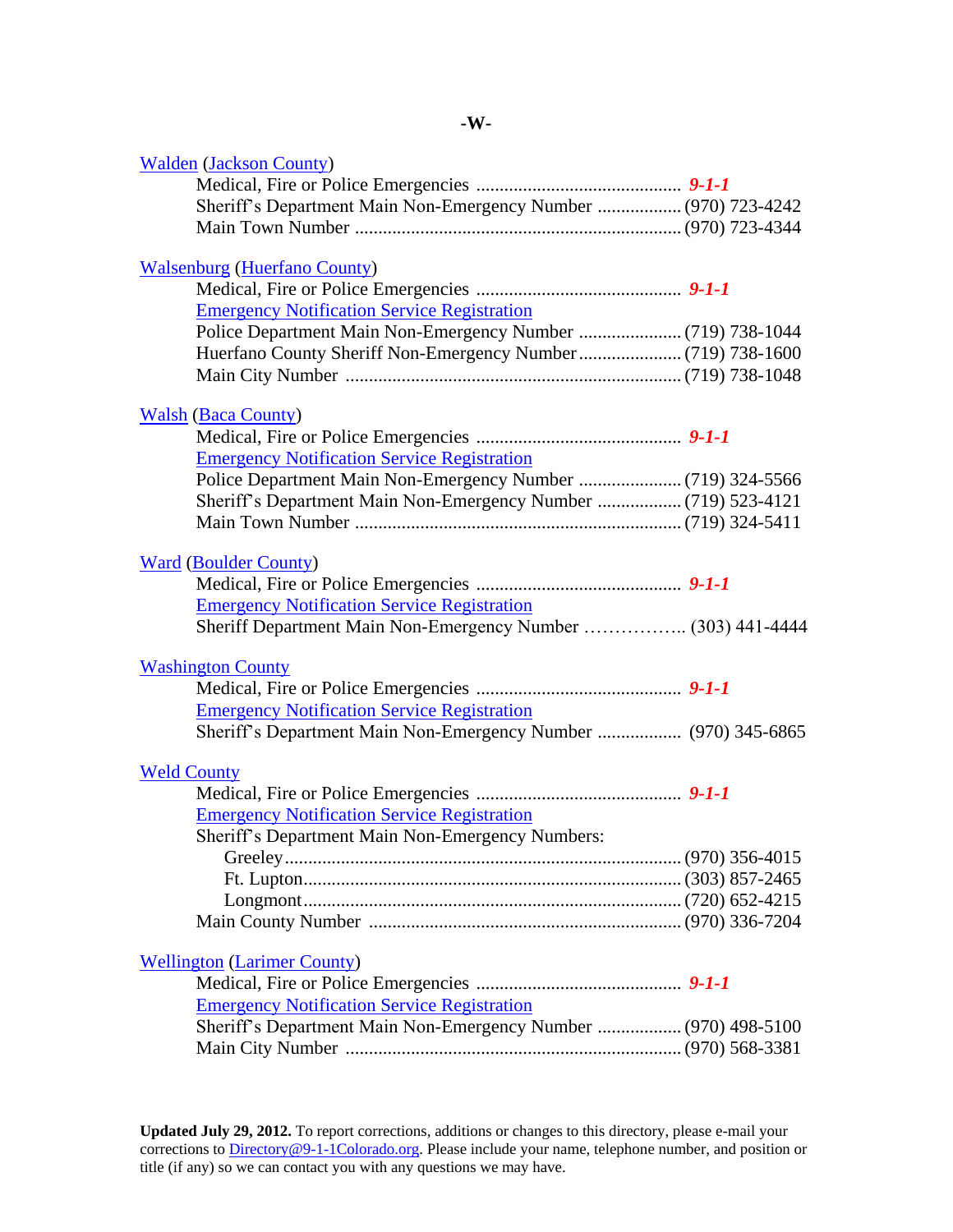| <b>Westcliffe (Custer County)</b>                                          |  |
|----------------------------------------------------------------------------|--|
|                                                                            |  |
| <b>Custer County Alerts Web Page</b>                                       |  |
| <b>Custer County Warning Siren Procedures</b>                              |  |
| Sheriff's Department Main Non-Emergency Number  (719) 783-2270             |  |
|                                                                            |  |
| Wet Mountain Fire Protection District Non-Emergency Number. (719) 783-9245 |  |
|                                                                            |  |
| <b>Westminster (Adams County, Jefferson County)</b>                        |  |
|                                                                            |  |
| <b>Emergency Notification Service Registration</b>                         |  |
| Smart9-1-1 Program                                                         |  |
|                                                                            |  |
| Adams County Sheriff's Dept. Non-Emergency Number  (303) 654-1850          |  |
| Jefferson County Sheriff's Dept. Non-Emergency Number  (303) 277-0211      |  |
|                                                                            |  |
| <b>Wheat Ridge (Jefferson County)</b>                                      |  |
|                                                                            |  |
| <b>Emergency Notification Service Registration</b>                         |  |
| Police Department Main Non-Emergency Number  (303) 237-2220                |  |
| Sheriff's Department Main Non-Emergency Number  (303) 277-0211             |  |
|                                                                            |  |
| <b>Wiggins (Morgan County)</b>                                             |  |
|                                                                            |  |
| <b>Emergency Notification Service Registration</b>                         |  |
|                                                                            |  |
| Sheriff's Department Main Non-Emergency Number  (970) 542-3445             |  |
| <b>Wiley (Prowers County)</b>                                              |  |
|                                                                            |  |
| <b>Emergency Notification Service Registration</b>                         |  |
| Wiley Fire Department Main Non-Emergency Number  (719) 829-4627            |  |
|                                                                            |  |
| Sheriff's Department Main Non-Emergency Number  (719) 336-8050             |  |
|                                                                            |  |
| Williamsburg (Fremont County)                                              |  |
|                                                                            |  |
| <b>Emergency Notification Service Registration</b>                         |  |
| Sheriff's Department Main Non-Emergency Number  (719) 276-5555             |  |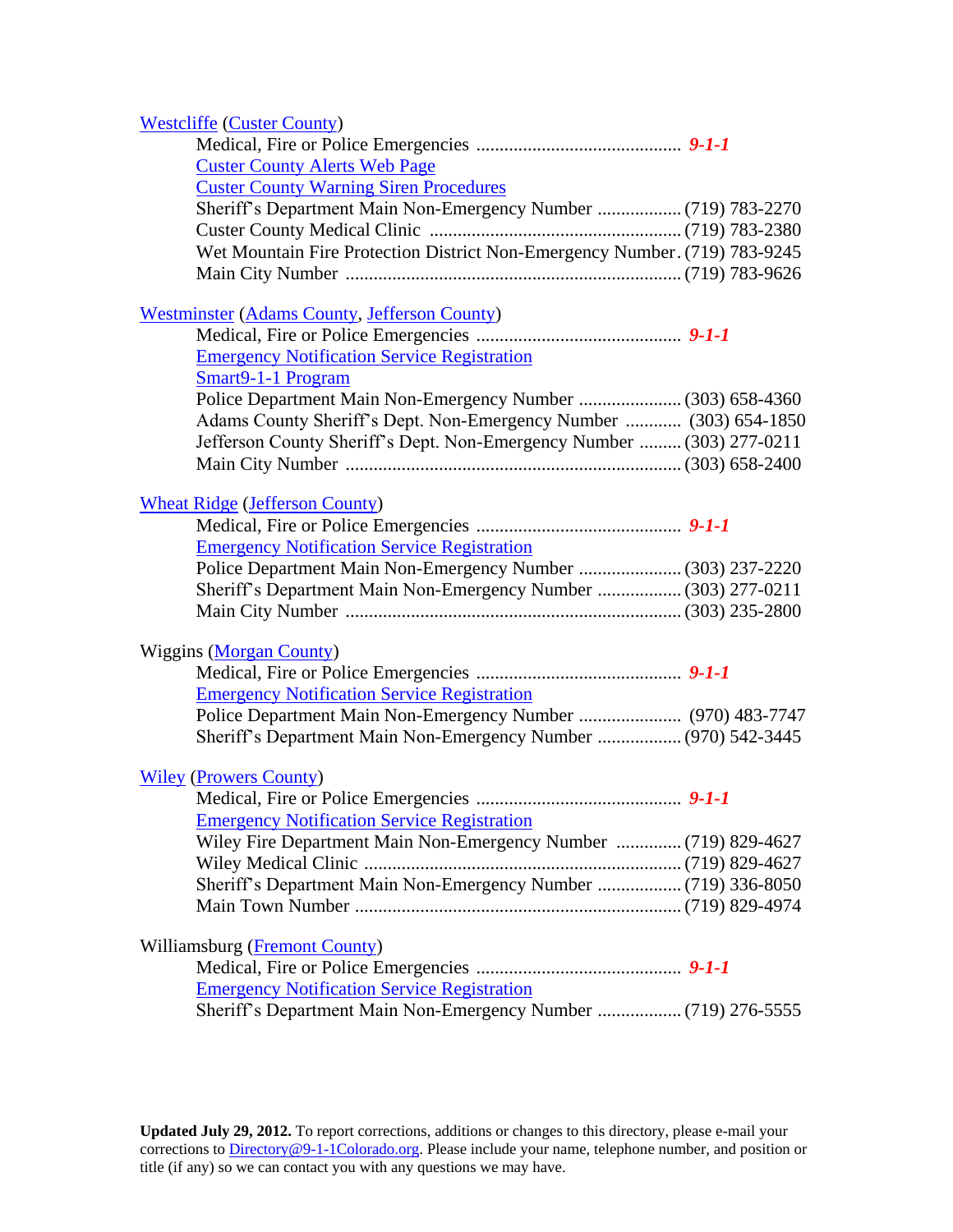| <b>Windsor (Weld County, Larimer County)</b>                                                                                  |  |
|-------------------------------------------------------------------------------------------------------------------------------|--|
|                                                                                                                               |  |
| <b>Emergency Notification Service Registration</b>                                                                            |  |
| Police Department Main Non-Emergency Number  (970) 686-7433                                                                   |  |
| Larimer Sheriff's Dept. Main Non-Emergency Number  (970) 498-5100                                                             |  |
| Weld Sheriff's Dept Non-Emergency Number (Greeley)  (970) 356-4015                                                            |  |
| Weld Sheriff's Dept Non-Emergency Number (Greeley)  (800) 436-9276                                                            |  |
|                                                                                                                               |  |
| <b>Winter Park (Grand County)</b>                                                                                             |  |
|                                                                                                                               |  |
| <b>Emergency Notification Service Registration</b>                                                                            |  |
|                                                                                                                               |  |
| Sheriff's Department Main Non-Emergency Number  (970) 725-3343                                                                |  |
|                                                                                                                               |  |
|                                                                                                                               |  |
| <b>Woodland Park (Teller County)</b>                                                                                          |  |
|                                                                                                                               |  |
| <b>Emergency Notification Service Registration</b>                                                                            |  |
|                                                                                                                               |  |
| Sheriff's Department Main Non-Emergency Number  (719) 687-9652                                                                |  |
|                                                                                                                               |  |
|                                                                                                                               |  |
| <b>Wray</b> (Yuma County)                                                                                                     |  |
| <b>Emergency Notification Service Registration</b>                                                                            |  |
|                                                                                                                               |  |
| Police Department Main Non-Emergency Number  (970) 332-4802<br>Sheriff's Department Main Non-Emergency Number  (970) 332-4805 |  |
|                                                                                                                               |  |